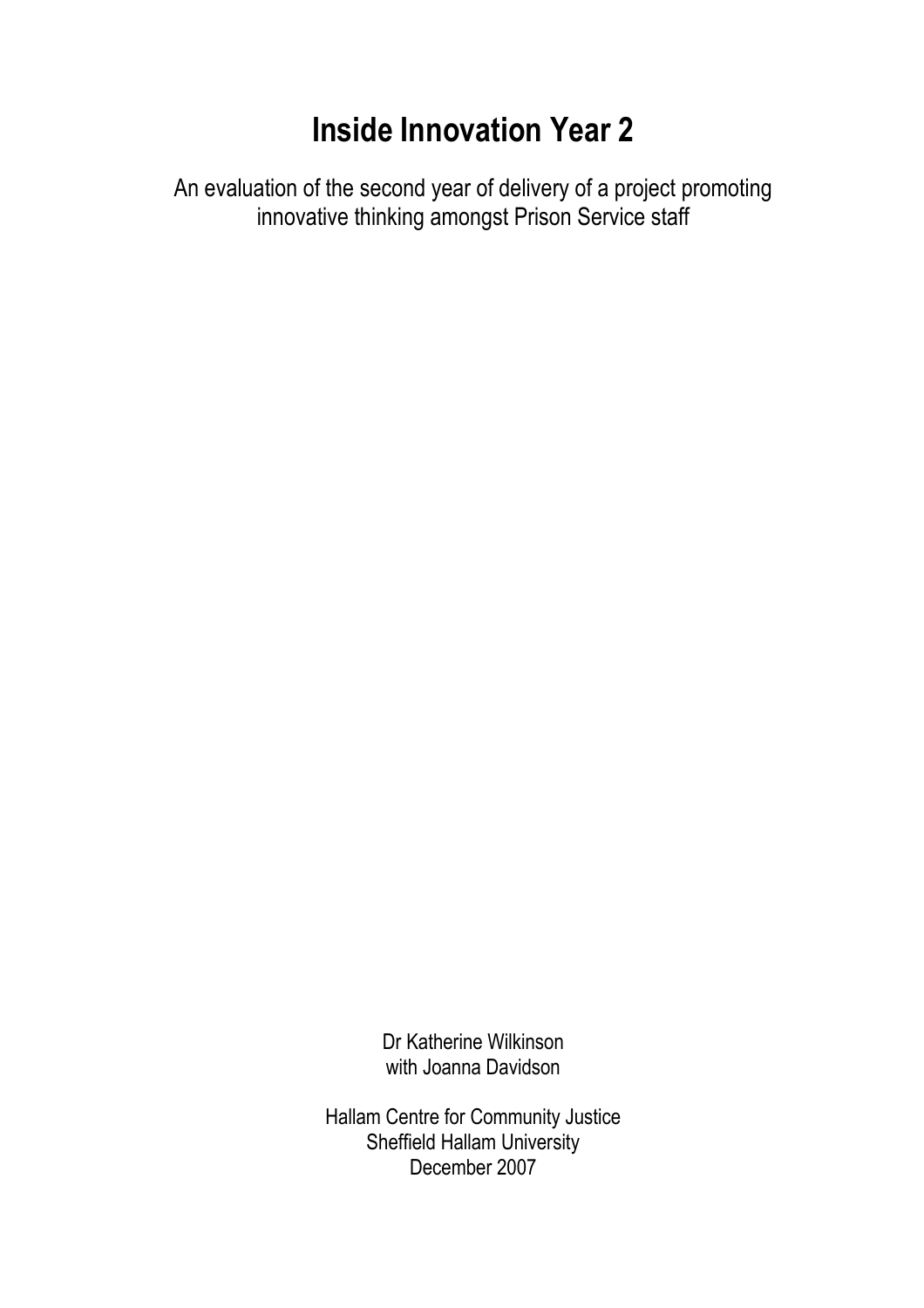## Executive Summary

The Inside Innovation programme is the result of a partnership between Media For Development (MFD) and UnLtd. The Inside Innovation programme forms part of MFD's multi-award winning Inside Job initiative that operates within the criminal justice system in the United Kingdom. The Inside Innovation Development Manager, a post reporting to the MFD Chief Executive and whose salary is paid for by the Charles Dunstone Charitable Trust, is responsible for supporting applications to UnLtd for funded awards for good project ideas generated from staff working in the prison sector. In line with equivalent posts at UnLtd, the Development Manager supports Award Winners throughout the lifespan of their projects. A list of the main responsibilities carried out by the Development Manager is provided at appendix 1.

During the first year of service delivery, Inside Innovation operated in two prisons, HMP Wandsworth and HMP Downview. During the second year of service delivery, Inside Innovation has been established in two further prisons, HMP Brixton and HMP Highdown.

#### Key achievements:

- The Inside Innovation programme has operated successfully in two prisons in its first year of delivery
- The programme responded enthusiastically to the recommendations from the first year evaluation report
- During year two, the Inside Innovation programme has successfully launched in two further prisons
- Enquiries to the Inside Innovation programme from prison staff rose from 45 in year one to 61 in year two
- During year one, 7 award winning projects reached fruition. In year two, 11 more project ideas have received UnLtd funding.
- An additional 5 further applications will be ready to put before the UnLtd board for consideration in January 2008.

The number of enquiries during year two rose to 61. This might sound like a disproportionately low number given that the project was launched in two further prisons. One reason for this could be that the first 6 months of year were taken up with establishment of project in new prisons, and it did not become fully operational until July 2007. Now that the project is becoming established, the numbers of enquiries in the two newly-launched prisons of Brixton and Highdown (10 and 21 enquiries respectively) is a good indication that the project is enjoying a high awareness factor amongst staff.

The main body of this evaluation report contains an evaluation of the individual Award winning projects from year one, which includes an examination of the effectiveness and long-term impact of projects beyond their initial funding period. This report also contains an overview of innovative Award winning projects being developed in year two. The significantly positive impact and affirmative effectiveness of the Inside Innovation programme as a whole has been established. The comparative review of Inside Innovation initiatives in each of the prisons has been conducted to identify key criteria for prison selection for future rollout. Inside Innovation staff have received evaluation training to embed self-evaluation within the project and evaluation tools and techniques have been provided to enable the gathering of ongoing monitoring data.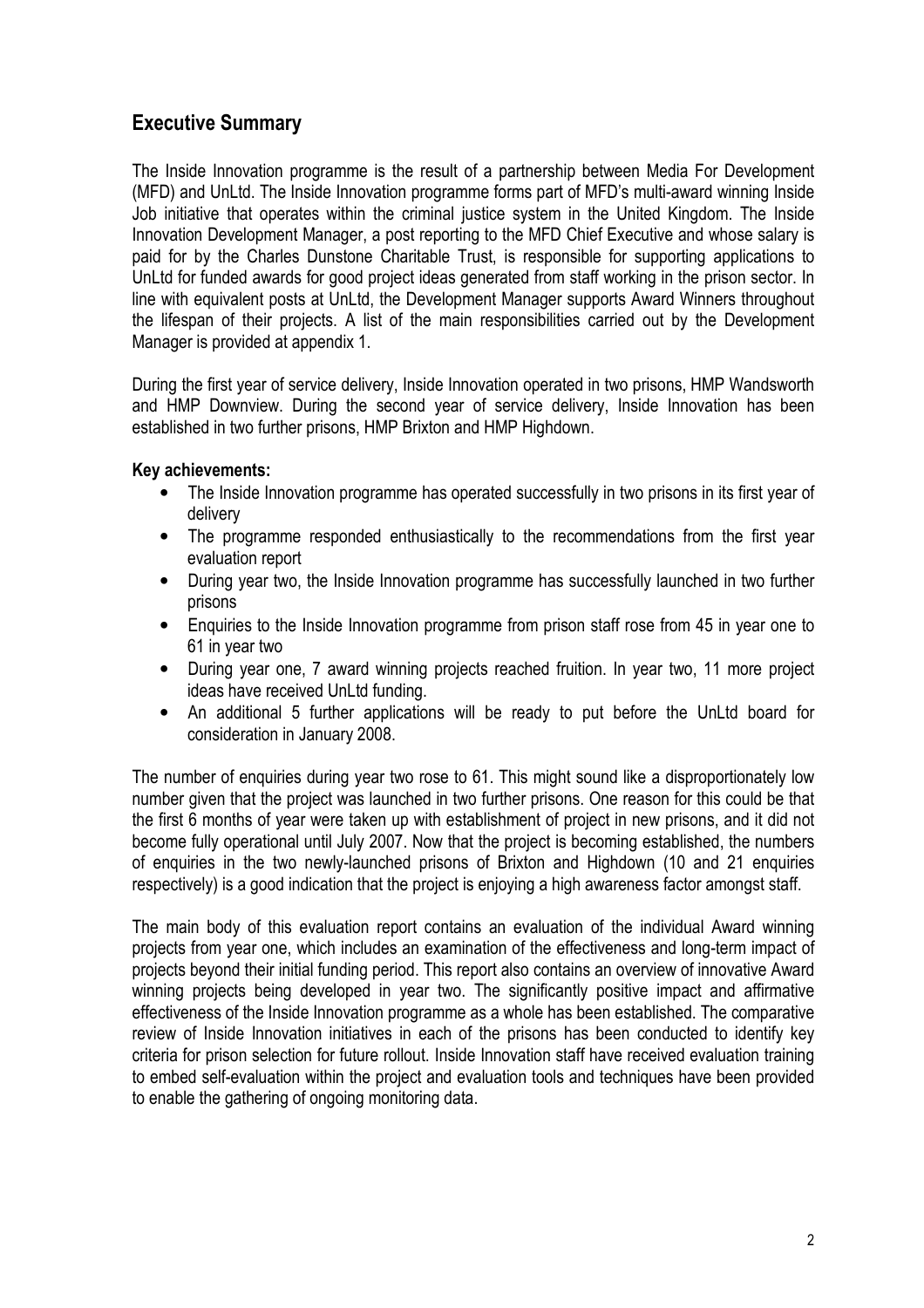#### Key findings:

As has been highlighted by this report there are several key findings arising from the evaluation:

- The aims and objectives of all 7 year one projects have been achieved effectively. Of these, 3 are being supported by the prison beyond the initial award period and the prisons have backed this up with further funding. A further 2 projects produced DVD's which are currently being mainstreamed, both internally and externally in other prisons in the area.
- 2 year one and 2 year two projects have received enquiries from other prisons concerning replication.
- Enquiries to the programme have risen over the two year pilot period
- There is differential interest in the programme between prisons, however the evaluation team consider that these statistics will level out given sufficient time for the programme to become embedded.
- Service delivery mechanisms were found to be effective and year one evaluation recommendations have been successfully incorporated into Inside Innovation delivery.
- Recruitment and advertising of the programme has been reviewed innovatively resulting in the raised profile of the programme in each establishment.
- The Inside Innovation programme has been found overall to have been effective, while small but significant in-roads into effective ways of working in this sector have been identified.

#### Recommendations:

The details of the award winning projects contained in this report (see appendix 2 and 3) illustrate that the Inside Innovation programme has supported a significant number of innovative project ideas that have been brought to the programme by committed and enthusiastic prison staff. It is hoped that the following recommendations will inform future discussions about the strategic direction and development of the Inside Innovation programme:

#### Service Delivery

- Consider formalising regular Inside Innovation visits to each Prison (e. g. first Friday of each month). It may also be beneficial for Inside Innovation staff to have access to a regular 'space' in each prison, where potential award winners will be guaranteed to be able to seek her out
- Recruitment of and communication with potential award winners would benefit from the Inside Innovation Development Manager being provided with Log on access to prison's intranet system, thereby ensuring that Inside Innovation staff have access to up-to-date telephone lists and global e-mailing systems within each prison
- In view of the significant amount of work put into the idea development stages of UnLtd applications and the difficulties of maintaining contact, setting realistic, but appropriate deadlines between the initial idea to the application submission stage should be considered

#### Commitment to Evaluation and Monitoring

- In view of the difficulties experienced by Inside Innovation staff in collating outcomes and activities of individual projects, consider the insertion of two further headings on the Project Review Meeting paperwork entitled: 1) 'Activities conducted since last review meeting' and 2) 'Feedback or evaluation data received since last review meeting'
- Explore the appropriateness of setting review meeting dates more formally (i. e every two months) to ensure that project activities can be monitored more closely and that the project does not slip down award winners' priorities
- Ensure the self-report evaluation scale provided by the evaluation team is filled in during the award winning welcome meeting and again during the project transitioning meeting.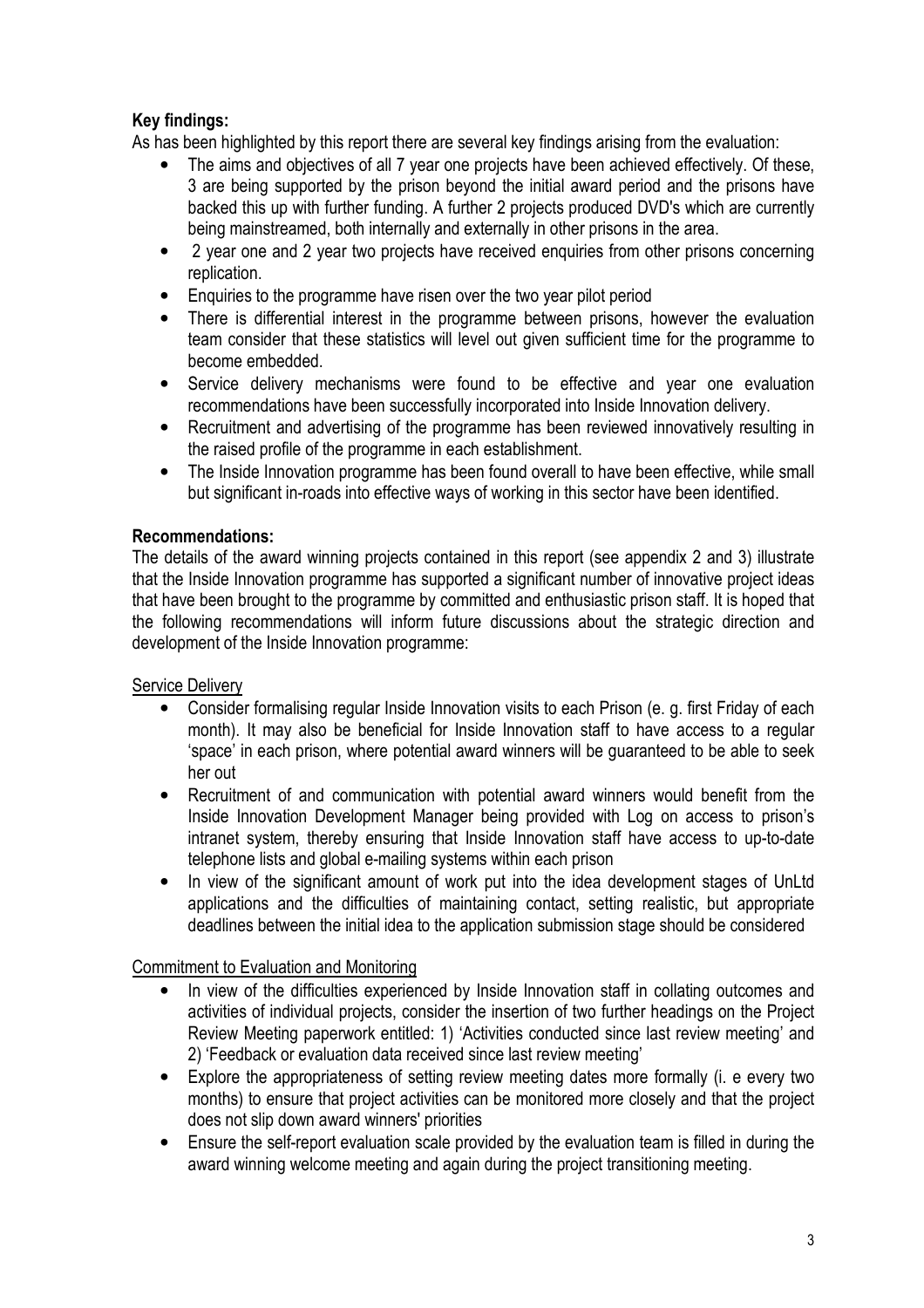- Ensure self-evaluation templates, sheet of evaluation tips and hints and award winners selfevaluation final report are inserted into award winners welcome pack
- Consider re-designing any future external evaluation methodology to increase use of telephone interview contact with Award winners, given the difficulties experienced in gaining contact by this year's evaluation team

#### Personal and Project Development Training

- As award winners have experienced difficulties in attending UnLtd training, consider providing evening training courses
- As UnLtd's training and networking opportunities are web-based and in prisons internet access is not readily available, the Inside Innovation staff need to be aware that many prison staff will require text-based information to enable them to make the most of the training available

#### Promotion and Recruitment to the Programme

- The success of the launch/ re-launch events indicate that promotional events are successful when: they are integrated into the middle or end of the prison day, when permission to extend the lunch hour is gained from the governor and free food is provided
- Given the increasing number of excellent project ideas coming to fruition, consider collating a 'booklet' style marketing document which contains photographs and details of the successful projects to date. This kind of document could also be used disseminate the project to organisations such as NOMS, as well as being used to promote the replication of excellent project ideas in other prisons
- Consider the appropriateness of designing a glossy-photo style poster series that includes a shot of the award winner at work and contains a brief overview of the project they have managed to ensure positive identification with potential Award Winners

#### Future Project Roll Out

It is recommended that the following factors feed into the prison selection process:

- That establishments are identified as having a supportive and pro-active Senior Management Team (SMT), who provide keys, initiate regular meetings and commit to the internal marketing of the programme and involvement in evaluation
- Potential prisons require an SMT that show an interest in bringing Inside Innovation objectives in line with staff development practices
- Selection of establishments where staffing levels and the professional culture are realistically flexible
- Finally, establishing programmes in this sector do not embed immediately and therefore programme funding must be ensured over a certain period of time for success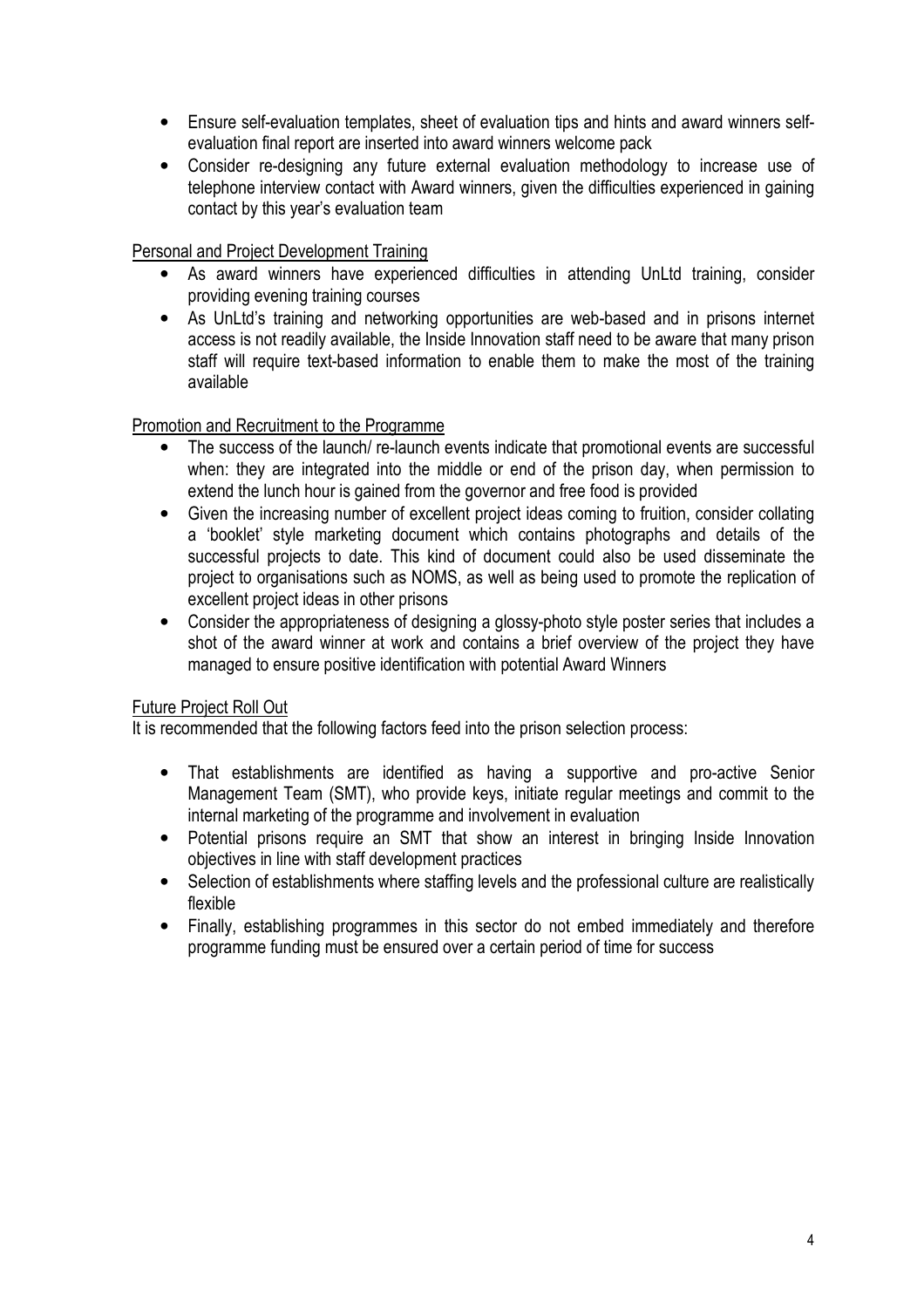## **Contents**

| <b>Executive Summary</b>                                                | 2               |
|-------------------------------------------------------------------------|-----------------|
| <b>SECTION 1: Introduction to Inside Innovation</b>                     | 7               |
| Development of the Inside Innovation Programme                          | 7               |
| Service delivery                                                        | 8               |
| Inside Innovation Objectives                                            | 8               |
| <b>Project Delivery Objectives</b>                                      | 8               |
| <b>Wider Programme Objectives</b>                                       | 8               |
| Achievement of Objectives Table                                         | 9               |
| <b>SECTION 2: The Evaluation</b>                                        | 11              |
| <b>Evaluation Objectives</b>                                            | 11              |
| <b>Evaluation Methodology</b>                                           | 11              |
| <b>Evaluation Training Day</b>                                          | 12              |
| <b>Data Collection</b>                                                  | 12 <sup>°</sup> |
| <b>Documentary Analysis</b>                                             | 12              |
| <b>Fieldwork Conducted</b>                                              | 13              |
| Limitations of the Evaluation                                           | 13              |
| Data Analysis                                                           | 13              |
| <b>SECTION 3 FINDINGS: Enquiries to the Inside Innovation Programme</b> | 14              |
| <b>Year One Service Delivery Enquiries</b>                              | 14              |
| Year Two Service Delivery Enquiries                                     | 14              |
| Programme Up-Take Differences                                           | 15              |
| <b>Current Prison Culture</b>                                           | 15              |
| Embedding of the Programme                                              | 16              |
| <b>Senior Management Support</b>                                        | 17              |
| <b>SECTION 4 FINDINGS: Inside Innovation Delivery Mechanisms</b>        | 19              |
| <b>Year One Evaluation Recommendations and Actions</b>                  | 19              |
| Partnership Working                                                     | 19              |
| Marketing, Advertising and Recruitment                                  | 19              |
| <b>Commitment to Evaluation</b>                                         | 20              |
| The Inside Innovation Programme as a Whole                              | 20              |
| Support processes                                                       | 21              |
| Inside Innovation Recruitment and Advertising                           | 22              |
| Barriers to the Programme                                               | 23              |
| Personal and Environment Impacts                                        | 24              |
| <b>Award Winning Training</b>                                           | 25              |
| <b>Environmental Impact</b>                                             | 25              |
| <b>Award Winning Project Replication</b>                                | 26              |
| <b>Award Winning Project Sustainability</b>                             | 27              |
| Innovative Thinking in the Prison Service                               | 28              |
| The Future Direction of the Inside Innovation Programme                 | 28              |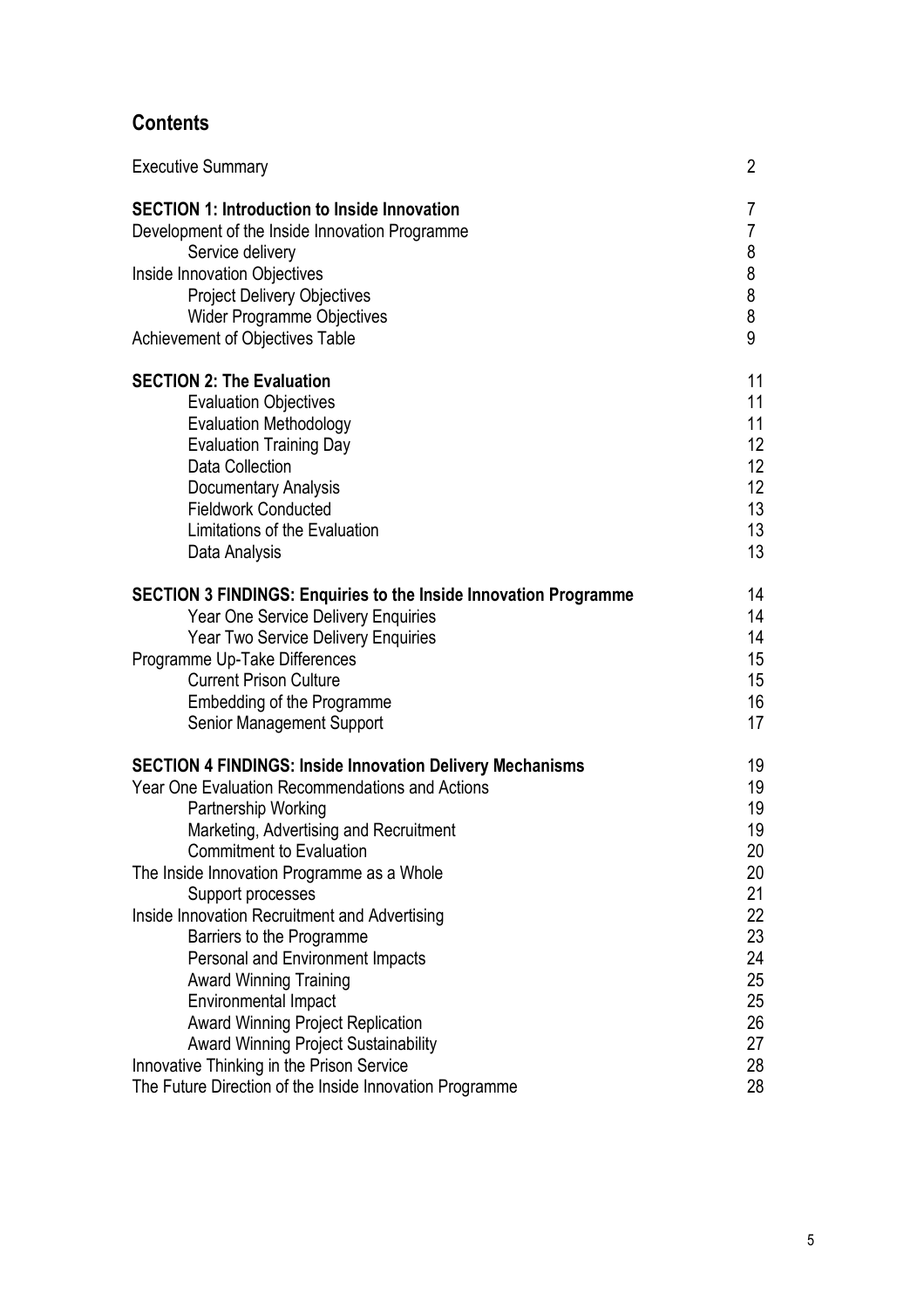| <b>SECTION 5: Conclusion and Recommendations</b><br>Conclusions<br>Key achievements<br>Key findings | 30<br>30<br>30<br>31 |
|-----------------------------------------------------------------------------------------------------|----------------------|
| Recommendations                                                                                     | 31                   |
| <b>Appendices:</b>                                                                                  |                      |
| Appendix 1: Development Manager Responsibilities                                                    | 33                   |
| Appendix 2: Year One Inside Innovation Award Winning Projects                                       | 34                   |
| <b>Project 1: Educating Employers</b>                                                               | 34                   |
| Project 2: Homework Club                                                                            | 35                   |
| Project 3: Don't Walk Alone                                                                         | 36                   |
| Project 4: Inside Film                                                                              | 37                   |
| Project 5: Awareness Day Training for New Prison Officers                                           | 38                   |
| Project 6: Translation Workshop                                                                     | 39                   |
| Project 7: WISE (Wandsworth Information Sharing in Education)                                       | 40                   |
| Appendix 3: Year Two Inside Innovation Award Winning Projects                                       | 41                   |
| Project 1: Debating Club                                                                            | 41                   |
| Project 2: The Happiness Book                                                                       | 41                   |
| Project 3: Share a Book                                                                             | 42                   |
| Project 4: Pottery Project                                                                          | 42                   |
| Project 5: Wanno Art Project                                                                        | 43                   |
| Project 6: SACRED Exhibition                                                                        | 43                   |
| Project 7: Visits DVD                                                                               | 44                   |
| Project 8: Vision Visits                                                                            | 44                   |
| Project 9: Cards and T-shirts Exhibition                                                            | 45                   |
| Project 10: Body and Soul: Holistic Services                                                        | 45                   |
| Project 11: Talks for Young People                                                                  | 46                   |
| $\mathbf{u}$                                                                                        | $\overline{ }$       |

Appendix 4: Award Winners Self-report Scale 47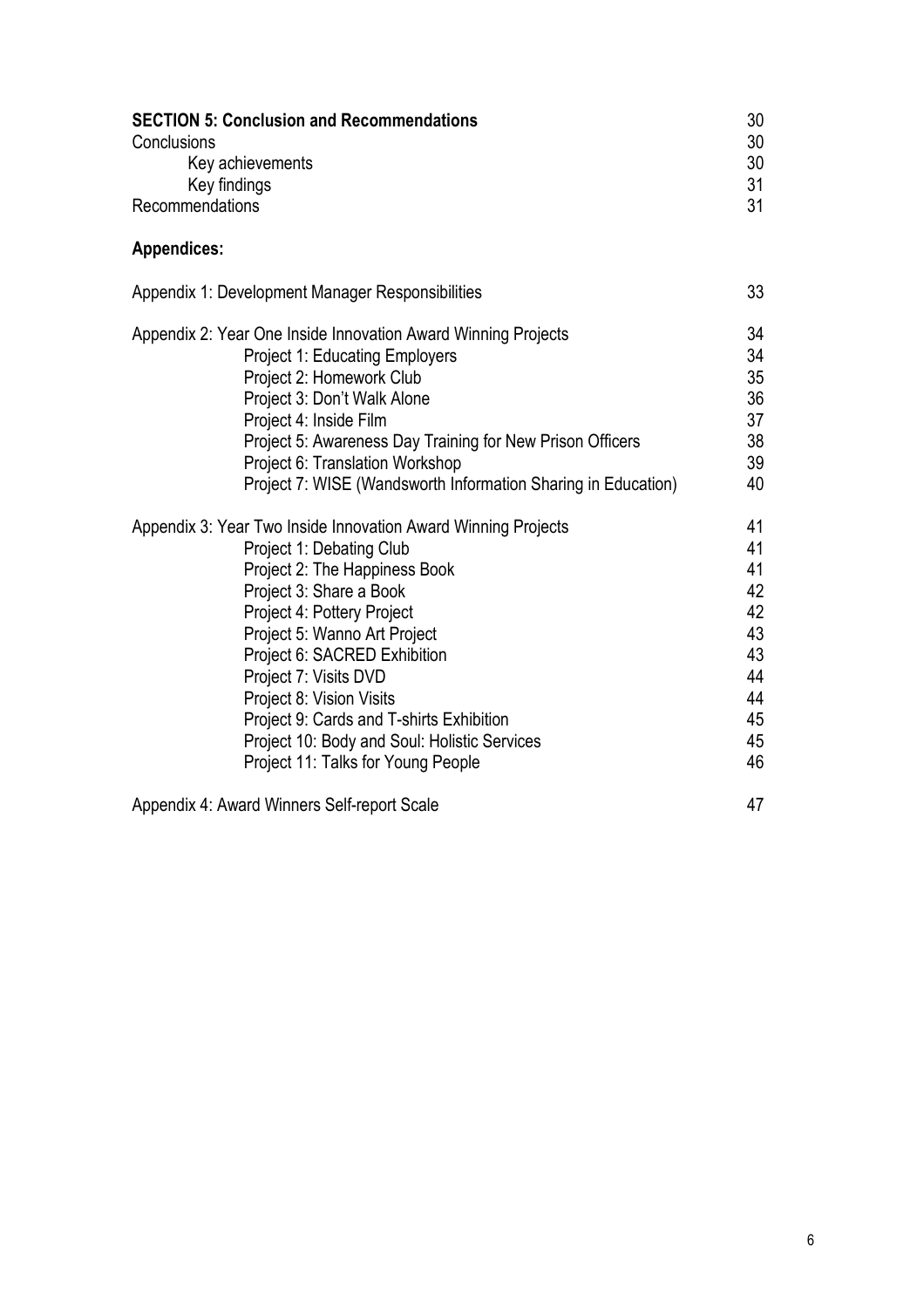## SECTION 1: Introduction to Inside Innovation

The Inside Innovation programme is a result of a partnership between UnLtd<sup>1</sup> and Media For Development (MFD). UnLtd is an organisation that offers practical and financial support to prospective social entrepreneurs in the UK. MFD is a not-for-profit organisation that uses different media to reach, engage, and empower isolated communities in the United Kingdom and internationally. UnLtd is a trustee of the Millennium Awards Trust and is an organisation that focuses on supporting and developing the role of social entrepreneurs as a force for positive social change.

The Inside Innovation programme forms part of MFD's multi-award winning Inside Job initiative that operates within the criminal justice system in the United Kingdom. As intermediaries, MFD's experience within the prison community makes them well placed to manage this innovative pilot scheme for prison service staff. In the first year of programme delivery (January to December 2006), Inside Innovation operated in two prisons, HMP Downview and HMP Wandsworth. During year two of this programme delivery, Inside Innovation was expanded to work in HMP Brixton and HMP Highdown. The Inside Innovation programme supports applications to UnLtd for funded awards for good project ideas generated by members of prison service staff for a 12-month period. An Inside Innovation Development Manager continues to support Award Winners and their projects.

This report provides an evaluation of the projects successfully funded by UnLtd in year one and an overview of projects successfully funded in year two, which were managed by Inside Innovation staff between January and December 2007, as well as evaluating the two-year pilot scheme as a whole.

#### Development of the Inside Innovation programme

l.

The background to the partnership and the development of the two-year Inside Innovation programme can be summarised as follows (see year One Evaluation for more detail<sup>2</sup>):

- UnLtd was interested in exploring whether the methods utilised with non-public sector individuals could be applied in the public sector
- UnLtd approached MFD, who already work within the prison environment, so were able to utilise their existing contacts to target prison staff
- Both organisations work in similar, support-intensive ways and share overarching objectives
- A joint funding proposal to the Indigo Trust was successful for the first year of service delivery. In year two a funding proposal was successful to the Charles Dunstone Charitable Trust.
- A full time post was shared by two people in year one who acted as part time Project Manager and Development Manager respectively. In Year two these roles were combined under the title of Development Manager and undertaken by one full time person. A new Development Manager was recruited in July to replace the Development Manager who had been in place since year one. The handover was smooth.

<sup>1</sup> UnLtd is a foundation for social entrepreneurs, who's organisational mission is to 'reach out an unleash the energies of individuals as a vital force for regenerating their communities' (UnLtd Annual Report 2005-06). UnLtd was formed in 2000 and provides Development Mangers to support individuals who have ideas, passion and drive to change society for the better.

<sup>&</sup>lt;sup>2</sup> Wilkinson, K (2007) Inside Innovation: An Evaluation, Hallam Centre for Community Justice Occasional Papers: Sheffield Hallam University.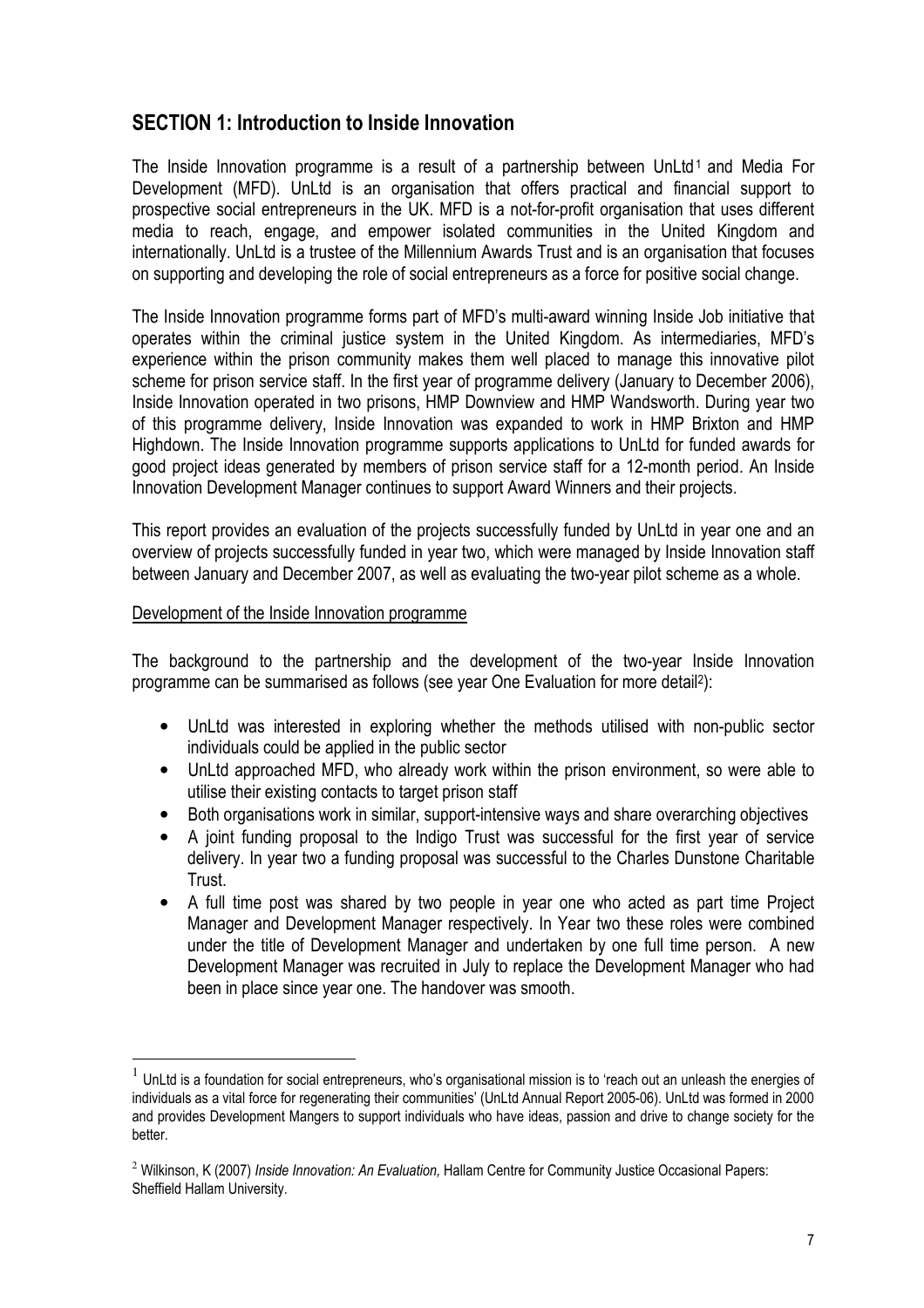#### **Service Delivery**

- The Development Manager was employed to work closely with potential award winners through the application process and is to meet individuals at least four times throughout the project
- The first year of service delivery began in January 2006 when the Inside Innovation Project Manager began creating interest and raising awareness of the scheme to Senior Management Teams (SMT) in both selected prisons (HMP Downview and HMP Wandsworth)
- In December 2007, the Hallam Centre for Community Justice from Sheffield Hallam University produced an evaluation report covering the first year of the Inside Innovation programme
- Funding for the second year of service delivery, beginning in January 2007 was provided by the Charles Dunstone Charitable Trust

#### Inside Innovation Objectives

The objectives of the Inside Innovation programme remain the same as in year one of service delivery and can be separated into two components: First, overall project delivery, which consists of promotion, recruitment and continued support of the Inside Innovation programme. The second set of wider objectives concern the programmes sustainability, growth and the continued evaluation of the impacts of introducing social enterprise and innovation into the Prison Service. Both sets of objectives are identified as follows:

#### Project Delivery Objectives

- To establish and promote the scheme in Prison establishments
- To support and shape applications for success in the UnLtd awards
- To provide successful applicants with a comprehensive support package, including project development meetings with the Inside Innovation Development Manager, training and networking opportunities which includes access to UnLtd resources
- To ensure that the award winner's own self-development remains as important as the wider positive impacts of the project.

#### Wider Programme Objectives

- To enhance the likelihood of continued sustainability of award winning schemes and their replication across the wider prison estate
- To identify the wider benefits of the Inside Innovation programme in order to promote innovative thinking within the Prison Service
- To crystallise the positive benefits of the scheme in terms of staff development with a view to enhancing the opportunity for these projects to be supported through the Prison Service budget
- To extend the Inside Innovation programme into two further prisons in year two of service delivery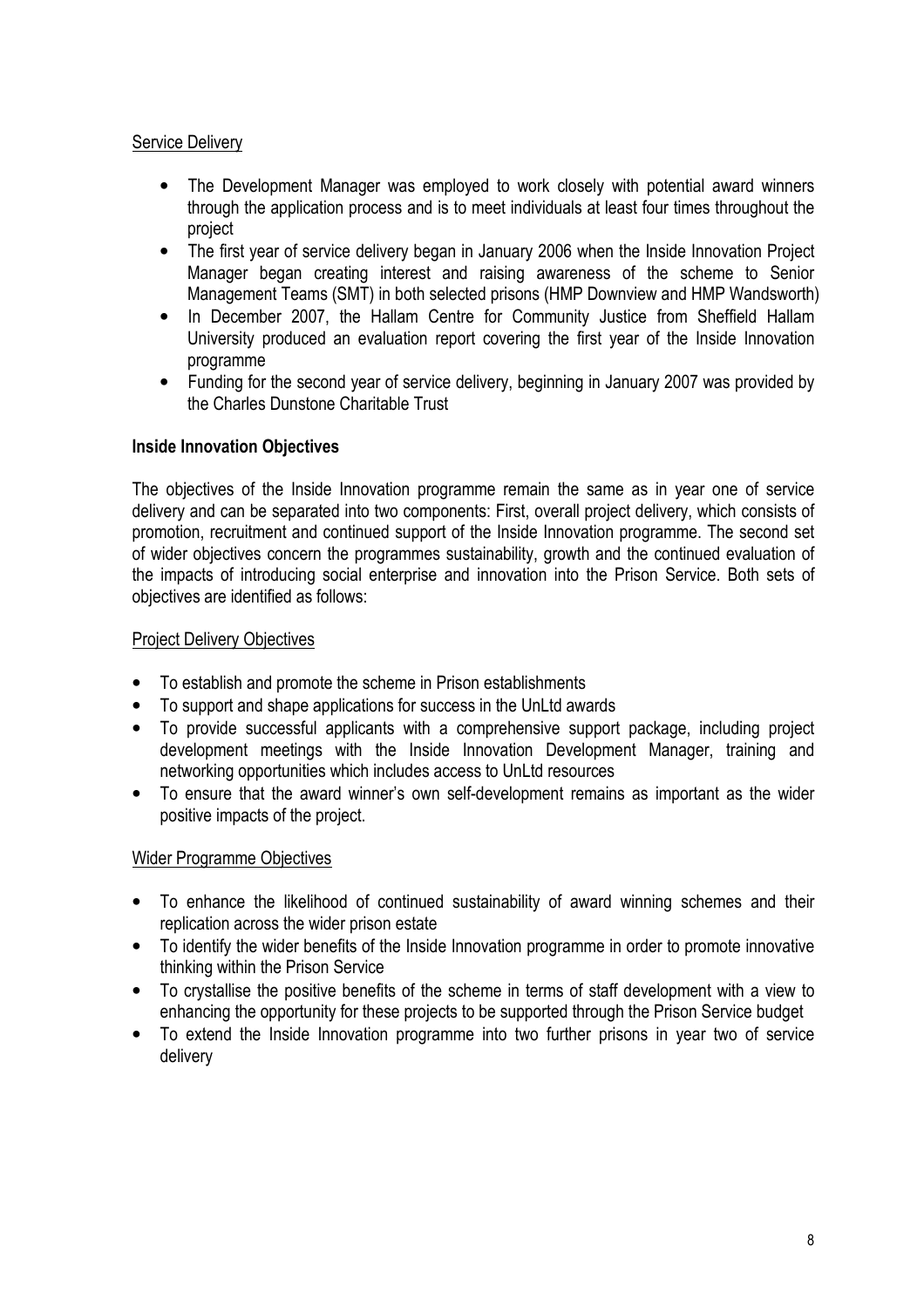## Achievement of objectives table

| <b>Objective</b>                                                                                                                                                                                                                                                           | Achieved?                                                                                                                                                                                                                                                                                                                                                                                                                                                                                                                                                                                                        | <b>Barriers to achievement?</b>                                                                                                                                                                                                                                                                                                                                                                                                                                                                                                                                                                                                                              |
|----------------------------------------------------------------------------------------------------------------------------------------------------------------------------------------------------------------------------------------------------------------------------|------------------------------------------------------------------------------------------------------------------------------------------------------------------------------------------------------------------------------------------------------------------------------------------------------------------------------------------------------------------------------------------------------------------------------------------------------------------------------------------------------------------------------------------------------------------------------------------------------------------|--------------------------------------------------------------------------------------------------------------------------------------------------------------------------------------------------------------------------------------------------------------------------------------------------------------------------------------------------------------------------------------------------------------------------------------------------------------------------------------------------------------------------------------------------------------------------------------------------------------------------------------------------------------|
| To establish and promote the<br>scheme in prison<br>establishments                                                                                                                                                                                                         | The programme has been<br>running successfully since<br>January 2006 in HMP<br>Wandsworth and HMP<br>Downview.<br>Re-launch events occurred in<br>both prisons in year 2.40 staff<br>attended the Wandsworth<br>launch event. For Downview<br>figures see below. This has<br>resulted in a large number of<br>enquiries about the programme<br>(see Enquiries section).                                                                                                                                                                                                                                          | A significantly high number of<br>project idea enquiries do not<br>get to the award winning<br>application stage. Collecting<br>data on these outcomes has<br>proved difficult as:<br>Staff were not in a position<br>to continue their projects<br>despite getting to<br>application stages<br>It was sometimes difficult to<br>$\bullet$<br>get an update on why no<br>progress was made, as<br>there are difficulties in<br>maintaining contact with<br>prison staff (see later<br>section)                                                                                                                                                               |
| To support and shape<br>applications for success in<br>the UnLtd awards                                                                                                                                                                                                    | Successful applications have<br>risen from 7 in year one to 11 in<br>year two. Making a total of 18<br>across both years                                                                                                                                                                                                                                                                                                                                                                                                                                                                                         | The Inside Innovation<br>Development Manger conducts<br>shaping work before the<br>application stage. Sometimes<br>this effort does not result in an<br>application (see Enquiries<br>section)                                                                                                                                                                                                                                                                                                                                                                                                                                                               |
| To provide successful<br>applicants with a<br>comprehensive support<br>package, including project<br>development meetings with<br>the Inside Innovation<br><b>Development Manager,</b><br>training and networking<br>opportunities, including<br>access to UnLtd resources | The Inside Innovation<br>Development Manager<br>conducts bi-monthly review<br>meetings with all award winners<br>and has further contact by<br>telephone and e-mail.<br>The Inside Innovation<br>Development Manager works<br>from the UnLtd office one day a<br>week which increases<br>awareness of the resources on<br>offer. The Development<br>Manager has set up a group on<br>UnLtd's social networking site<br>UnLtd World, aiming to<br>increase awareness of training<br>and resources, enhance<br>opportunities for networking,<br>and enable the exchange of<br>experiences amongst award<br>winners | In year one each award winner<br>attended at least one UnLtd<br>training event as well as an<br>Awards Day. In year two<br>virtually all award winners had<br>attended an awards day but<br>only two award winners had<br>attended UnLtd training (a<br>Workshop on Financial Health<br>and a Business Plan work day).<br>A third Award Winner attended<br>a British Library Copyright and<br>Intellectual property-training<br>day, which was recommended<br>by the Development Manager.<br>Award winners were positive<br>about the idea of the UnLtd<br>social networking site, however,<br>many staff do not have access<br>to internet in the workplace |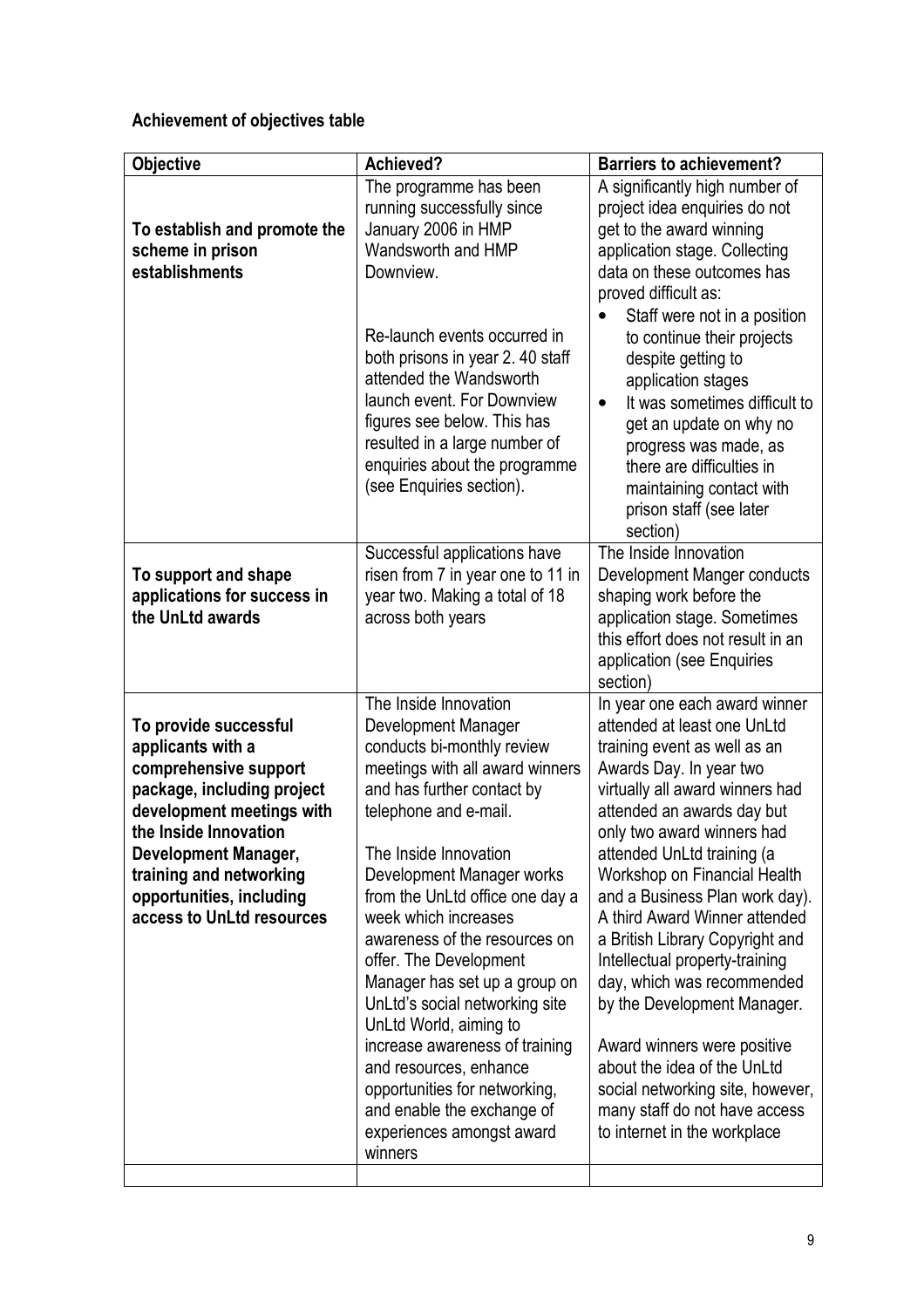| To ensure that the award<br>winner's own self-<br>development remains as<br>important as the wider<br>positive impacts of the<br>project.<br>To enhance the likelihood of<br>continued sustainability of | Inside Innovation staff<br>encourage and support all<br>award winners with regard to<br>their training and career<br>development needs. Staff have<br>kept in regular contact with year<br>one award winners and have<br>provided continuing query-<br>based support regarding their<br>individual future plans<br>Inside Innovation staff have<br>provided support where | Award winners have often not<br>passed on information/<br>feedback from their project<br>activities to Inside Innovation<br>staff. This has proved to be a<br>barrier to establishing the post-<br>programme outcomes,<br>including the award winners<br>personal development<br>Prison staff work-loads are<br>proving to be a barrier to the                                                                                                                                                                   |
|----------------------------------------------------------------------------------------------------------------------------------------------------------------------------------------------------------|---------------------------------------------------------------------------------------------------------------------------------------------------------------------------------------------------------------------------------------------------------------------------------------------------------------------------------------------------------------------------|------------------------------------------------------------------------------------------------------------------------------------------------------------------------------------------------------------------------------------------------------------------------------------------------------------------------------------------------------------------------------------------------------------------------------------------------------------------------------------------------------------------|
| excellent Award winning<br>schemes and their replication<br>across the wider Prison<br>estate                                                                                                            | necessary to enhance the<br>likelihood of project<br>continuation and encouraged<br>project replication where<br>possible                                                                                                                                                                                                                                                 | roll out of award winning<br>projects in other prisons                                                                                                                                                                                                                                                                                                                                                                                                                                                           |
| To extend the Inside<br>Innovation programme into<br>two further prisons in year<br>two of service delivery                                                                                              | The Inside Innovation<br>Programme was launched in<br>year two at HMP Brixton and<br>HMP Highdown. 150 staff<br>attended the joint launch/re-<br>launch event held at Highdown<br>and Downview. The Brixton<br>launch was attended by 50<br>staff.                                                                                                                        | Award winning projects from<br>the two new prisons remain<br>low. This is because the first<br>half of the year was spent<br>establishing the project at the<br>new prisons with them<br>becoming operational only in<br>July. The number of enquiries<br>at the new establishments (10<br>from Brixton and 21 from<br>Highdown,) many of which are<br>still at the project-shaping<br>stage, suggests that project-<br>awareness among staff is good<br>and many more awards can be<br>expected in the new year |
| To identify the wider benefits<br>of the Inside Innovation<br>programme in order to<br>promote innovative thinking<br>within the Prison Service                                                          | Currently this objective is being<br>developed through discussions<br>around producing marketing<br>material which highlights<br>successful projects                                                                                                                                                                                                                      | The number of successful<br>projects has now reached a<br>point where this type of<br>marketing material can now be<br>collated                                                                                                                                                                                                                                                                                                                                                                                  |
| To crystallise the positive<br>benefits of the scheme in<br>terms of staff development                                                                                                                   | The Inside Innovation Manager<br>has had discussions with prison<br>SMT's concerning innovative<br>ways in which staff<br>development rewards can be<br>acknowledged (see later<br>section)                                                                                                                                                                               | Despite having had verbal<br>agreement on a number of<br>schemes encouraging this<br>objective, Inside Innovation<br>staff have yet to see any<br>concrete outcomes from<br>prison's SMT's                                                                                                                                                                                                                                                                                                                       |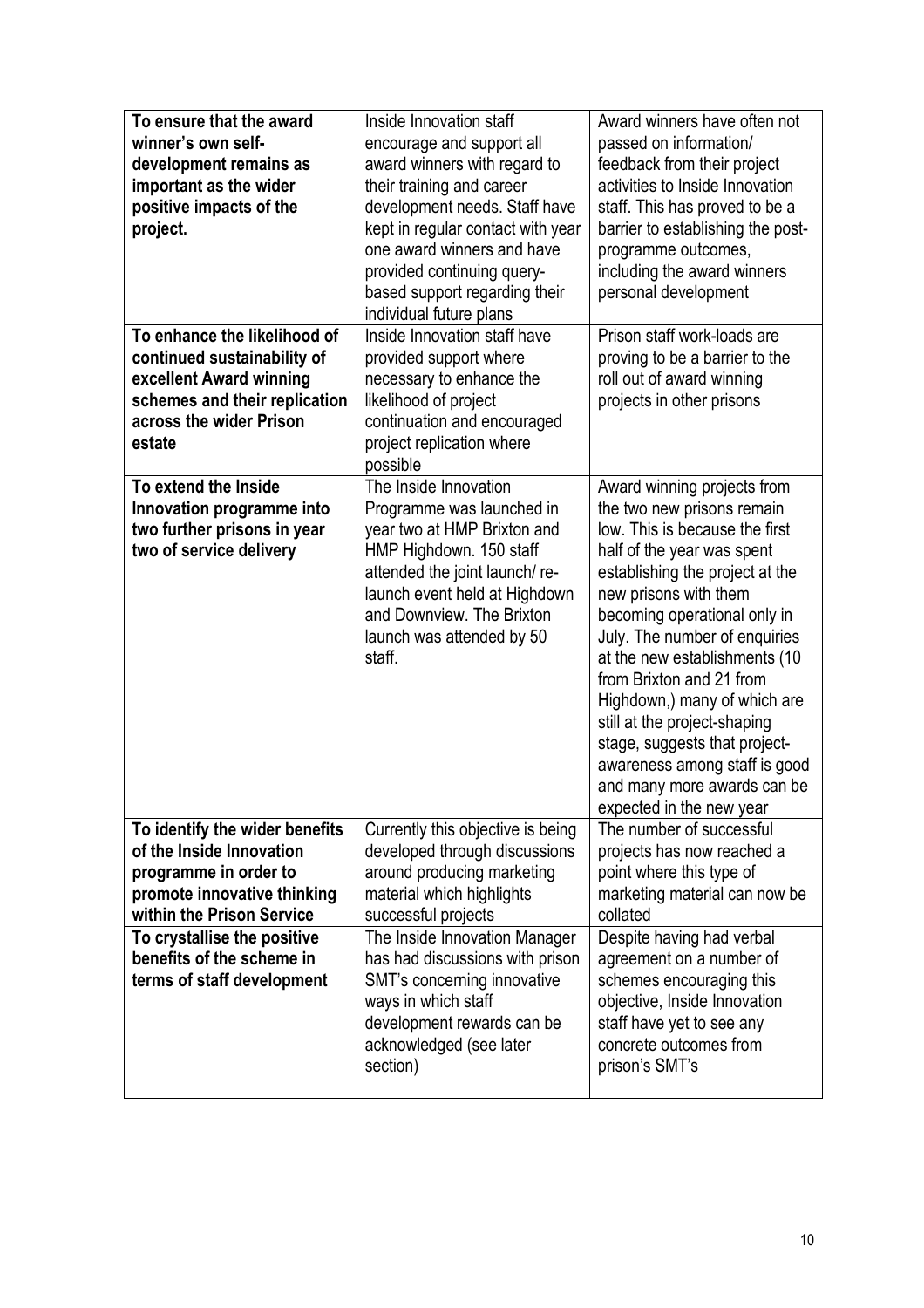## SECTION 2: The Evaluation

The Hallam centre for Community Justice was commissioned to conduct the second year evaluation. The following objectives are taken from the Terms of Reference document formulated between staff at the Hallam Centre for Community Justice and Media For Development staff:

#### Evaluation Objectives

- To evaluate the effectiveness and impact of the Inside Innovation programme as a whole
- To assess the effectiveness and long term impact of the individual award winners projects from year one beyond their initial funding period
- To undertake a comparative review of the projects as implemented in each of the four prisons to identify the critical success factors in order to determine a set of key criteria to inform the selection of prisons for future roll-out of the project
- To examine why, if at all, the project is proving more successful in some prisons than others
- To provide training on evaluation tools and techniques to enable the gathering of ongoing monitoring data for use in the evaluation and to embed self-evaluation within the project.
- To inform future discussions about the strategic direction and development of the Inside Innovation programme

#### Evaluation methodology

The evaluation used qualitative research tools to establish the experiences of award winners in engaging with the programme as well as the perceptions of other prison staff about its implementation. Qualitative data was gathered during one to one interviews with award winners and prison staff, which were undertaken over the telephone if necessary. Quantitative data is also used in the form of Excel spreadsheets, collected by the Inside Innovation staff for monitoring purposes.

A minimum of 1 award winner was interviewed in each of the four prisons. Interviews were also sought with representatives of Senior Management Teams in each establishment. An original aim of collecting base-line data by interviewing award winners at the beginning and end of their involvement with Inside Innovation and utilising a developmental self-report scale was abandoned<sup>3</sup>. A focus group was planned with all available award winners from the first year of programme, but this proved difficult to organise and was replaced by one-to-one interviews where possible. Additionally, an evaluation-training day was provided to Inside Innovation Staff.

The key research questions that were addressed by the evaluation are detailed below:

Award winners:

l.

- How did successful award winners learn of the Inside Innovation programme?
- What motivated them to apply to the scheme?
- What impact has involvement in the scheme had on them?
- What do they see as being the major strengths of the programme?
- Were there any barriers to engagement with the programme? How were these overcome?
- Have there been any long term impacts of the award winning projects from year one beyond their initial funding period?

<sup>3</sup> This issue is covered in more detail in later section.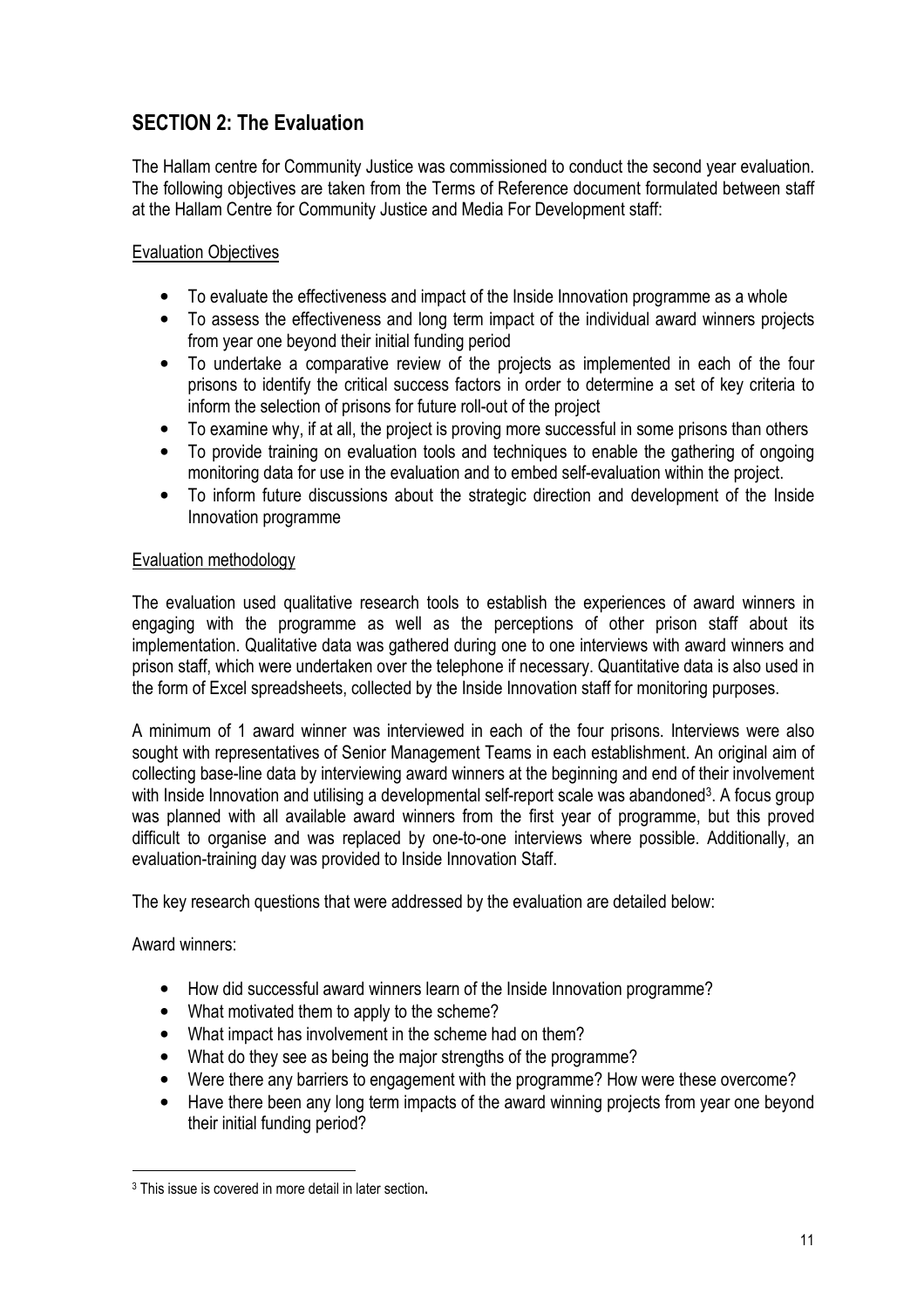Senior Management (Prison, MFD and UnLtd):

- How was the Programme implemented in the Prison? Was this approach effective? Could the approach have been improved?
- What has worked well and what have been the strengths of the Programme?
- Were there any barriers to implementing the programme; how were these overcome?
- To what extent do individuals feel there is scope for innovative thinking within the Prison Service?
- What has been the impact of the programme overall?
- What would aid continuing the roll out of the programme?

#### Evaluation Training Day

The evaluation-training day was hosted by Sheffield Hallam University (SHU) in July 2007. Outgoing and incoming Inside Innovation Development Managers attended the event. It began with a PowerPoint presentation, which overviewed evaluation as a whole; this was followed by a similar presentation concerning 'self' evaluation of small projects. Finally, the evaluator and Inside Innovation staff examined each year one award winning project to establish the best way in which to support the collection of data to feed into the award winners 'self' evaluation, Inside Innovation's database and the external evaluation. The evaluator ensured the Inside Innovation team had electronic templates of evaluation data collection tools, so that each award winner could adapt them to their own needs and project activities. Additionally, a template was provided for a short, award winner authored, evaluation report and a sheet of tips and hints concerning evaluation were provided in the award winner's welcome pack.

#### Data Collection

In line with SHU's commitment to co-operative inquiry and empowering evaluation methods, this approach was adopted towards data collection. All interviews were recorded with the permission of the interviewee. The recordings were transcribed and then erased from the digital voice recorder. Interviewees were given the opportunity to reflect on the evaluation process at the end of the interview and were asked if they had anything to add and/or if they felt the interviewer had left out any important questions.

#### Documentary Analysis

A variety of documentation and information resources were used/analysed for evaluation purposes:

- Awards Committee Recommendation Report
- Project advertising
- Desk Assessment Checklist
- Information sheet post-initial contact
- UnLtd Transitioning Report Questionnaire
- Project Summary reports
- MFD web site
- UnLtd web site
- UnLtd Annual Report
- Inside Innovation spread-sheets detailing each project and also any enquiries received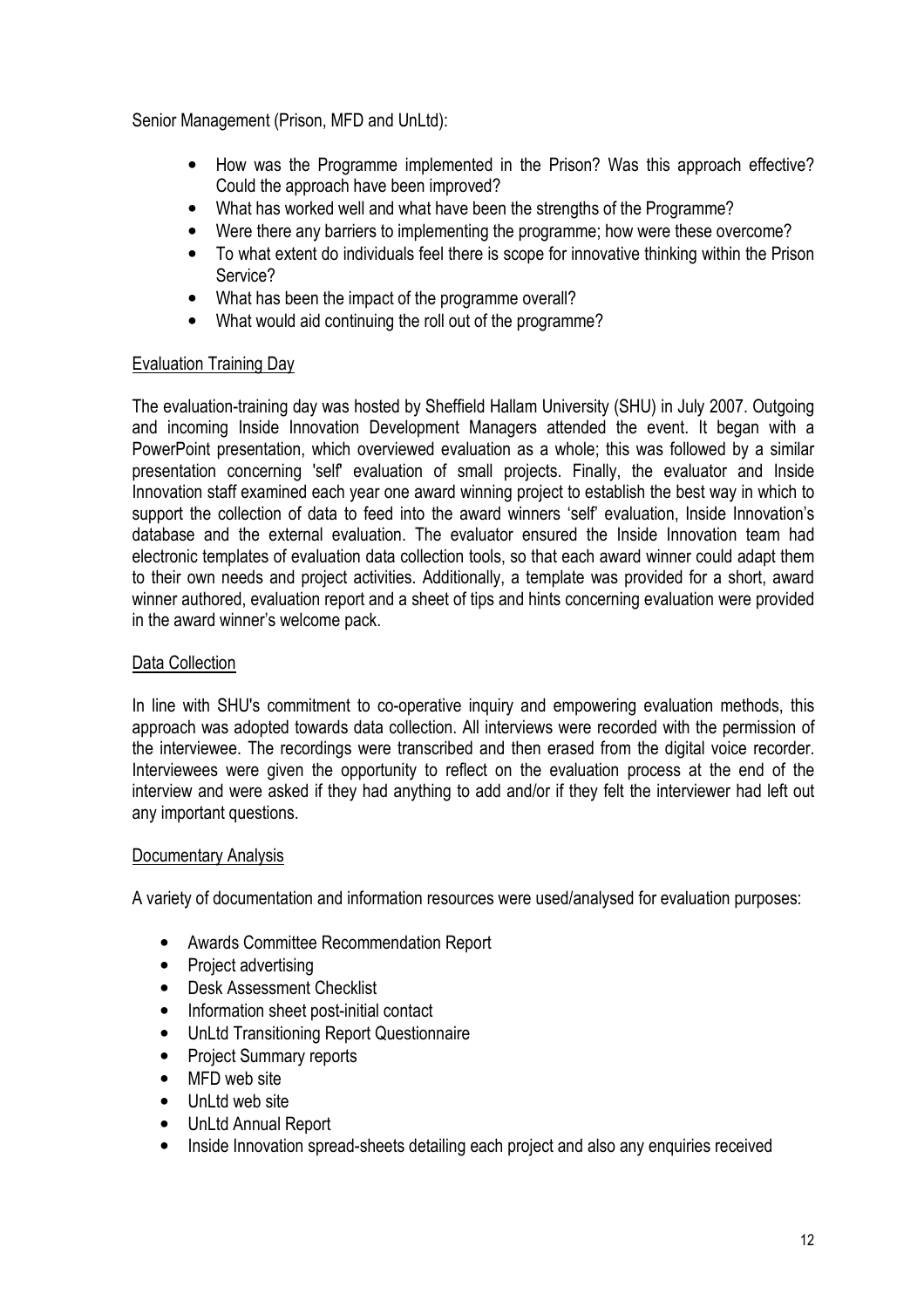#### Fieldwork Conducted

In-depth semi-structured interviews with key stakeholders were conducted. These consisted of Senior Management Teams from 3 of the 4 prisons represented and Inside Innovation prison staff 'champions' who were often year one award winners. The Chief Executive of MFD, an Assistant Director from UnLtd and the outgoing and incoming Inside Innovation Development Managers were also interviewed. Finally, 6 of the 7 year one award winners were interviewed<sup>4</sup> and the views of 9 year two award winners were also collected.

#### Limitations of the Evaluation

The evaluation experienced difficulties in accessing the views of award winners. Evaluation visits were not very well attended and the team had a better 'hit' rate using telephone interviews. Initially, the evaluation had planned to interview award winners at the beginning of their involvement with Inside Innovation and again towards the end of their project. A self-report evaluation scale was designed to attempt to 'measure' personal development and 'distance travelled' data as a result of the award winners' interaction with the programme (see appendix 4). The scale was e mailed and posted to all award winners, only four scales were returned. Additionally, as award-winning projects do not start at the same time and award winners were at various stages of their project, it proved challenging to adhere to the original methodology. It was decided that the Inside Innovation Development Manager would collect self-evaluation scale data for inclusion in future evaluation activities.

#### Data Analysis

l.

All semi-structured interview data were analysed using a thematic framework approach. This involves working through a number of distinct, although interconnected research phases (familiarisation, identifying a thematic framework, indexing and coding, mapping and interpretation) in order to make sense of the data. This is the preferred method of data analysis as it is a system that is based entirely in the original accounts of those studied. This qualitative analysis was an interactive process between two members of the evaluation team and involved ongoing discussion and debate throughout all stages, particularly in relation to agreeing key themes. This approach is particularly effective as it provides a 'checking mechanism' for the interpretation of data, thus adding to the validity of the results.

<sup>4</sup> 1 year one award winner was unavailable for comment.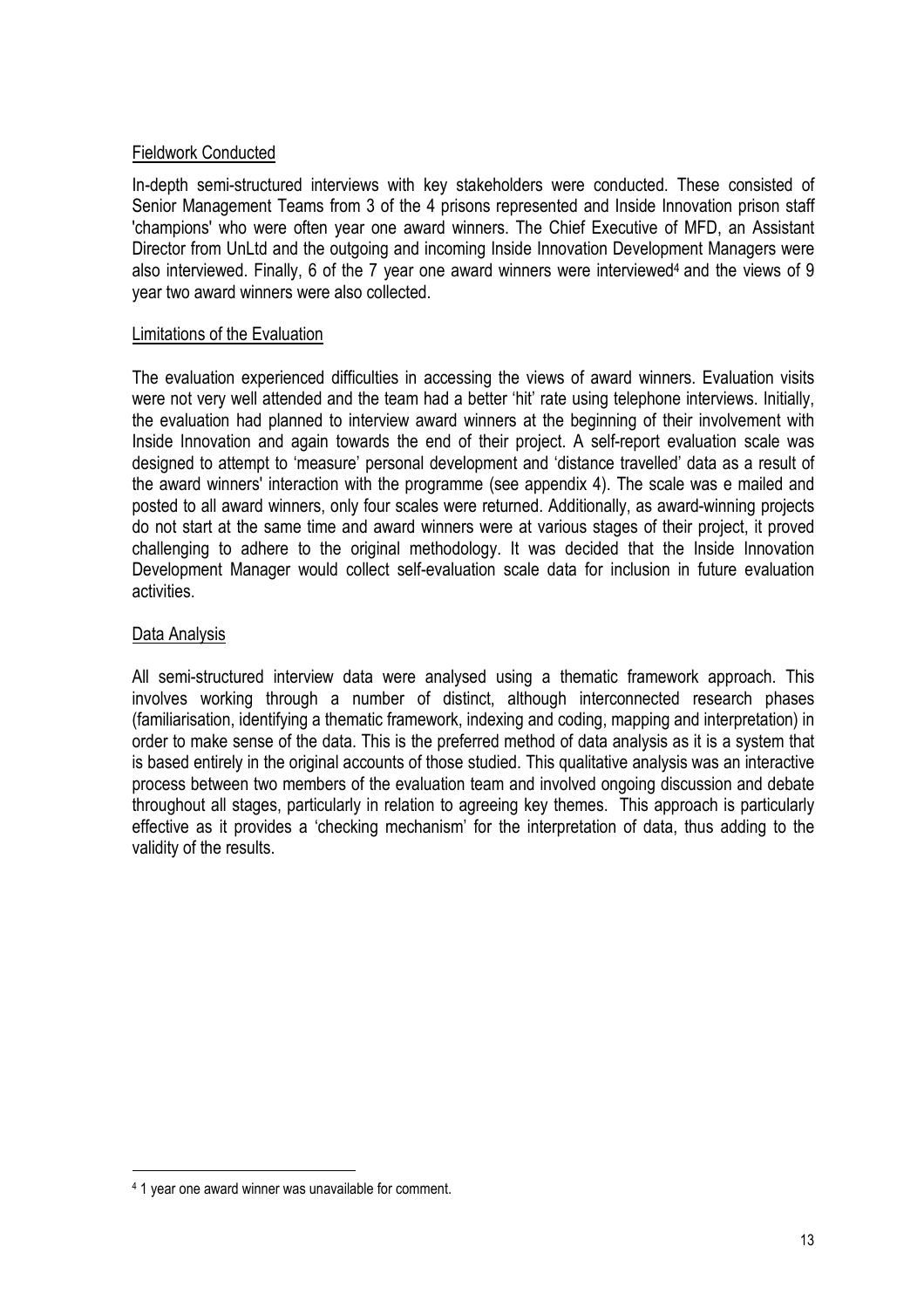## SECTION 3 FINDINGS: Inside Innovation Programme Enquiries

The Inside Innovation programme records all enquiries about the service on an Excel spreadsheet. It was felt that analysing this data would support the overall evaluation of the Inside innovation programme.

#### Year One Service Delivery Enquiries

In the first year of service delivery, the Inside Innovation programme received a total of 45 enquiries from prison staff from HMP Wandsworth and HMP Downview. These data are broken down to show the outcomes of each enquiry:

| <b>Outcomes</b>                      | <b>HMP</b> | <b>HMP Downview</b> |
|--------------------------------------|------------|---------------------|
|                                      | Wandsworth |                     |
| Resulted in an award winning project |            |                     |
| Withdrawn following award            |            |                     |
| No further contact established       | 10         |                     |
| Withdrawn before application stage   | 9          |                     |
| Total number of enquiries            | 31         | 14                  |

As the table shows, a total of 12 of these enquiries resulted in UnLtd funding, however 3 projects were withdrawn following the award. Of the remainder of the overall enquiries that were followed up by Inside Innovation staff 17 of enquiries did not reach the application stage and potential award winners declined to maintain contact with the programme. A further 14 staff members began the UnLtd Award process with Inside Innovation staff, but withdrew before application stages due to the following reasons:

| <b>Enquires withdrawn</b>                                 | <b>HMP</b><br>Wandsworth | <b>HMP Downview</b> |
|-----------------------------------------------------------|--------------------------|---------------------|
| Enquirer changed jobs or left prison service              |                          |                     |
| High work load constraints                                |                          |                     |
| Went on long-term sick leave                              |                          |                     |
| Their idea was taken up by the prison                     |                          |                     |
| Technical difficulties <sup>5</sup> proved insurmountable |                          |                     |

#### Year Two Service Delivery Enquiries

l.

In the second year of service delivery, the programme rolled out to two further prisons, HMP Highdown and HMP Brixton and total enquiries about the Inside Innovation programme rose to 61. As has been detailed below, 11 of these enquiries have resulted in successful funding from UnLtd. Currently only 5 enquirers have declined to engage with Inside Innovation staff any further in project development. Two potential award winners have withdrawn, both due to the project being set-up within the existing prison systems. Due to high work commitments, 3 staff members have placed their potential award winning projects on hold. A total of 50 enquiries are currently going through project development stages with the support of Inside Innovation staff.

<sup>5</sup> These have proved to be issues such as being unable to access the internet within prison or have experienced concerns regarding security.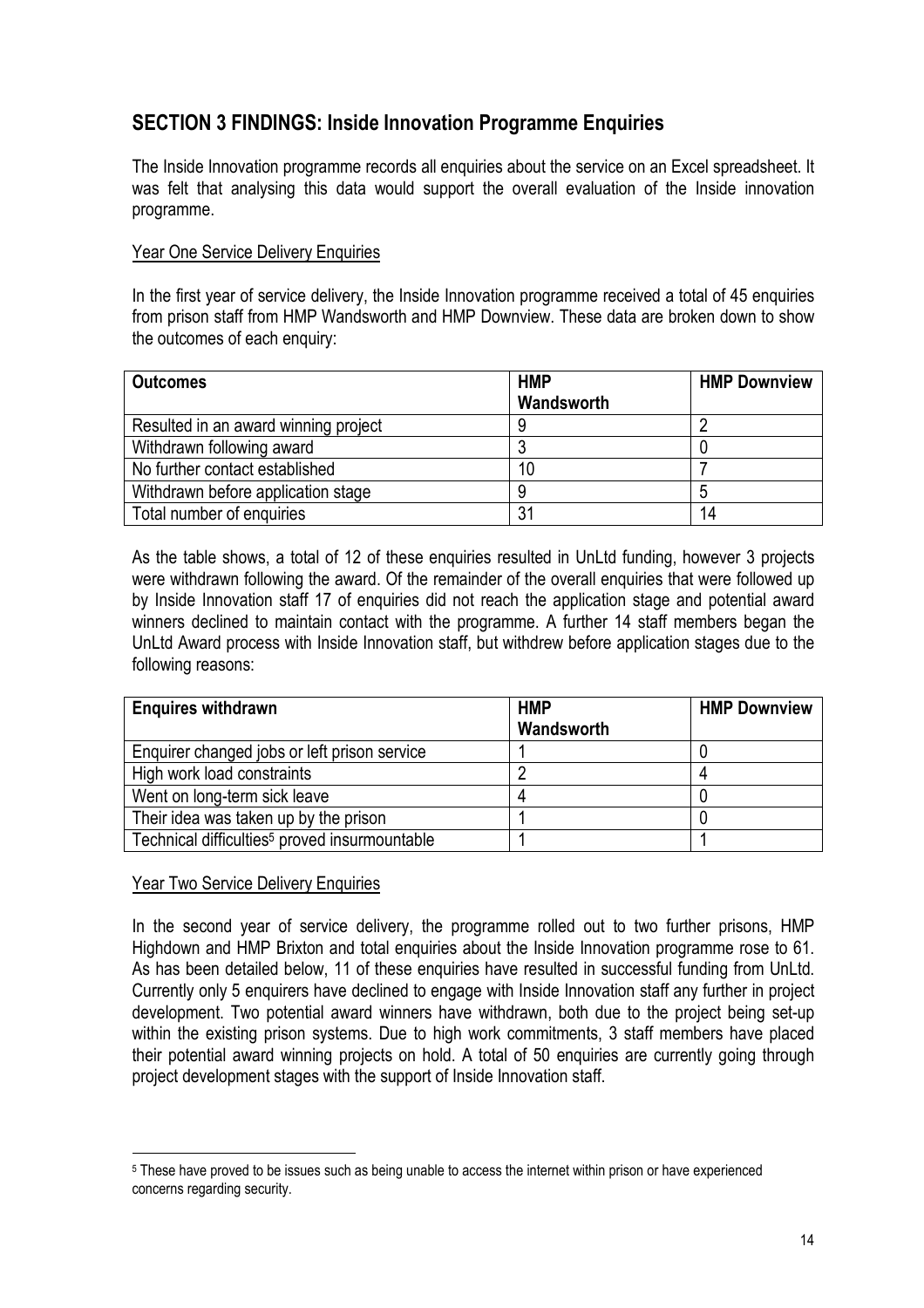| <b>Outcomes</b>                      | <b>HMP</b> | <b>HMP</b>      | <b>HMP</b>     | <b>HMP</b> |
|--------------------------------------|------------|-----------------|----------------|------------|
|                                      | Wandsworth | <b>Downview</b> | <b>Brixton</b> | Highdown   |
| Resulted in an award winning project |            |                 |                |            |
| Withdrawn following award            |            |                 |                |            |
| No further contact established       | 3          |                 | າ              |            |
| Withdrawn before application stage   | 2          | 0               |                |            |
| (both projects set up by prison)     |            |                 |                |            |
| Development put on hold              |            |                 |                |            |
| On-going application development     | 13         |                 |                | 18         |
| stage                                |            |                 |                |            |
| Total number of enquiries            | 22         | 8               | 10             | 21         |

Since the first year of project delivery the number of enquiries to the Inside Innovation programme has risen from 45 to 61. The programme has been rolled out to two further prisons would account for some of the rise in enquiries. Additionally, as the statistics here demonstrate, there is also a higher level of engagement with the Inside Innovation programme in the second year, with fewer withdrawals occurring and with the number of enquires resulting in successful award winning projects also rising from 7 to 11. A further 5 of the total of 42 award-winning applications currently in progress are due to be considered by UnLtd in January 2008.

Amongst the project suggestions received by Inside Innovation during 2007, there have been some strong and innovative ideas put forward. Listed below are some examples that provide the reader with a flavour of the new ideas that are coming from prison staff:

- Cookery clubs for inmates
- Falconry training
- Remembrance garden for staff
- Staff yoga classes
- Environmental awareness workshops for staff and inmates
- Meditation spaces for inmates
- Booklet of rights for released inmates
- Story time DVD for prisoners children
- Tranquillity fountain and sensory garden

The ideas above illustrate a variety of project ideas that could benefit the whole prison population.

#### Programme Up-Take Differences

Despite the apparently promising statistics, when broken by prison, one can see that interest in the Inside Innovation programme is quite marked between each prison. Inside Innovation staff have noted this trend. The evaluation team found that this significant difference in interest between prisons could be grouped into four potential areas for concern:

#### Current Prison Culture

A number of staff have withdrawn from the programme due to long-term sick leave and work load issues. Evaluation participants explained the differential up-take of the Inside Innovation programme in different establishments with reference to work loading issues: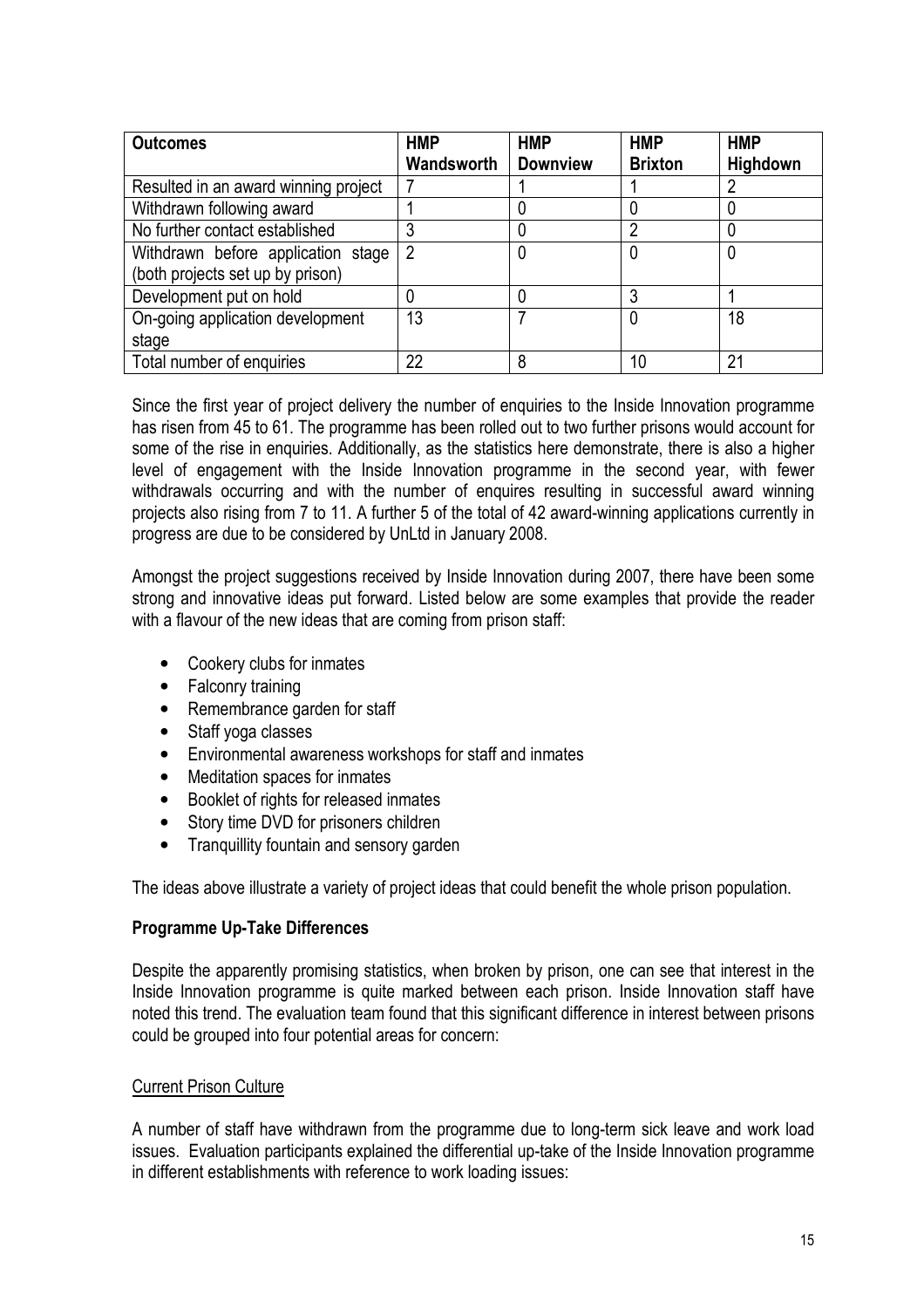'There's very few staff here at the minute and I think, you know, any motivation they've got is very low. I do 40 hours a week here and it's not the most stress-free environment and I think "do I want this on top of it?" (Award Winner).

'Prisons have been through a very difficult time to be quite honest so a lot of the ideas and solutions to problems are being put to one side because people have been struggling to just get in and just get basics done' (SMT Representative).

Although, it may be considered that Inside Innovation can do little to challenge this situation, one could argue that during rollout to different prisons, they could potentially market themselves as a direct challenge to this situation if Senior Management is willing to take on the programme as a staff enhancing and staff development project. Alternatively, Inside Innovation may want to consider accessing statistics for each prison with regard to staffing levels and absenteeism before approaching a prison for Inside Innovation status.

A member of a Senior Management Team highlighted a more difficult to challenge, historical remnant of the prison service culture:

'Often, the culture is that the management are the problem solvers and they're the ones that create the policy and look at the solutions to the problems and it's very difficult to actually sort of change that. The only way we can do that is to keep pursuing it and to keep, you know, hitting the right information at the right level and look at different opportunities to communicate with staff' (SMT Representative).

However, programmes like Inside Innovation can be seen to be challenging this cultural situation as staff members are encouraged and supported in becoming problem solvers themselves.

#### Embedding of the Programme

The Inside Innovation programme has only been running at two establishments for just under a year and many felt that the differential up-takes were illustrative of the need for the project to become more embedded in the new establishments before staff interest would rise:

'I think that maybe other prisons haven't seen the very positive outcome of this yet. To hear or see colleagues who have come up with a great idea and followed it through- it's inspirational to the rest of us. If staff are inspired by other staff, if they can discuss the idea quietly with somebody and they are given encouragement, then the numbers will level off I'm sure' (Award Winner).

This issue was highlighted by the evaluation undertaken in year one of service delivery and the evaluation team were not surprised to find that staff from the two new prisons were slower to come to Inside Innovation with good project ideas. One of the recommendations was to ensure successful award winners were used as 'champions' of Inside Innovation and until the two new prisons have had some projects come to fruition, it is difficult to inspire other staff members. However, this recommendation has been acted on and the results of this are that the highest rate of enquiries about Inside Innovation originates from the establishments where successful projects have already come to fruition. New projects are coming through the two new prisons and will be used for marketing purposes when appropriate.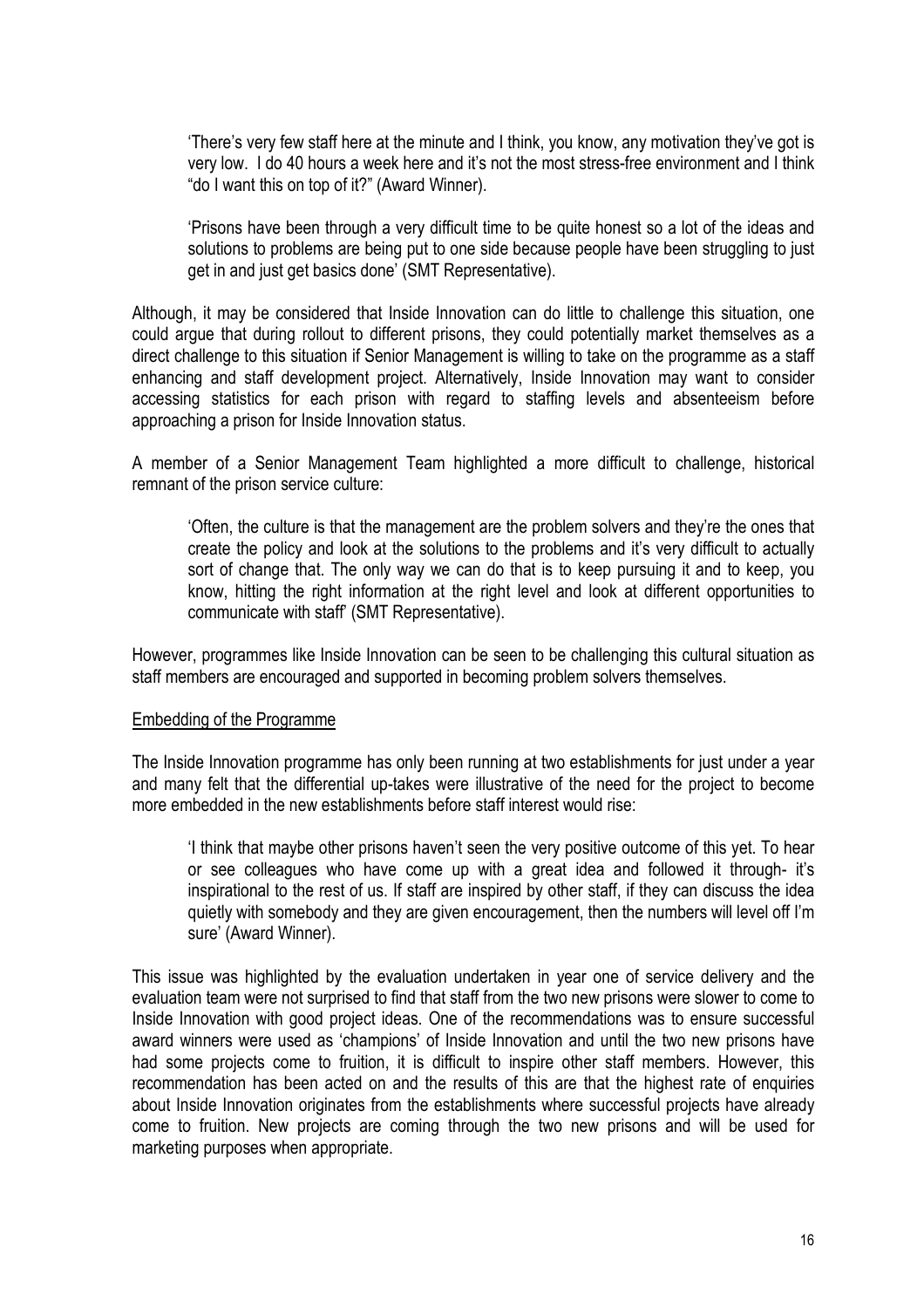#### Senior Management Support

Closely linked to the embedding of the programme is what many describe as being an essential element in their decision to apply to Inside Innovation, that of encouragement and support from their Senior Management Teams:

'That's what made me do it in the end. I saw the Governor one day and he said "Go for itjust let me know if you need anything". I was really chuffed and felt really good about it all then, so I went for it' (Award Winner).

'A lot of the staff that have got involved we've gone out and really sold the project. There's a few people that off their own backs kind of picked a couple of posters and enquired and so on, but we've been and shouted about it mostly' (SMT).

'The Governor's been great- asks if we need anything to help- stuff like that- he was great at he launch too and always asks me how things are going when he sees me. It just makes you feel like all the hard works been worthwhile when the top brass notice you like that' (Award Winner).

In other establishments however, the evaluation team found that this essential support was less present:

'I don't think any of the Management Team know that I went in for it. My manager yeah, but he doesn't know we've got it yet, I haven't told him, he's really busy, you know' (Award Winner).

'I've only really mentioned it to one and he was supportive, but probably only because at the end of the day it will be good PR for the prison if it starts' (Award Winner).

The evaluation team however found the prison's SMT's to be welcoming of the Inside Innovation programme. This situation raises questions concerning the levels of communication between SMT's and the prison service workforce.

'All the SMT are fully aware of the programme and they are promoting it' (SMT Representative).

'We've got flyers, we've got posters, we've got word of mouth' (SMT).

'We had an input into developing the posters and then just went from there really and advertised it round the prison' (SMT Representative).

Indeed, some SMT's are very enthusiastic about the Inside Innovation programme, had linked the aims and objectives in with their own and opened their gates wholeheartedly:

'It links as well with our existing staff performance and recognition and it kind of all links in with that really, so it was just sort of an additional benefit to the staff (SMT Representative).

'We've had extra meetings and there's a member of staff from Inside Innovation who now has keys within the establishment. We also identified a member of prison service staff as the co-ordinator to help' (SMT Representative).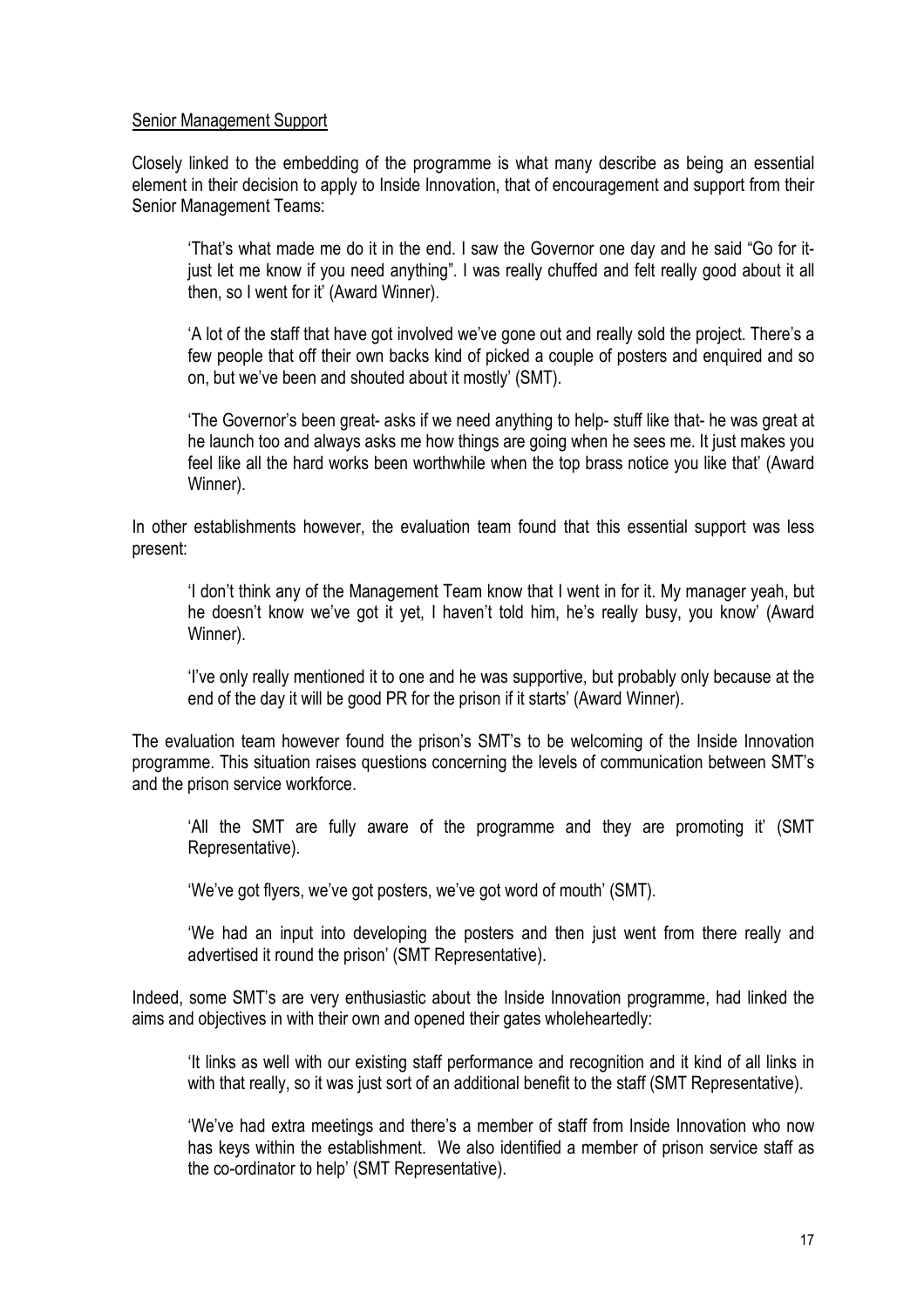The Inside Innovation Development Manager has been security cleared for all of the four prisons (although still awaiting one set of keys at the time of writing). One prison SMT commented that existing award winners, who encourage/introduce a fellow member of staff to Inside Innovation, will receive a small payment. Another prison's SMT has suggested that those participating in the Inside Innovation programme will receive staff enhancements. Both of these ideas have recently been introduced.

Issues, such as staffing levels and professional culture, do undoubtedly affect the up-take of the Inside Innovation programme. These issues need to be considered during discussions concerning the strategic development of the programme. However, the evaluation team found that the most significant impact on the levels of up-take was the successful embedding of the programme in the prisons themselves, which can be linked in closely with the essential supportive Senior Management Teams.

The evaluation team has determined the following set of key criteria to inform the selection of prisons for future rollout of the project:

- A supportive and pro-active SMT (providing keys, attending regular meetings, making use of established channels, such as staff meetings, global emails and weekly bulletins to internally market the programme.)
- Establishments where the SMT shows an interest in bringing Inside Innovation objectives within staff development practices
- Establishments where staffing levels and professional culture are realistically flexible
- Ensuring that the project will be able to be sustained for a specific period of time to ensure programme embedding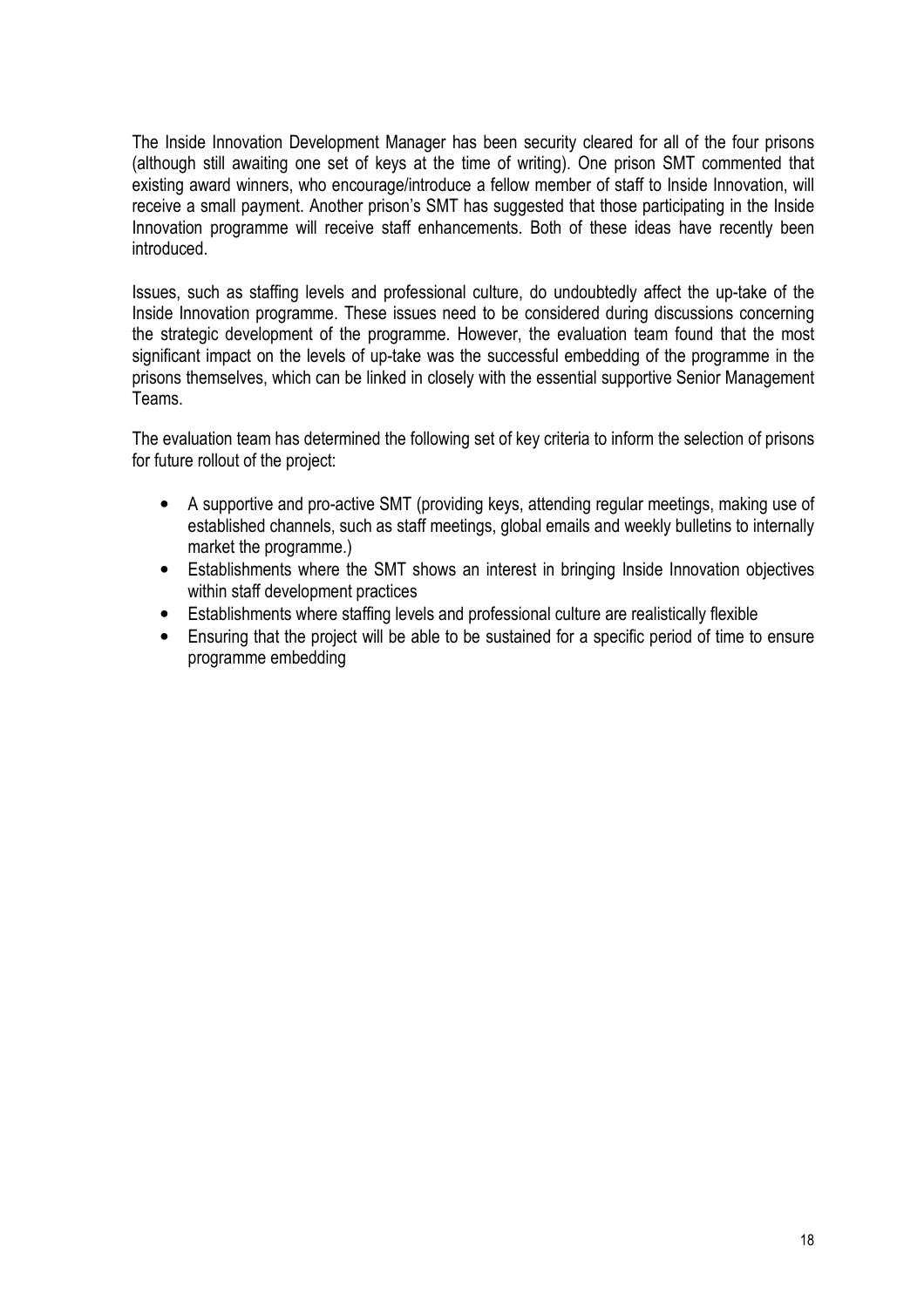## SECTION 4 FINDINGS: Inside Innovation Service Delivery Mechanisms

This section of the report will outline and evaluate the operational aspects and strategic direction of the Inside Innovation programme since the evaluation of year one service delivery. This section will initially outline how the recommendations from the year one evaluation have been incorporated in the second year of service delivery and following that an overview of Inside Innovation's operational processes will be provided.

#### Year One Evaluation Recommendations

The evaluation of the first year of service delivery provided recommendations concerning three particular areas: partnership working, marketing and recruitment and evaluation processes, summarised below:

| <b>Recommendations</b>                        | <b>Action taken</b>                              |
|-----------------------------------------------|--------------------------------------------------|
| Consider the provision of a dedicated Inside  | The Inside Innovation programme has a            |
| Innovation Officer at each Prison (possibly   | dedicated 'champion' in all 4 prisons. Where     |
| one of the existing Award Winners)            | possible these individuals are last year's award |
|                                               | winners who act as a named individual who        |
|                                               | potential award winners are encouraged to        |
|                                               | approach                                         |
| Developing a clear commitment from the        | The Inside Innovation programme has a named      |
| selected Prison management, ensuring their    | member of the SMT at each prison who are         |
| participation in evaluation processes and     | responsible for the monitoring and promotion of  |
| acknowledging that their staff are taking on  | the programme. Line Managers are also            |
| extra, but work related responsibilities and  | included in these lines of communication.        |
| the expected involvement of a Prison's        | Development Manger has monthly 'slot' with       |
| <b>Human Resources Department</b>             | SMT at each prison. Involvement from the         |
|                                               | Human Resources Department is still being        |
|                                               | considered. In one prison the Union for Prison   |
|                                               | Officers has been involved.                      |
| Consider including Inside Innovation staff in | The Inside Innovation Development Manager        |
| any UnLtd training and develop strong         | now has a 'buddy' at UnLtd and works from        |
| supportive links and parallel partnership     | UnLtd's offices once a week                      |
| working                                       |                                                  |

#### Partnership Working Recommendations and Actions Taken

Marketing, Advertising and Recruitment Recommendations and Actions Taken

| <b>Recommendations</b>                                                                                                                                   | <b>Actions taken</b>                                                                                                                                                                                                                                 |
|----------------------------------------------------------------------------------------------------------------------------------------------------------|------------------------------------------------------------------------------------------------------------------------------------------------------------------------------------------------------------------------------------------------------|
| Review and re-focus on marketing the Inside<br>Innovation programme to potential award<br>winners, utilising the experience of existing<br>award winners | Inside Innovation staff organised innovative<br>launch and re-launch events at each prison<br>(including a BBQ). A display was presented<br>containing the previous year's award winning<br>projects. Enquiries rose directly after these<br>events. |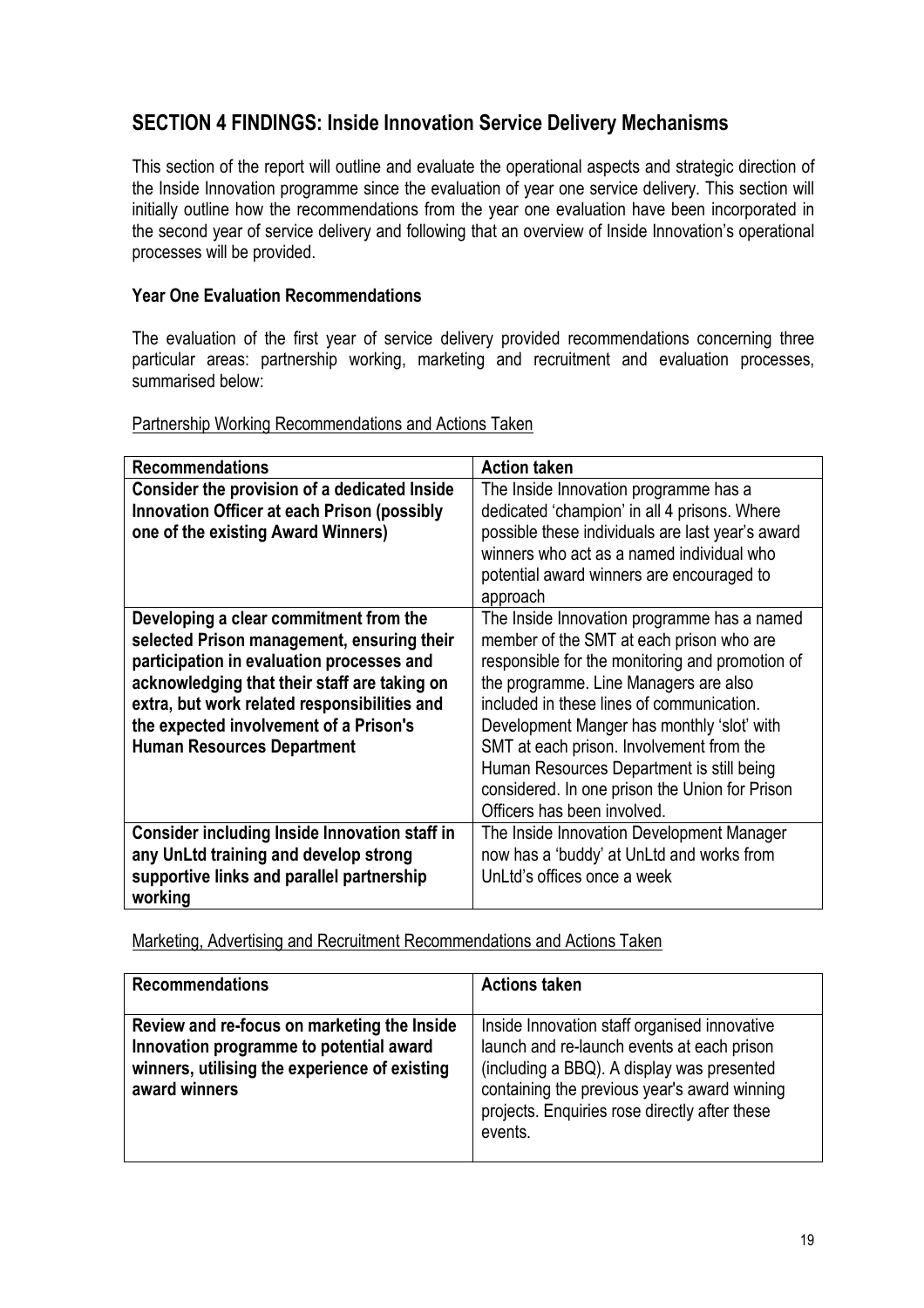| <b>Consider providing Social Enterprise</b><br>workshops specifically in the Prison Service                                                                                                                                                  | This recommendation is still being examined by<br>MFD and UnLtd's senior staff.                                                                                                                                                                              |
|----------------------------------------------------------------------------------------------------------------------------------------------------------------------------------------------------------------------------------------------|--------------------------------------------------------------------------------------------------------------------------------------------------------------------------------------------------------------------------------------------------------------|
| Prison departments and demographic<br>information should be collected and<br>monitored                                                                                                                                                       | Award winners department of origin is collated,<br>demographic information is yet to be included on<br>the application forms (department, age, gender,<br>nationality etc are all gathered on the app form<br>but not on the initial enquiry form]           |
| Focus on opportunities for long term funding<br>commitments from the Prison Service or<br><b>National Offenders Management Strategy</b><br>(NOMS), highlighting that innovative ways of<br>working are beneficial to the Prison Sector       | Inside Innovation has disseminated the<br>evaluation report from year 1 to the relevant<br>sectors. The MFD Chief Executive and a<br>member of the evaluation team co-wrote an<br>article which was published in the Prison Service<br>Journal in July 20076 |
| The marketing of this programme needs to<br>focus on the strong message coming out of<br>this pilot project which is that some of the<br>Inside Innovation projects are excellent and<br>could be replicated effectively in other<br>prisons | An effective means of ensuring this occurs has<br>yet to be decided.                                                                                                                                                                                         |

Commitment to Evaluation Recommendations and Actions Taken

| <b>Recommendations</b>                       | <b>Actions taken</b>                              |
|----------------------------------------------|---------------------------------------------------|
| Long-term effects of involvement in the      | The Inside Innovation Development Manager         |
| Inside Innovation programme need to be       | and evaluation staff decided that this data would |
| collated from Award Winners both pre and     | be most effectively collected during existing     |
| post involvement in order to gauge personal  | interaction with the Development Manager. A       |
| distance travelled                           | self-report scale has been designed and           |
|                                              | distributed by the evaluation team                |
| Continual self-evaluation methods need to be | An evaluation-training day was attended by        |
| developed and disseminated to award          | Inside Innovation development staff, which        |
| winners. Collating evaluation evidence from  | addressed these issues. Data collection methods   |
| each award winning project continually       | were designed and distributed                     |

In summary, it has been illustrated that the Inside Innovation team have responded to the recommendations made in the year one evaluation report.

#### The Inside Innovation Programme Delivery as a Whole

l.

The Inside Innovation team had a hand-over of Inside Innovation Development Management in August 2007 that was well managed and resulted in no adverse effects on programme delivery.

<sup>6</sup> Wilkinson, K and Greenshields, J (2007) 'Fostering the spirit of enterprise amongst prison service staff', The Prison Service Journal, No. 172, 17- 23.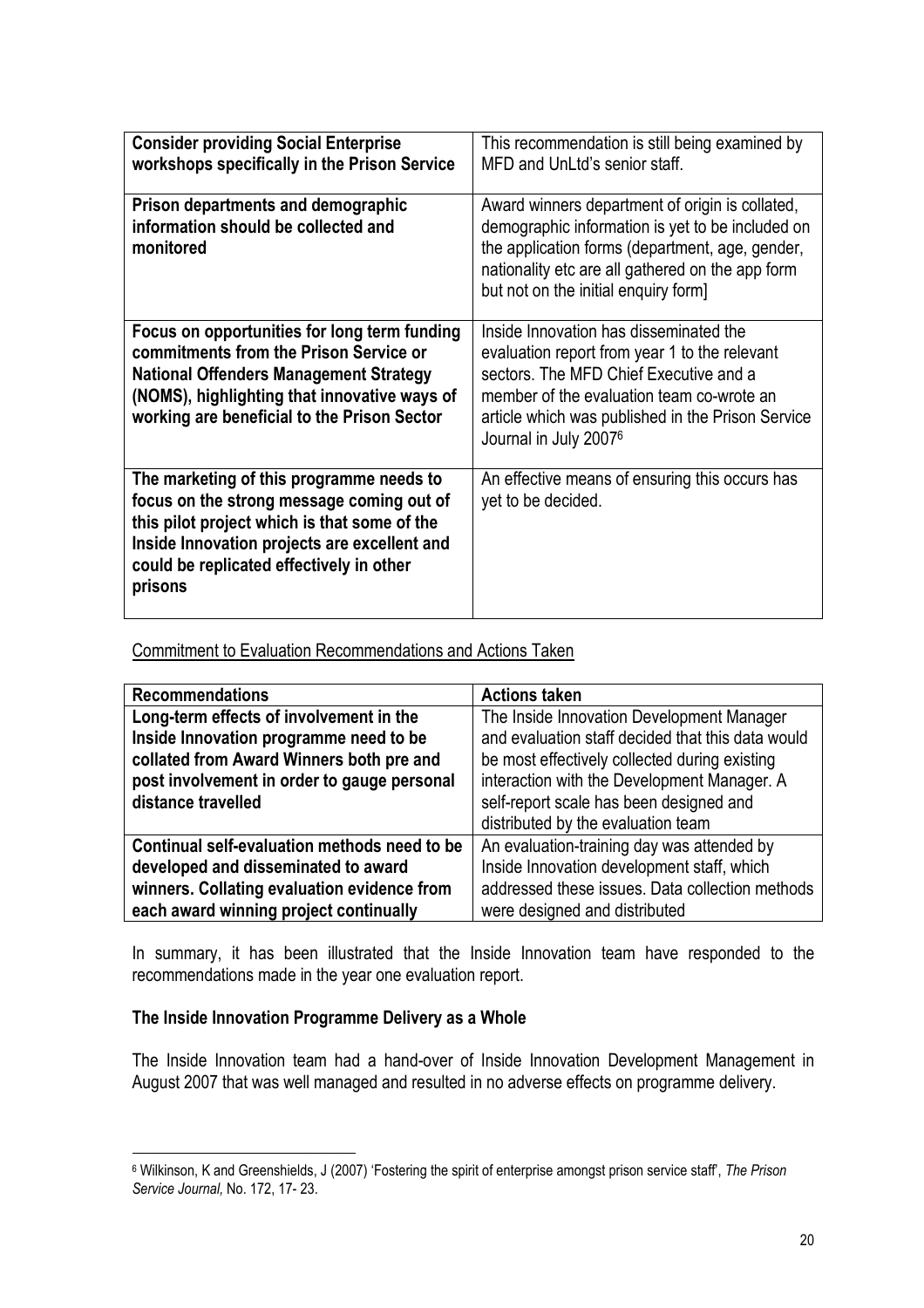#### Support Processes

In order to ensure innovative ideas are put forward to UnLtd funding sources and that award winning projects come to fruition, the Inside Innovation Development Manager adopts the following supportive processes with each new project idea:

| <b>Stage</b>                   | <b>Paperwork completed</b>                               |
|--------------------------------|----------------------------------------------------------|
| 1. Initial approach            | Potential PSAP idea form                                 |
| 2. Entry meeting               | UnLtd Millennium Award Level 1 Application               |
|                                | Form                                                     |
| <b>3. Board Recommendation</b> | Interview question guide                                 |
|                                | Assessment form for level one                            |
|                                | UnLtd Desk assessment checklist completed                |
|                                | by UnLtd Staff.                                          |
|                                | Board Recommendation written by Inside                   |
|                                | Innovation staff and sent to UnLtd.                      |
| 4. Awards Committee            | UnLtd Awards Committee make                              |
| Recommendation                 | recommendations and write to award winner.               |
|                                | Letter sent along with contract, BACs form,              |
|                                | bank account form and invitation to Award                |
|                                | Winners day.                                             |
|                                | Inside Innovation staff are informed of                  |
|                                | application result. Referees are written to.             |
| 5. Award Winners Welcome       | Inside Innovation staff meet award winner to             |
| meeting                        | sign contract, go through, action plan, financial        |
|                                | management, workflow chart and monitoring                |
|                                | and evaluation forms.                                    |
| 6. Award Winners Day           | At UnLtd. Attended by new Award Winners                  |
|                                | and Development Managers.                                |
| 7. Project review meetings     | Minutes and actions arising paperwork                    |
| (every 2 months)               |                                                          |
| <b>8 Financial Review</b>      | Budget reviewed before 2 <sup>nd</sup> instalment can be |
|                                | released.                                                |
| 9 End of project delivery      | UnLtd Transitioning questionnaire                        |
|                                | Evaluation report produced                               |

These processes ensured that award winning projects did not fall behind in their workflow aims and the regular review meetings provide the opportunity for any issues challenging the award winner experiences to be addressed by the Development Manager. Award winners reflected that these objectives were being met:

'If we encounter any difficulties she [the Inside Innovation Manager] is willing to help' (Award Winner).

'She's been a great help- just sort of reminding me- not letting the project slip and things' (Award Winner).

'Budgeting concerns have been my worry- but I know I can get help with that' (Award Winner)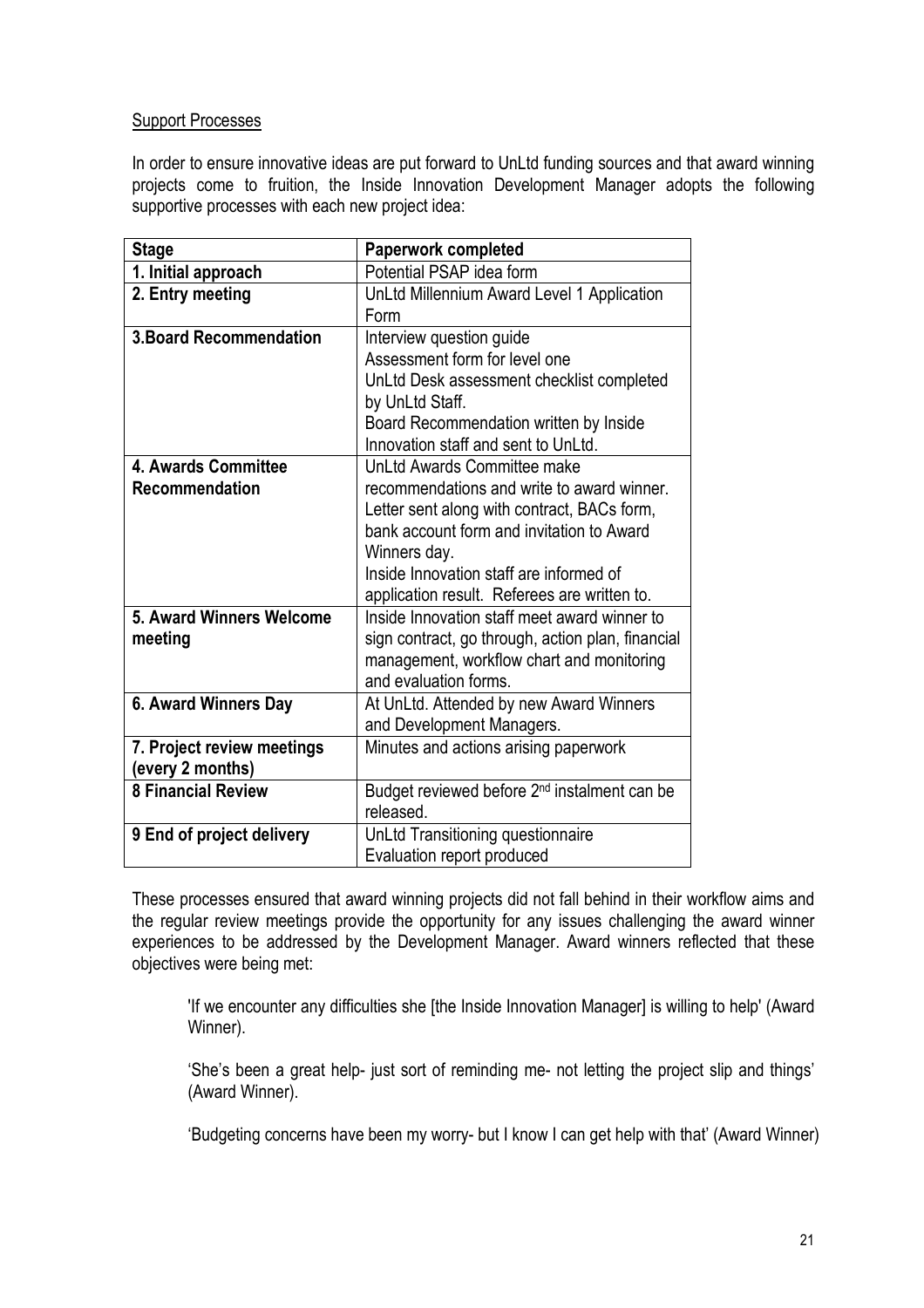The SMT contacts at the prisons also acknowledged the essential support that their staff get from knowing there is someone on hand to help:

'Sometimes putting their ideas down on paper is really hard, so it's essential the support they get' (SMT Representative).

The Inside Innovation Manager is also available to Award Winners by telephone and e-mail, however Award Winners reflected that 'its better when she here [in the prison] though, even if we just get to catch up' (Award Winner). The benefits of the Inside Innovation Development Manager physically being there at the prisons were a recurring theme:

'Be good if she was here regularly- say a set day each month or something- then I can save things I need to talk about until then' (Award Winner).

'We have staff information notices which are sent out electronically, but some staff don't have either access or the inclination to use a computer. Seeing them face-to-face is always better' (SMT Representative).

The Inside Innovation development Manger has also picked this issue up as it as often the most challenging part of the job:

'Getting hold of people has been quite a big challenge. The ideas are there and then it just will sometimes just hit the buffers for reasons like them being just too busy or occasionally people might go off sick or are on holiday and then it's almost- you have to sort of start from scratch again, so I spend a lot of my time just chasing people' (Inside Innovation Development Manager).

MFD and UnLtd are considering this issue and admit that given the nature of the project, there are potentially three different bases from which the Inside Innovation manger could operate:

'So it could be UnLtd it could be at Media for Development offices or it could be in one of the four prisons' (UnLtd, Assistant Director).

The Inside Innovation Development Manager is currently suggesting that she base her self at each prison on a set day every month, as:

'Meeting someone that maybe is just brimming with ideas on the corridors is great and you just hear those words "Oh, I've been meaning to get in touch with you for ages," and you just think "Yes! Fantastic!" (Inside Innovation Development Manager).

Proposing to increase the amount of time spent by the Development Manager in each prison represents a beneficial opportunity, which the evaluation team support. It also fits in with the feedback from individuals concerning the most successful recruitment and marketing of the Inside Innovation programme. In the following section it is highlighted that many award winners feel more confident about approaching a familiar and 'friendly face'.

#### Inside Innovation Recruitment and Advertising

During the second year of project delivery, the Inside Innovation team came up with innovative and entertaining ways of re-launching the programme that proved extremely effective. The agenda for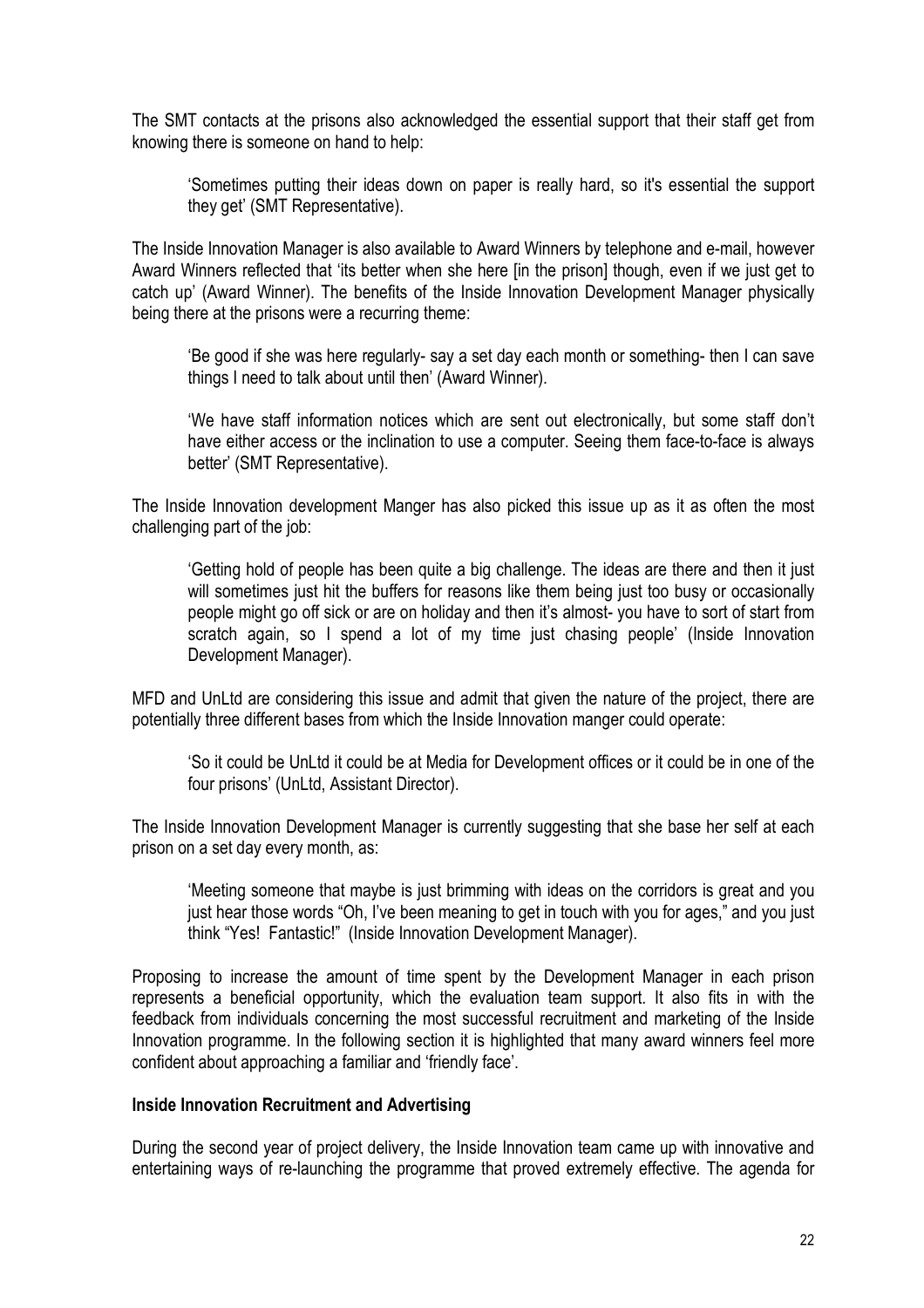these launch events were similar in that the Chief Executive of MFD gave a speech along with the Inside Innovation Development Manager. In February 2007 Inside Innovation held a re-launch event at a local public house, just outside HMP Wandsworth. Twenty staff attended the evening. The lunch event at HMP Brixton was held in July 2007 in the prison chapel, where fifty attendees were provided with free refreshments and year one award winning projects were showcased.

A joint-launch barbeque was held at HMP Highdown (and re-launch event at HMP Downview) because they are close together geographically. This event was a great success, with one hundred and fifty staff attending. The Inside Innovation staff devised an excellent system where prison staff had to go to the Inside Innovation 'desk' to pick up a voucher for a free burger. In this way people met the Inside Innovation staff in person and also took away leaflets which they read while they were in the queue waiting for their burger. These launches were well attended as they integrated into the middle of the prison day over an extended lunch period, were informal in nature and provided free food which helped draw in large numbers of staff and familiarise them with the project and the staff.

The success of these high profile events is underlined by award winners' reflections on the recruitment process:

'I saw the posters, but the launch event was the best- we had time to see the faces and get to know what it was all about- I'd seen the posters but it makes more sense from a person' (Award Winner).

'It was the friendly face that made me decide I'd go for it' (Award Winner).

However, award winners also highlighted that one-to-one engagement with their counterparts from the previous year in terms of word-of-mouth proved to be as effective for recruitment as it was in the first year evaluation:

'Before I applied for mine I spoke to the first group of people that had done it last year, now people come to me. I think that's why it worked…because most of the people who participated had spoken to each other' (Award Winner).

'Hearing about other people achieving these projects is what I was most impressed by and I thought- if they can do it- they work the same hours as me- then why not me too?' (Award Winner).

In light of the extremely successful launch events staged by Inside Innovation in year two, it may be worth considering making these events an annual occurrence.

#### Barriers to the Programme

All involved with the evaluation identified lack of time as the biggest barrier to the successful interaction with the Inside Innovation programme:

'They've already got a really full working day, I mean one of the things I found difficult is all the little extras that you have to do' (Award Winner).

'We are so hard pushed at the moment- it's difficult to find the time for something extra really' (Award Winner).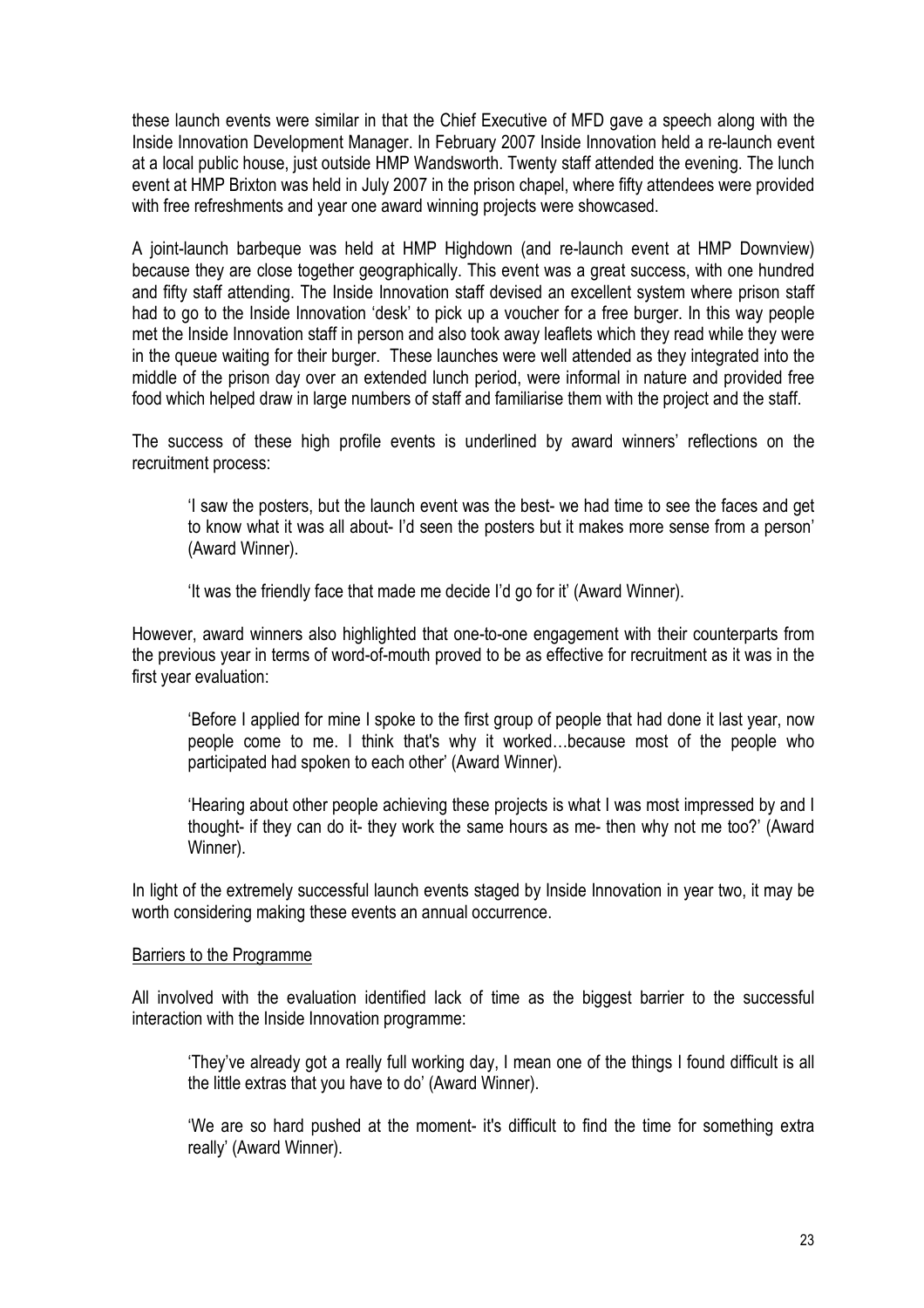'Even the logistics of getting hold of them to follow it up – they're on shift [and] obviously at the sharp end of things and the times when they are available are limited' (Inside Innovation Development Manager).

However, SMT's identified this as a reality of working life in this environment and considered interaction with Inside Innovation as being 'like any project –relying on people that are very busy' (SMT Representative). All the SMT representatives involved in the evaluation reflected this view:

'Time pressures are always going to be difficult' (SMT Representative).

We've had to take staff off their existing jobs, which are mandatory. So we're not doing some of our essential work like voluntary drug testing and so on. So to actually, you know, take staff out of their workplace and allow them time to work on their projects when you're not delivering the key pieces of work is quite difficult' (SMT Representative).

As this section has highlighted, one of the biggest barriers to the ongoing success of the Inside Innovation programme is time, an issue that is difficult to address. However, the Inside Innovation support processes mentioned previously do operate well to ensure that award-winning projects operate within the allocated time-scales.

#### Personal and Environment Impacts

The Inside Innovation project is a scheme that focuses on the development of the award winner and in doing so hopes to influence the work environment. In terms of personal development, it has been found that, as in the evaluation of year one of service delivery, that this project has huge potential to benefit every award winner at an individual level. All of the award winners identified their involvement with the Inside Innovation programme as being both personally and professional beneficial:

'It's really opened doors and given me an opportunity to think of professionally doing something else and being able to take up challenges' (Award Winner).

'It has given me more confidence about my own capabilities at work and at home' (Award Winner).

The evaluation team found that award winners gained a multitude of skills during their interaction with the Inside Innovation programme:

'When I started I didn't really appreciate how much I would learn really. I feel ten times more confident now I know I can do it. It's been great, I've also learnt about what I'm not so good at- like the budget stuff- I really struggled with that. Now I know that if I do anything in the future I'm going to be a lot more realistic about the budget' (Award Winner).

The list below illustrates a sample of the skills Award Winners felt they had begun to master as a result of their projects:

- 'Collecting necessary information and preparing it for the application'
- Presentation skills and public speaking
- Project Management
- 'Budgeting- that was really tough to start with'
- Team work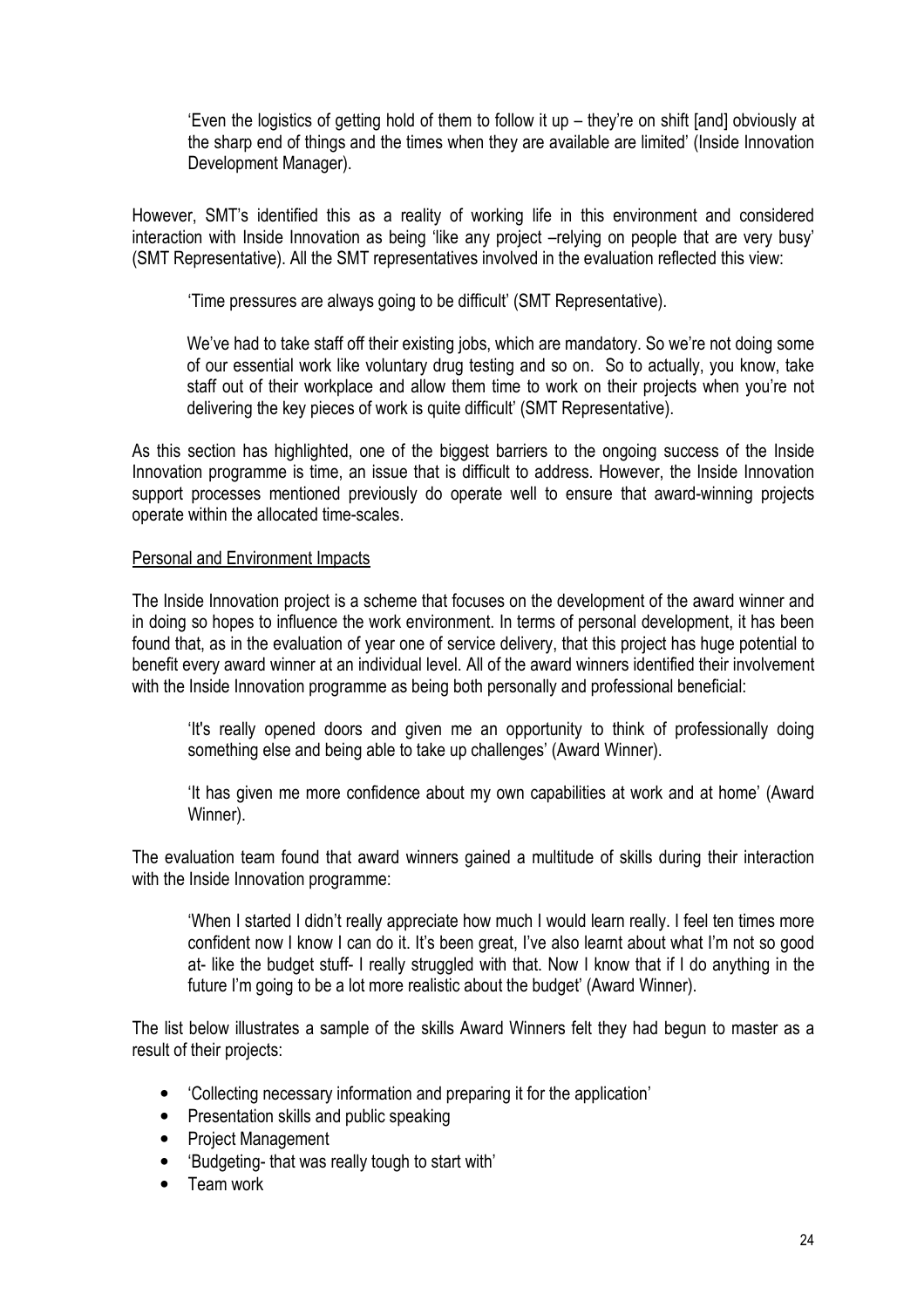- Organising other staff
- Confidence: 'I could have a go at anything now. I am capable, I've proved it'
- Delegation
- Using persuasive language
- Persuading others their project was 'worth getting enthusiastic about'
- Organising events 'was a new one on me'

Ultimately, some award winners had, since their successful interaction with Inside Innovation, reported that the experience had caused them to reflect on their own career pathways:

'I'm thinking of after the project I might scale down my work here and develop what I've started here in the public sector' (Award Winner).

While one award winner, described their involvement with Inside Innovation as providing them with 'just a little bit more job satisfaction' (Award Winner).

#### Award Winning Training

UnLtd have a wealth of resources and training opportunities available to award winners. During year one of service delivery, most award winners attended at least one of these training and networking events. However, in year two award winners have not signed up to these UnLtd courses in the same numbers. Currently, only three have accessed this resource, many responded by saying they could not be released from their work commitments to attend. UnLtd are aware that attendance is difficult in this sector however they have had some successes in involving Inside Innovation award winners:

'We've met a number of prison officers who've come along to our events and, you know, I've had a chat with them and they seemed really pleased to kind of be there and be taking part in the kind of wider community, if you like' (UnLtd, Assistant Director).

This situation raises questions concerning the timing of the sessions provided by UnLtd. In order to ensure the individual award winners' career and personal development remain as important as the project they manage, training opportunities must be made available to them. Further, UnLtd's resources are web based and internet access is currently unavailable in prisons. This has meant that the Inside Innovation Manager has been posting text-based information to award winners to ensure they are aware of these opportunities.

#### Environmental Impact

Another original focus of the Inside Innovation programme was to pilot a programme that would affect changes in the wider working environment. SMT representatives certainly looked upon the programme as potentially effecting changes throughout the prison system:

'Traditionally prison staff and managers are very good at delivering processes, but getting other staff members to think through problems with a view to achieving outcomes, like Inside Innovation do can only be beneficial' (SMT Representative).

'I think the nice thing about the project was that it was aimed at the staff. Staff had to take responsibility and drive forward their ideas and it could benefit the community and the whole prison community (SMT Representative).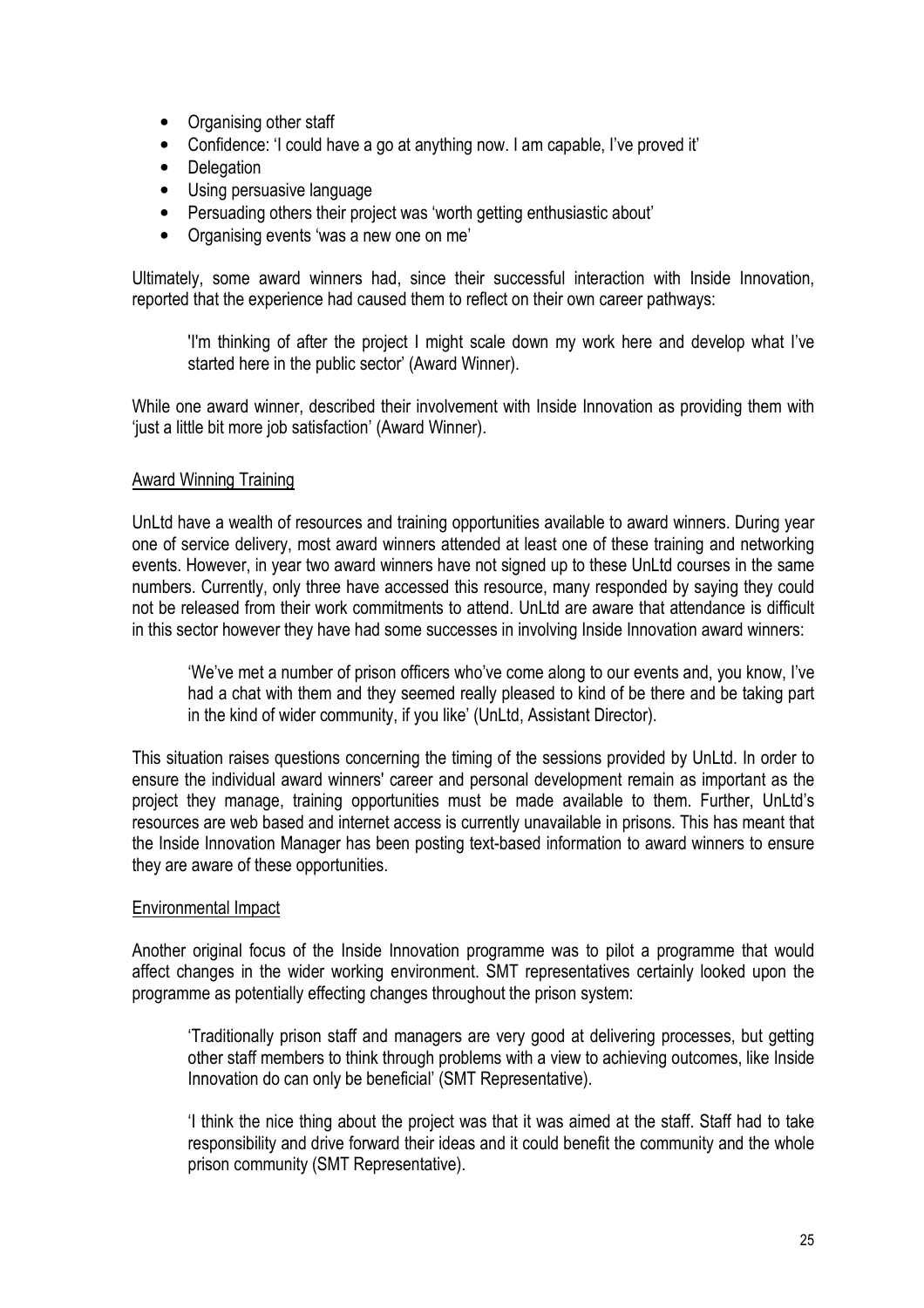An award winner echoed these sentiments as he described the 'learning curve' he had experienced whilst delivering his award-winning project. The quote below illustrates the opportunities for potentially affecting changes to the established ways of working in this environment:

'I think maybe I was trying to be too regimental and too structured, that's how we usually work in here, but I had to go with the flow on this project. I guess that maybe being slightly more flexible is possible in here' (Award Winner).

Indeed, the programme may be described as 'breaking down the walls' between prisons and the community as some projects have resulted in, for example, children's work being displayed as links between families and the prison have been built. One award winner also reported that during his 'Debating Club' sessions other prison staff had confided in him that they had enjoyed these sessions, thereby providing an opportunity for staff to see prisoners in a different light.

A further award winner admitted that his involvement with Inside Innovation and the collaborative relationships he had built up had made him re-think the provision of services from inside the prison:

'I think that's the future for me and my project- coming from outside, not from within the prison' (Award Winner).

The potential to effect the wider working environment in the prison service has been shown to be beginning in small, but significant ways. These shifts are extremely difficult to measure and evaluate, however these changes are happening as evidenced above, although the Inside Innovation team need to acknowledge that this is going to be a gradual process.

#### Award Winning Project Replication

The evaluation team found that some of the successful first and second year projects were already being replicated in other prisons (also see individual project templates in earlier section):

- The prison staff awareness raising training DVD has been mainstreamed as part of the compulsory induction at HMP Wandsworth and has been rolled out for use in two further prison's core induction staff training
- Two prisons have picked up the Homework club project
- The Moving On DVD has been shown in prisons in the South Central District
- The Educating Employers DVD has been show-cased as an example of good practice in 14 prisons in the South Central District

In terms of successful project replication, one needs to be aware that some of the project ideas are only appropriate for certain categories of prison:

'If you haven't got prisoners that are working in the community then you couldn't actually use an employers DVD' (SMT Representative).

Several of the second year award winning projects have also received enquires from other prison establishments regarding setting up similar projects:

• The Book Club has had enquires from two other prisons asking about setting up a similar club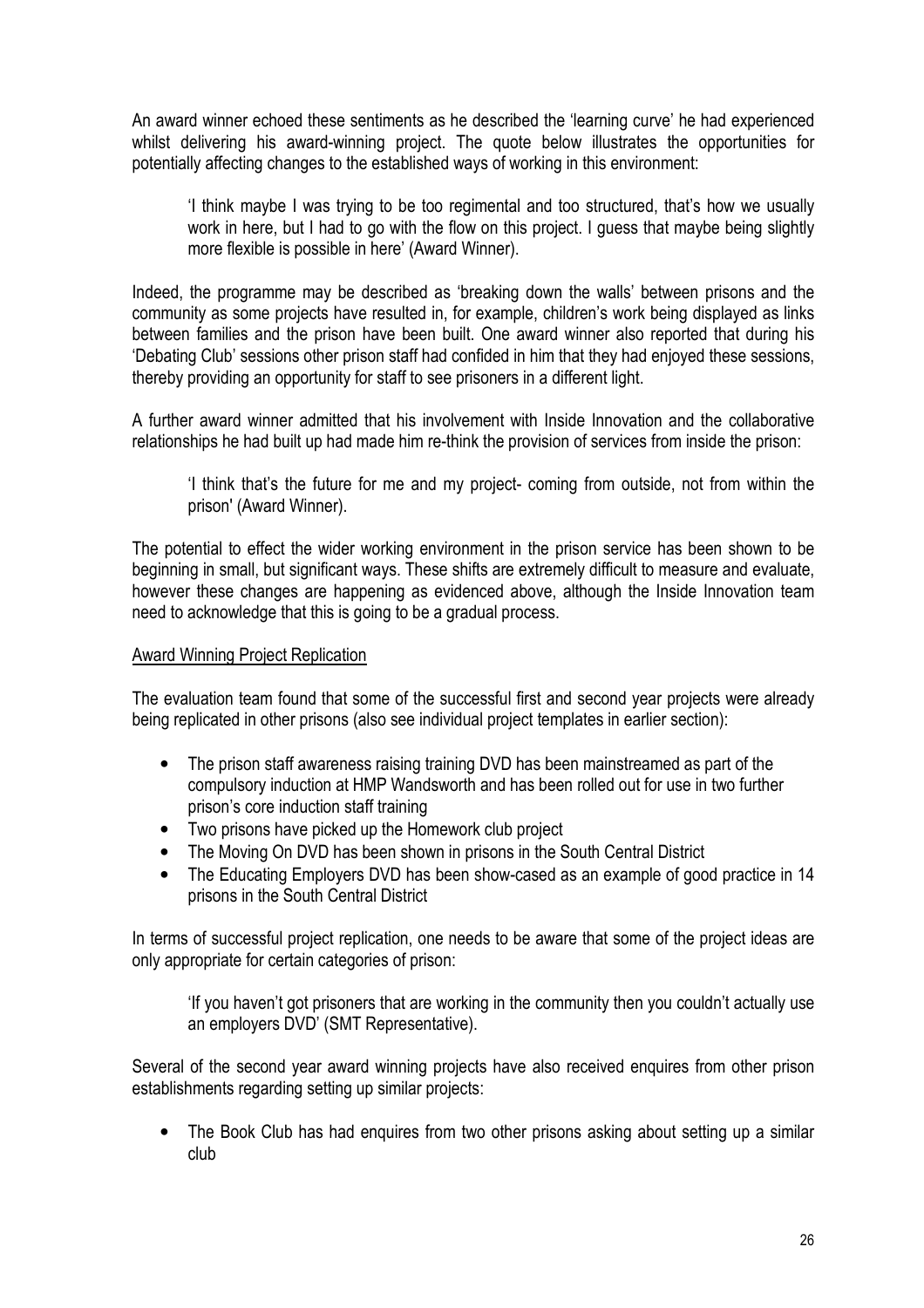• The Debating Society project has received a call from another prison in the area requesting advice on starting a project

Many of the year two-award winners reflected that they saw the objective of replication in other prisons is very important in informing their strategic project development:

'There's a blueprint here we've got it now- of the way that we've gone about doing it. A model basically that anyone can pick up if they needed to' (Award Winner).

'I'm looking forward to finishing this one and seeing whether we can do it somewhere elsethat was all part of the original plan' (Award Winner).

'The purpose of this is just to kind of see how it works here and it might kind of springboard to another prison, actually I want to take it to the local community and to all the schools' (Award Winner).

The evaluation team found that successful project replication has become embedded in the Inside Innovation programme. This has occurred through Inside Innovation Development staff ensuring that during shaping and review meetings, this objective is kept on the agenda.

#### Award Winning Project Sustainability

The evaluation team also found that along with project replication, project sustainability had also become substantially more embedded in the Inside Innovation service delivery processes than in year one. Second year award winners had also integrated this objective into their project development:

'The plan is to come out at the end of the UnLtd funding period with a project that can pay for itself. So, the income generated from my project can come back into paying for the materials we need' (Award Winner).

'I hope to eventually involve probation in terms of what they can offer the prisoner in terms of their sentence planning when they are engaging with my project and this will hopefully result in the project being kept up longer too' (Award Winner).

Award winning projects being considered a long-term venture was difficult to ascertain in the first year evaluation, however during this evaluation, it became clear that award winners were not alone in taking this objective seriously:

'The two projects that we started initially will continue, so we didn't look at them as just a year' (SMT Representative).

'When we get some projects up and running- it gives opportunities to develop skills and it is something that we will want to maintain if it's working well' (SMT Representative).

This was an unexpected finding in comparison to last years vague comments concerning this issue. However it became clear during the second year, when concrete and positive results had been demonstrated, SMT's felt more comfortable discussing this objective.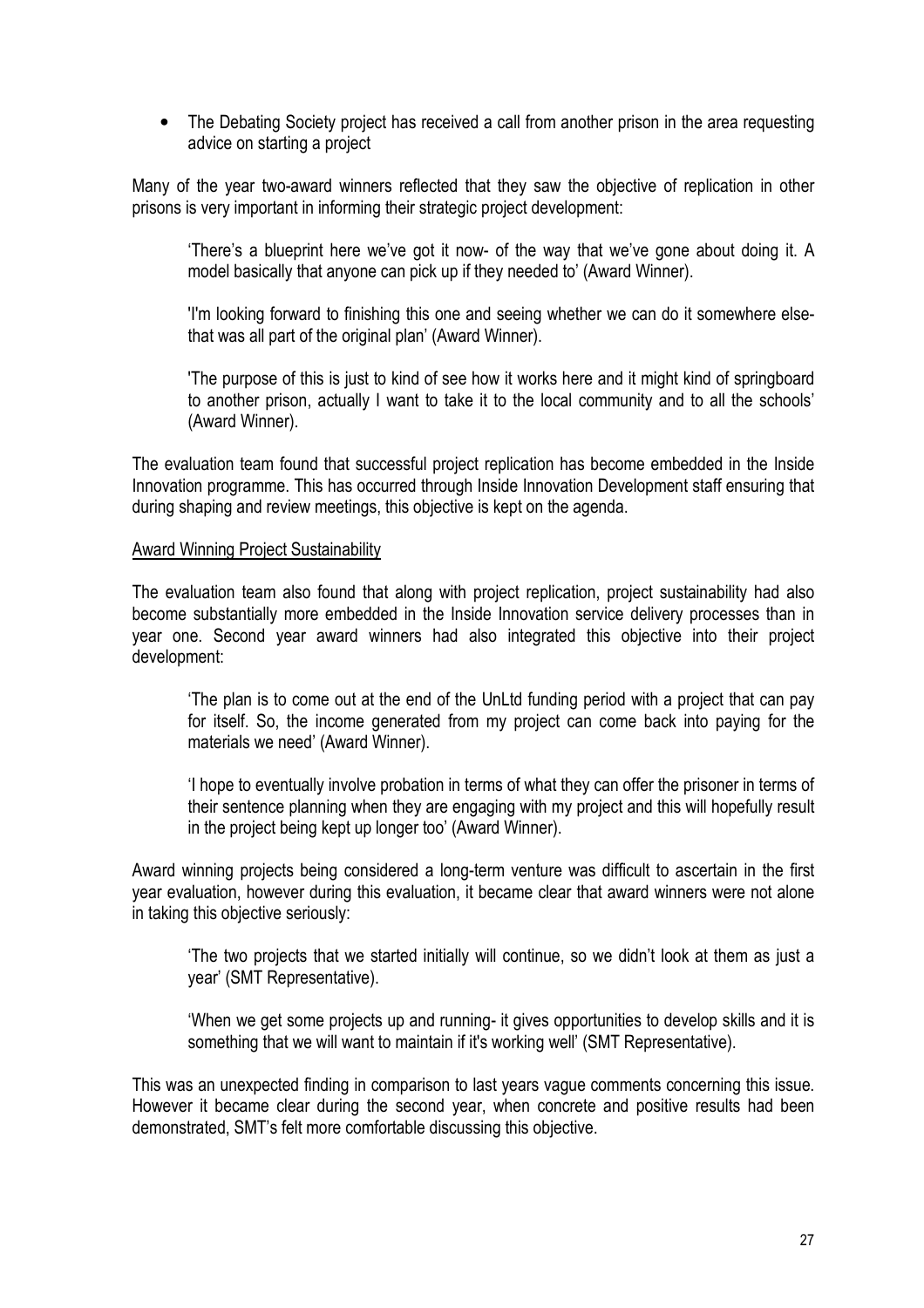#### Innovative Thinking in the Prison Service

The first year evaluation found that there were three significant challenges to introducing innovative projects into the Prison Service. It is a sector where there are difficult time constraints for staff, job re-profiling occurs regularly and there is a traditional sense of unease about outside agencies. The evaluation team established that some of these barriers had reduced significantly by the second year of service delivery. Prison staff are still busy, but it was reflected that Line Management and SMT support made these issues easier for award winners. The job re-profiling issue has also been addressed somewhat:

'We try not to re-profile while staff have an Inside Innovation project to do, but if we can't avoid it we make sure the next person in that role has the project written into their timeloading' (SMT Representative).

Further, the issues of a traditional sense of unease about outside agencies working in the Prison Service had dissipated completely, as prison staff felt comfortable and confident with the Inside Innovation team's input. This is a situation that has come about over time as the programme has become more embedded.

However, established ways of working in the prison sector have core programmes that have to be delivered each day in a highly structured way. Award winners reflected that while innovative ways of working provide the 'a scope to do new things and think outside the box' (Award Winner), they saw any new ideas as being delivered within the existing 'nature of the place as it always has to be within the kind of natural restrictions of a prison, as it were, because there's always security implications' (Award Winner).

That is not to say that the evaluation team did not find strong support for the introduction of innovative thinking and working into the prison service. It was reflected that innovative thinking was an opportunity to feed into 'prison service aims and objectives as well' (SMT Representative). As more award winning projects come to fruition, this was seen as an opportunity to 'showcase the good work that goes on to the community and to other establishments' (SMT Representative). In this way, the projects coming through the Inside Innovation scheme are taken as evidence that innovative thinking can and does fit into the prison sector way of working, as concerning quality and originality there are some very good ideas being generated. Although original thinking can work in the prison service, this is no easy task, given the restrictions and traditions of this working environment. Despite these challenges Inside Innovation has shown itself to be an effective programme that has provided a supportive model, which aids innovation in this area.

#### The Future Direction of Inside Innovation Programme

The partnership between MFD and UnLtd has continued to be a successful one. As recommended the Inside Innovation Development Manager now has an UnLtd 'buddy' whom she meets regularly and she works from the UnLtd's offices one day a week. This situation has worked well, making the Inside Innovation manager feel more supported and less isolated.

UnLtd have indicated that they would like to see some applications coming from the Inside Innovation Level 1 Award Winners for Level 2 UnLtd funding, to add to the one that already applied. However this application process is quite different from Level 1 funding and UnLtd are responding to the increasing support needed in order to achieve this: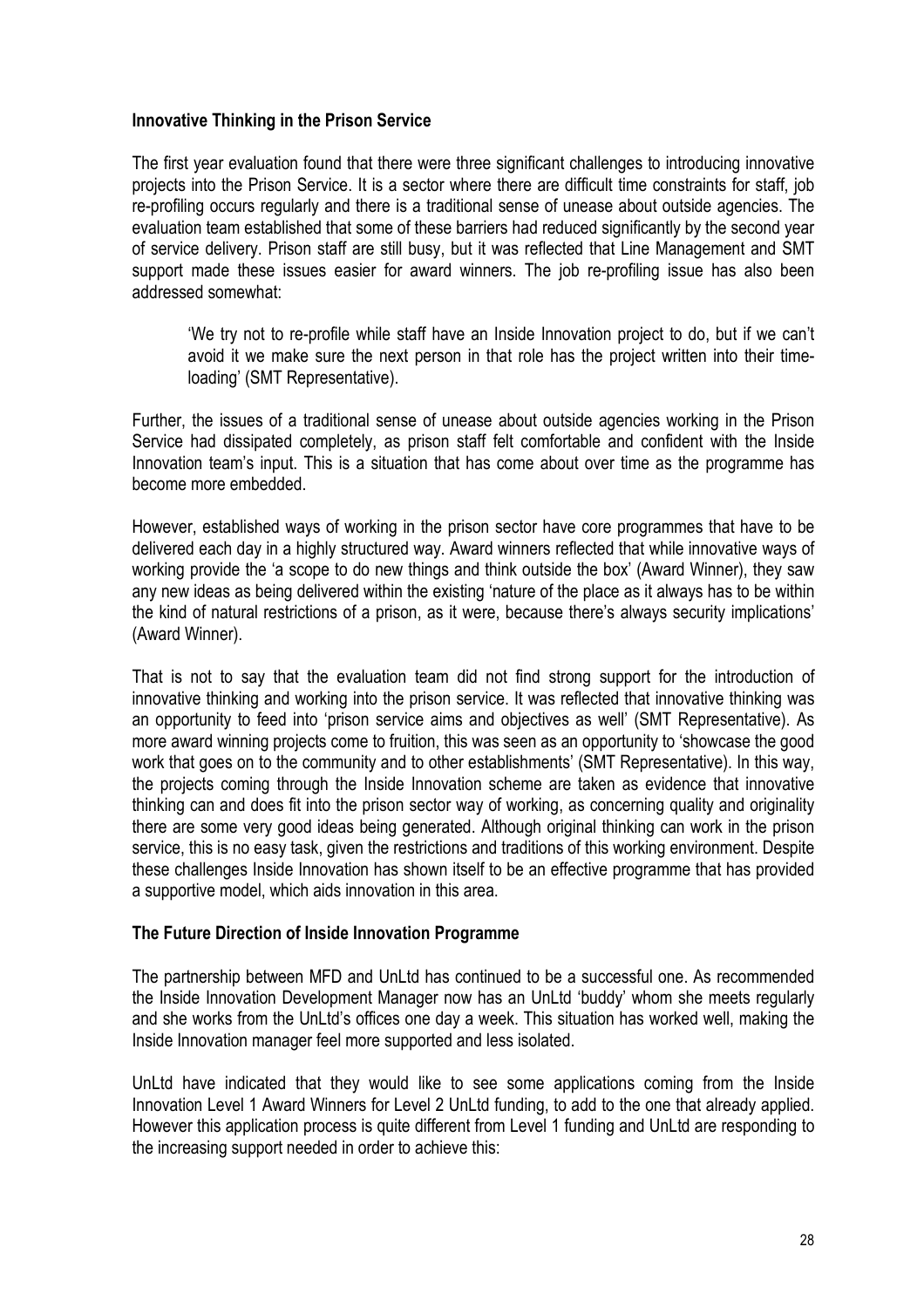'We're changing our system kind of this year, so we're trying to do more work pre- Level 2 applications support' (UnLtd, Assistant Director).

Currently, both UnLtd and MFD are conducting preparatory talks regarding the future of the Inside Innovation project:

'We're talking about trying to move towards bringing the project back into Unlimited so that then we could think strategically about where we're going to take it from there and what sort of funding would be available for it' (UnLtd, Assistant Director).

The essential involvement of MFD in setting up the programme by utilising their existing contacts and experience of working in this sector has established an effective and positive programme in the prison service. However, both parties now seem to agree that Inside Innovation' future may lie in becoming more 'integrated into UnLtd further over the next 2 years by examining how much time, energy and effort they can give to that' (MFD, Executive Director). UnLtd are very pleased with the way the programme has developed:

'The work that's happened has been really good so, we're keen to sort of see it go on' (UnLtd, Assistant Director).

Therefore, UnLtd are thinking more strategically in this direction too and it is foreseen that by next year UnLtd will be looking to 'integrate the project into our every day operations' (UnLtd, Assistant Director).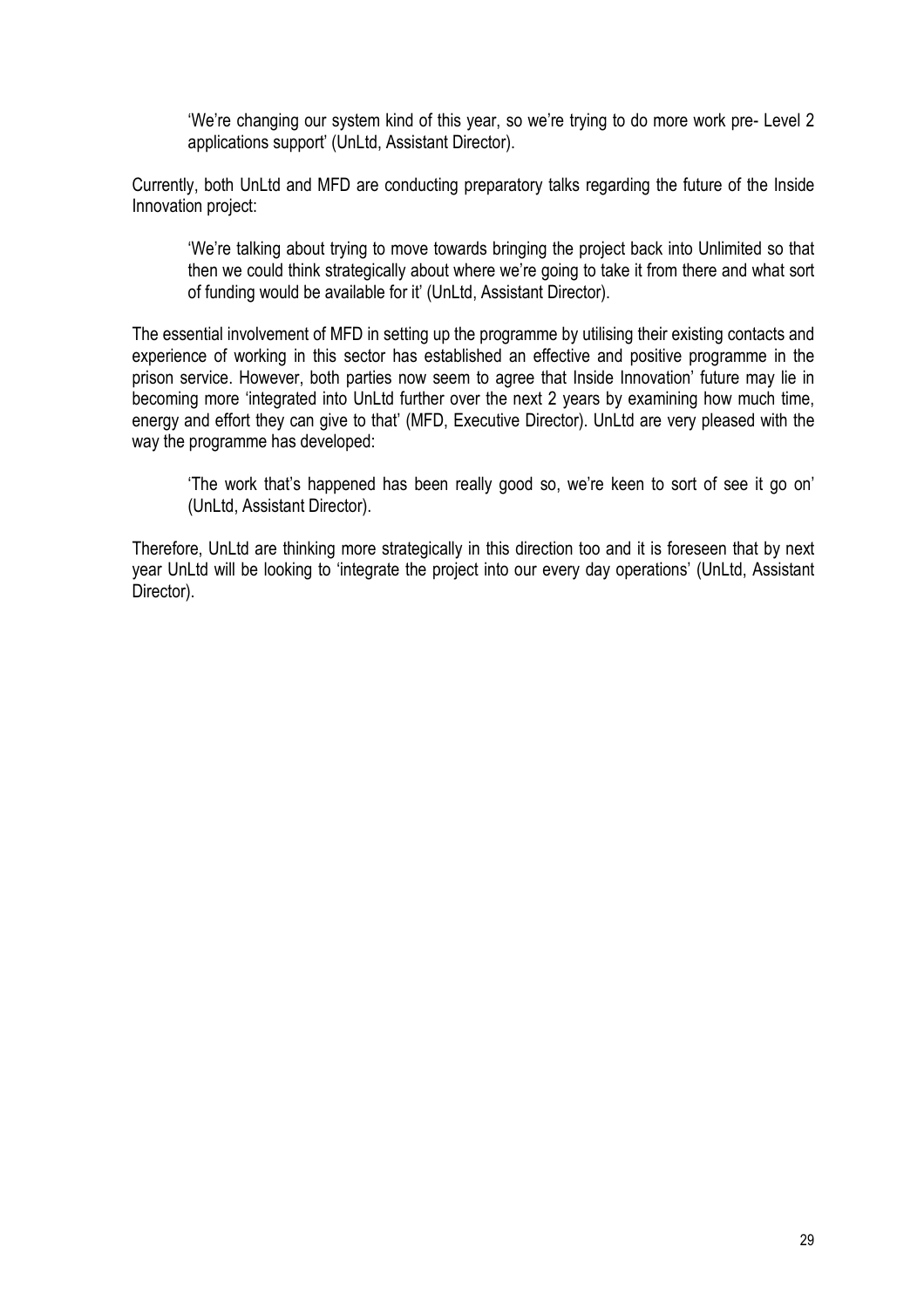## SECTION 5: Conclusion and Recommendations

The Inside Innovation programme is the result of a partnership between Media For Development (MFD) and UnLtd. The Inside Innovation programme forms part of MFD's multi-award winning Inside Job initiative that operates within the criminal justice system in the United Kingdom. The Inside Innovation Development Manager, a post reporting to the MFD Chief Executive and whose salary is paid for by the Charles Dunstone Charitable Trust, is responsible for supporting applications to UnLtd for funded awards for good project ideas generated from staff working in the prison sector. In line with equivalent posts at UnLtd, the Development Manager supports Award Winners throughout the lifespan of their projects. A list of the main responsibilities carried out by the Development Manager is provided at appendix 1.

The main body of this evaluation report contains an evaluation of the individual award winning projects from year one. These details include an examination of the effectiveness and long-term impact of year one projects beyond their initial funding period (appendix 2). This report also contains an overview of innovative award winning projects in year two (appendix 3). The significantly positive impact and affirmative effectiveness of the Inside Innovation programme as a whole has been established. The comparative review of Inside Innovation initiatives in each of the prisons has been conducted to identify key criteria for prison selection for future rollout. The Inside Innovation Development Manager has received evaluation training to embed self-evaluation within the project and evaluation tools and techniques have been provided to enable the gathering of ongoing monitoring data.

During the first year of service delivery, Inside Innovation operated in two prisons, HMP Wandsworth and HMP Downview. During the second year of service delivery, Inside Innovation has been established in two further prisons, HMP Brixton and HMP Highdown, and the number of successful Award winning projects has risen to 11 making it a total of 18, and have five more applications ready to put before the UnLtd board in January 2008.

#### Key achievements:

- The Inside Innovation programme has operated successfully in two prisons in its first year of delivery, HMP Wandsworth and HMP Downview
- The programme responded enthusiastically to the recommendations from the first year evaluation report
- During year two, the Inside Innovation programme has successfully launched in two further prisons, HMP Highdown and HMP Brixton
- Enquiries to the Inside Innovation programme from prison staff rose from 45 in year one to 61 in year two
- During year one, 7 award-winning projects reached fruition. In year two, 11 more project ideas have received UnLtd funding.
- An additional 5 further applications will be ready to put before the UnLtd board for consideration in January 2008.

The number of enquiries during year two rose to 61. This might sound like a disproportionately low number given that the project was launched in two further prisons. One reason for this could be that the first 6 months of year were taken up with establishment of project in new prisons, and it did not become fully operational until July 2007. Now that the project is becoming established, the numbers of enquiries in the two newly launched prisons of Brixton and Highdown (10 and 21 enquiries respectively) is a good indication that the project is enjoying a high awareness factor amongst staff.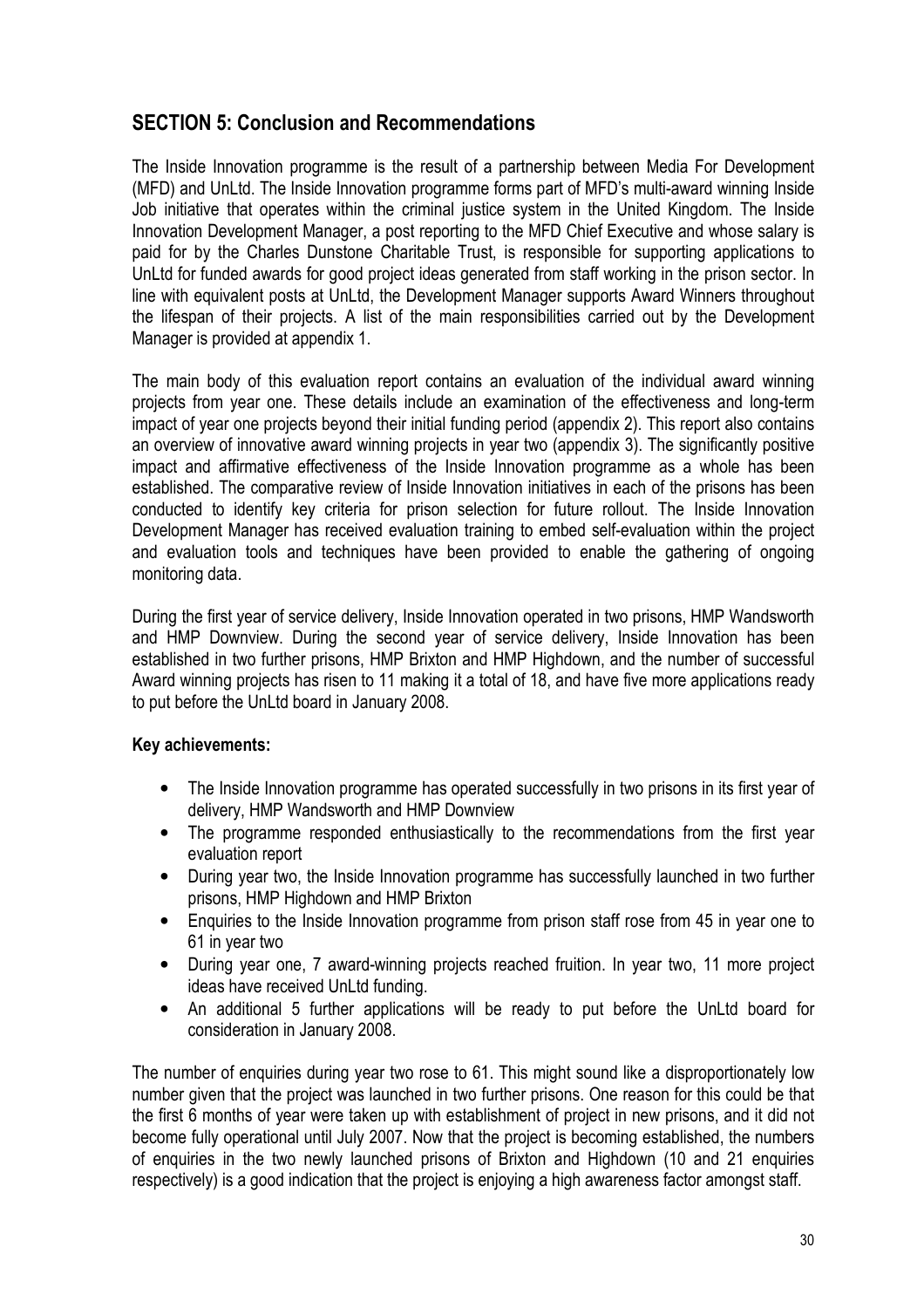The main body of this evaluation report contains an evaluation of the individual Award winning projects from year one, which includes an examination of the effectiveness and long-term impact of projects beyond their initial funding period. This report also contains an overview of innovative Award winning projects being developed in year two. The significantly positive impact and affirmative effectiveness of the Inside Innovation programme as a whole has been established. The comparative review of Inside Innovation initiatives in each of the prisons has been conducted to identify key criteria for prison selection for future rollout. Inside Innovation staff have received evaluation training to embed self-evaluation within the project and evaluation tools and techniques have been provided to enable the gathering of ongoing monitoring data.

#### Key findings:

As has been highlighted by this report there are several key findings arising from the evaluation:

- The aims and objectives of all 7 year one projects have been achieved effectively. Of these, 3 are being supported by the prison beyond the initial award period and the prisons have backed this up with further funding. A further 2 projects produced DVD's which are currently being mainstreamed, both internally and externally in other prisons in the area.
- 2 year one and 2 year two projects have received enquiries from other prisons concerning replication.
- Enquiries to the programme have risen over the two year pilot period
- There is differential interest in the programme between prisons, however the evaluation team consider that these statistics will level out given sufficient time for the programme to become embedded.
- Service delivery mechanisms were found to be effective and year one evaluation recommendations have been successfully incorporated into Inside Innovation delivery.
- Recruitment and advertising of the programme has been reviewed innovatively resulting in the raised profile of the programme in each establishment.
- The Inside Innovation programme has been found overall to have been effective, while small but significant in-roads into effective ways of working in this sector have been identified.

#### Recommendations:

The details of the award winning projects contained in this report (see appendix 2 and 3) illustrate that the Inside Innovation programme has supported a significant number of innovative project ideas that have been brought to the programme by committed and enthusiastic prison staff. It is hoped that the following recommendations will inform future discussions about the strategic direction and development of the Inside Innovation programme:

#### Service Delivery

- Consider formalising regular Inside Innovation visits to each Prison (e. g. first Friday of each month). It may also be beneficial for Inside Innovation staff to have access to a regular 'space' in each prison, where potential award winners will be guaranteed to be able to seek her out
- Recruitment of and communication with potential award winners would benefit from the Inside Innovation Development Manager being provided with Log on access to prison's intranet system, thereby ensuring that Inside Innovation staff have access to up-to-date telephone lists and global e-mailing systems within each prison
- In view of the significant amount of work put into the idea development stages of UnLtd applications and the difficulties of maintaining contact, setting realistic, but appropriate deadlines between the initial idea to the application submission stage should be considered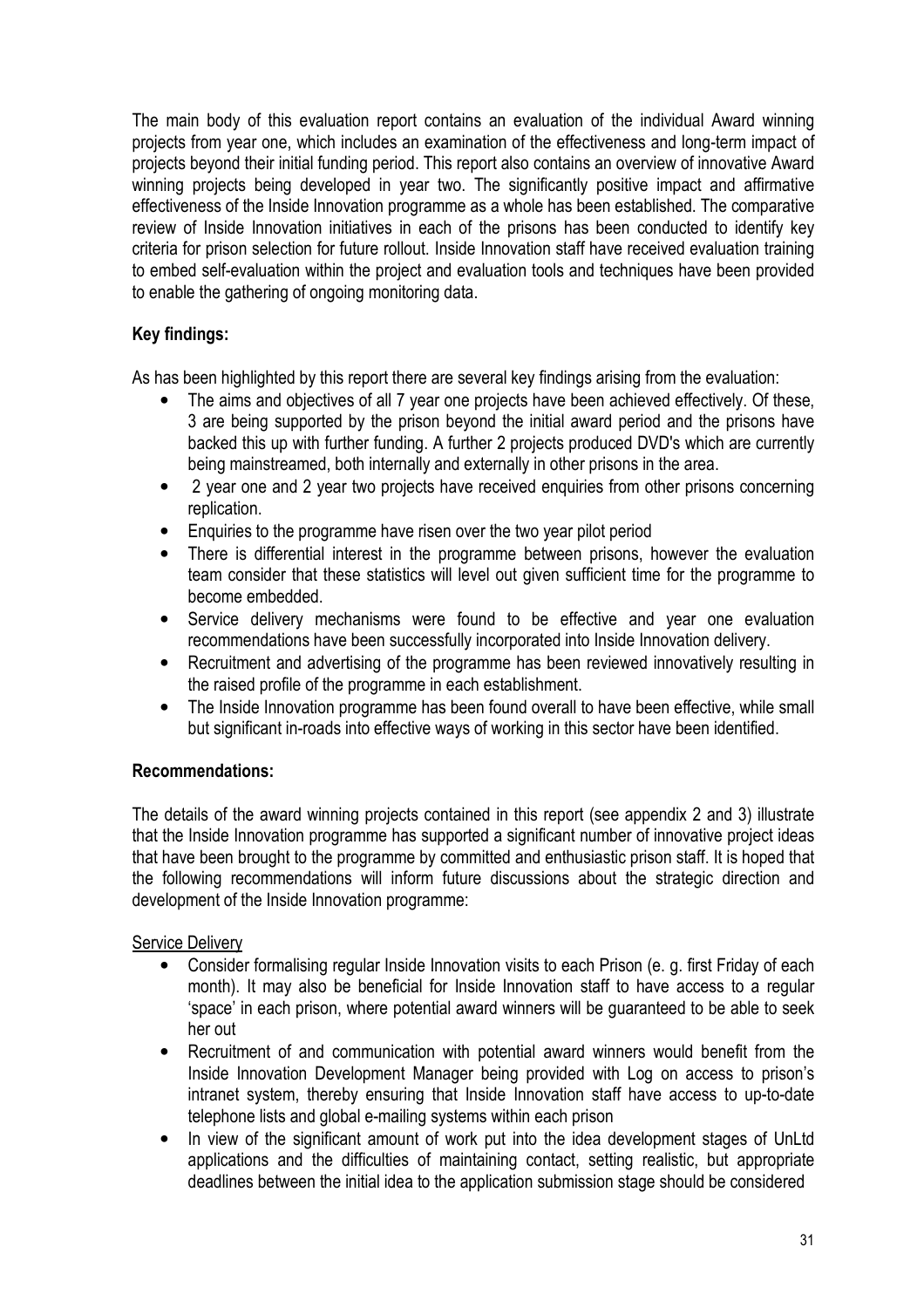#### Commitment to Evaluation and Monitoring

- In view of the difficulties experienced by Inside Innovation staff in collating outcomes and activities of individual projects, consider the insertion of two further headings on the Project Review Meeting paperwork entitled: 1) 'Activities conducted since last review meeting' and 2) 'Feedback or evaluation data received since last review meeting'
- Explore the appropriateness of setting review meeting dates more formally (i.e. every two months) to ensure that project activities can be monitored more closely and that the project does not slip down award winners' priorities
- Ensure the self-report evaluation scale provided by the evaluation team is filled in during the award winning welcome meeting and again during the project transitioning meeting.
- Ensure self-evaluation templates, sheet of evaluation tips and hints and award winners selfevaluation final report are inserted into award winners welcome pack
- Consider re-designing any future external evaluation methodology to increase use of telephone interview contact with Award winners, given the difficulties experienced in gaining contact by this year's evaluation team

#### Personal and Project Development Training

- As award winners have experienced difficulties in attending UnLtd training, consider providing evening training courses
- As UnLtd's training and networking opportunities are web-based and in prisons internet access is not readily available, the Inside Innovation staff need to be aware that many prison staff will require text-based information to enable them to make the most of the training available

#### Promotion and Recruitment to the Programme

- The success of the launch/ re-launch events indicate that promotional events are successful when: they are integrated into the middle or end of the prison day, when permission to extend the lunch hour is gained from the governor and free food is provided
- Given the increasing number of excellent project ideas coming to fruition, consider collating a 'booklet' style marketing document which contains photographs and details of the successful projects to date. This kind of document could also be used disseminate the project to organisations such as NOMS, as well as being used to promote the replication of excellent project ideas in other prisons
- Consider the appropriateness of designing a glossy-photo style poster series that includes a shot of the award winner at work and contains a brief overview of the project they have managed to ensure positive identification with potential Award Winners

#### Future Project Roll Out

It is recommended that the following factors feed into the prison selection process:

- That establishments are identified as having a supportive and pro-active Senior Management Team (SMT), who provide keys, initiate regular meetings and commit to the internal marketing of the programme and involvement in evaluation
- Potential prisons require an SMT that show an interest in bringing Inside Innovation objectives in line with staff development practices
- Selection of establishments where staffing levels and the professional culture are realistically flexible
- Finally, establishing programmes in this sector do not embed immediately and therefore programme funding must be ensured over a certain period of time for success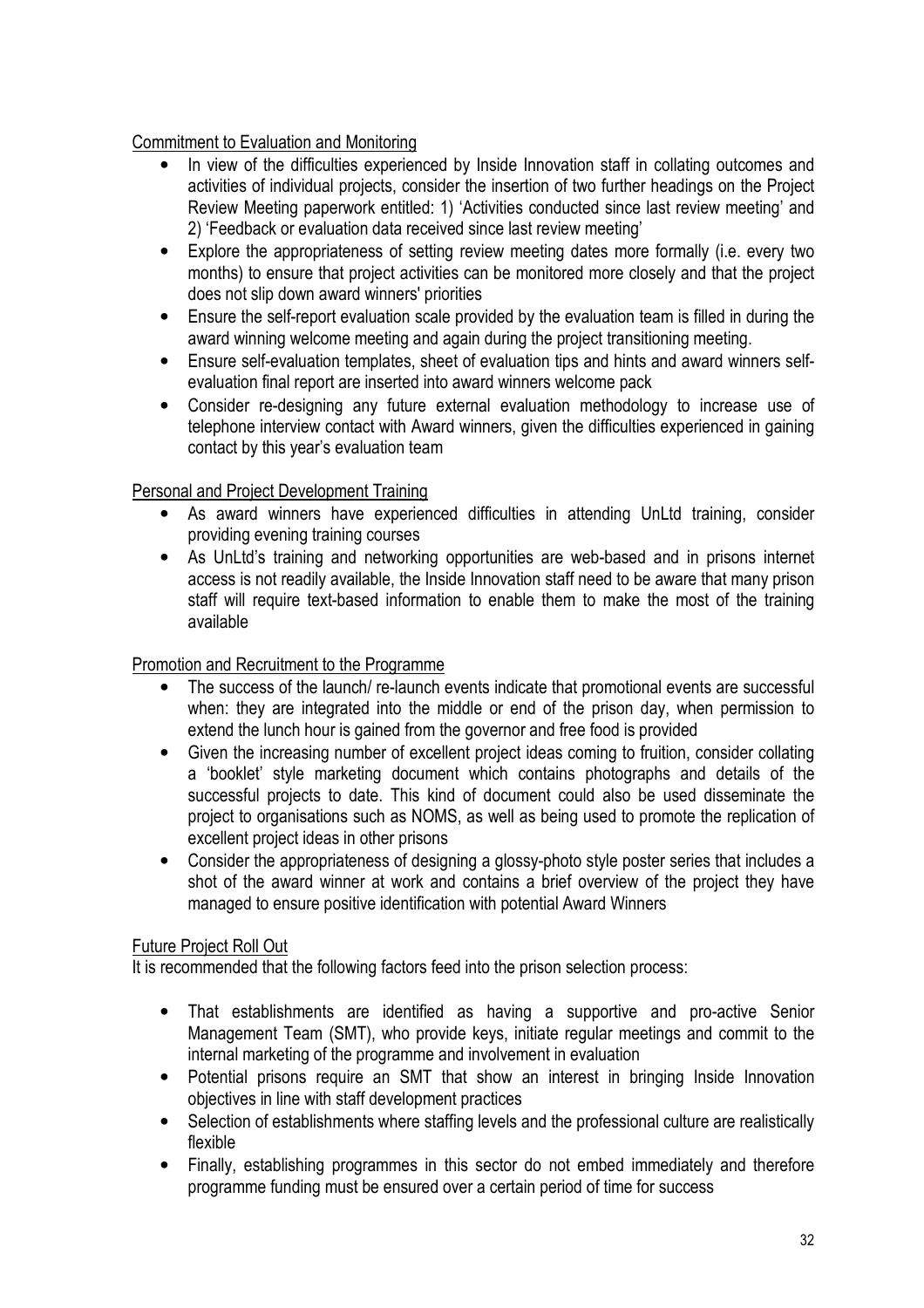## Appendix 1: Development Manager Responsibilities

- $\triangleright$  Assessing potential applicants from the prison staff.
- $\triangleright$  Providing project shaping meetings with applicants.
- $\triangleright$  Working with Award winners (through a series of meetings and interim telephone support) over the course of the Award to help them shape their project, make progress towards their objectives and achieve real impact in their particular area within the prison community.
- $\triangleright$  Conducting financial status project meetings with Award winners, with reference to the guidelines.
- $\triangleright$  Providing additional support to Award Winners (in the form of meetings and telephone advice) as the project comes to an end to help them look at ways of sustaining their project or accessing new sources of funding.
- $\triangleright$  Developing ways of motivating people when obstacles arise.
- $\geq$  Identifying ways of promoting the scheme and pinpointing publicity opportunities.
- $\triangleright$  Supporting the evaluation of each project and Inside Innovation as a whole.
- $\triangleright$  Organising seminars and briefings.
- $\triangleright$  Facilitating workshops and in house training where appropriate.
- $\triangleright$  Assessing any skills gaps which may hamper the project's progress and exploring means of addressing them without disempowering the Award winner.
- $\triangleright$  Identifying potential partners for each of the projects and helping to develop working links with them.
- $\triangleright$  Contributing to the development of a library of resources and information.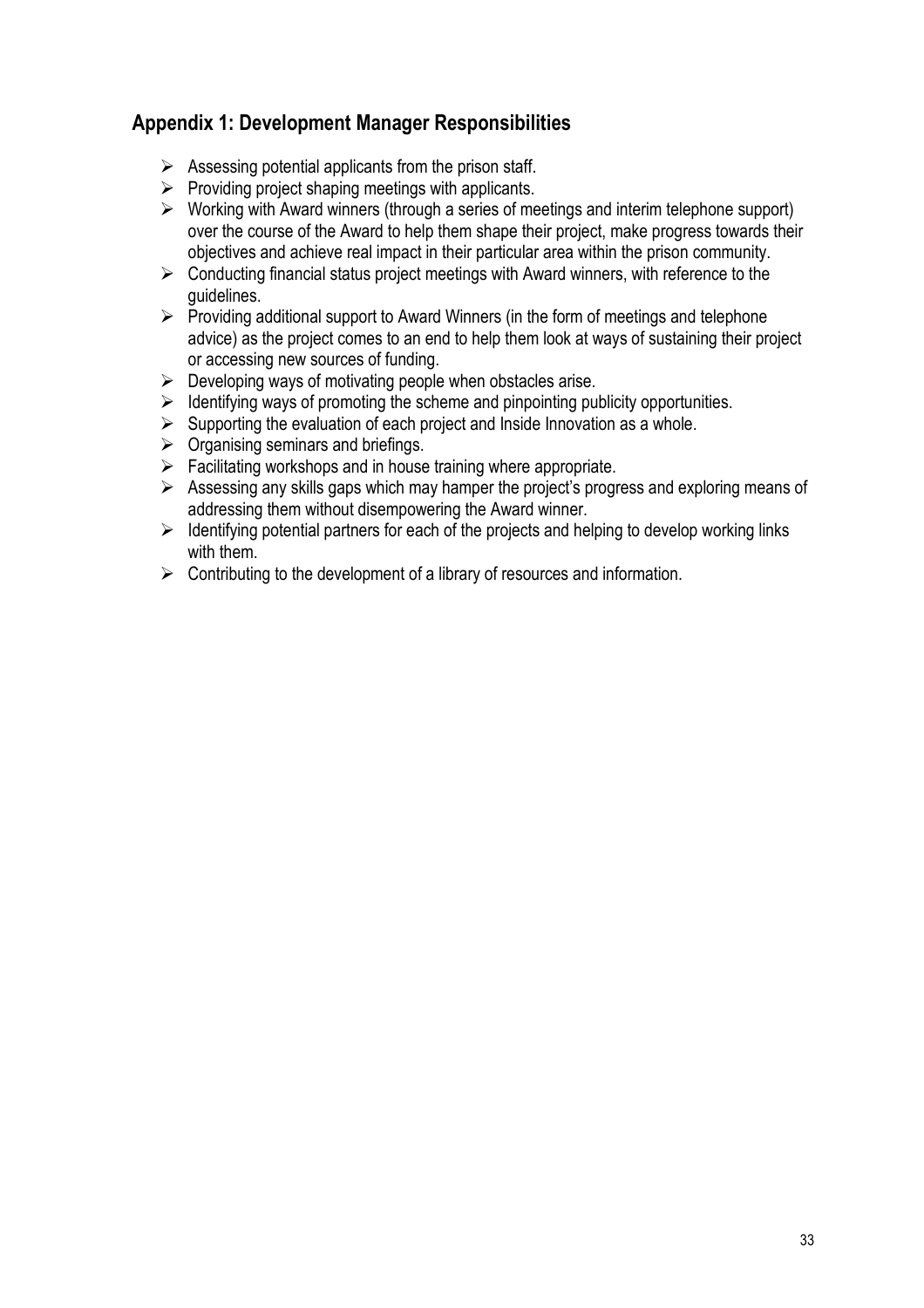## Appendix 2: Year One Award Winning Projects

## **Project 1: Educating Employers**

| <b>Project Description</b>        | To produce a DVD and information pack capturing the financial and<br>social benefits of employing offenders. It is well documented that<br>employment of ex-offenders is a key factor in reducing re-offending.                                                                                   |
|-----------------------------------|---------------------------------------------------------------------------------------------------------------------------------------------------------------------------------------------------------------------------------------------------------------------------------------------------|
|                                   |                                                                                                                                                                                                                                                                                                   |
| <b>Project Aims</b>               | To increase the number of voluntary and paid work placements<br>available to serving offenders from the Resettlement Wing by<br>professionalising the sales pitch to local employers and raising<br>awareness amongst local employers of the issues around employing<br>serving and ex-offenders. |
| <b>Project Objectives</b>         | To produce an interactive DVD to present as part of a<br>pitch to employers.<br>To organise an 'employers into prison's day' where the                                                                                                                                                            |
|                                   | tools can be showcased.                                                                                                                                                                                                                                                                           |
| <b>Motivation for Application</b> | A deep commitment to the value of work experience placements for<br>women in prison                                                                                                                                                                                                               |
| <b>Personal development</b>       | To gain experience of the development of media and media tool                                                                                                                                                                                                                                     |
| aspirations                       | skills along with enhanced presentation skills.                                                                                                                                                                                                                                                   |
|                                   | To get the opportunity to educate employers and voluntary                                                                                                                                                                                                                                         |
|                                   | organisations about the advantages of participating in a resettlement                                                                                                                                                                                                                             |
|                                   | project and the benefits it can bring to their business and the wider                                                                                                                                                                                                                             |
|                                   | community.                                                                                                                                                                                                                                                                                        |
| <b>UnLtd Award Value</b>          | £4,500.                                                                                                                                                                                                                                                                                           |
| <b>Timescale of Project</b>       | April 2006- April 2007.                                                                                                                                                                                                                                                                           |
| <b>Outcomes</b>                   | A DVD was filmed and produced, along with a booklet. Employer                                                                                                                                                                                                                                     |
|                                   | visit events were hosted and the DVD showcased in HMP Highdown                                                                                                                                                                                                                                    |
|                                   | and HMP Downview.                                                                                                                                                                                                                                                                                 |
| Long-term impacts beyond          | The Educating Employers DVD has now been mainstreamed into                                                                                                                                                                                                                                        |
| initial funding period            | the continuing work of the resettlement team and is used to                                                                                                                                                                                                                                       |
|                                   | encourage employers to employ/ provide work experience to ex-                                                                                                                                                                                                                                     |
|                                   | offenders. The DVD is utilised for employers' events both inside and                                                                                                                                                                                                                              |
|                                   | outside of the prison.                                                                                                                                                                                                                                                                            |
|                                   | The DVD has been shown in all 14 prisons in the South East district                                                                                                                                                                                                                               |
|                                   | as an example of good practice.                                                                                                                                                                                                                                                                   |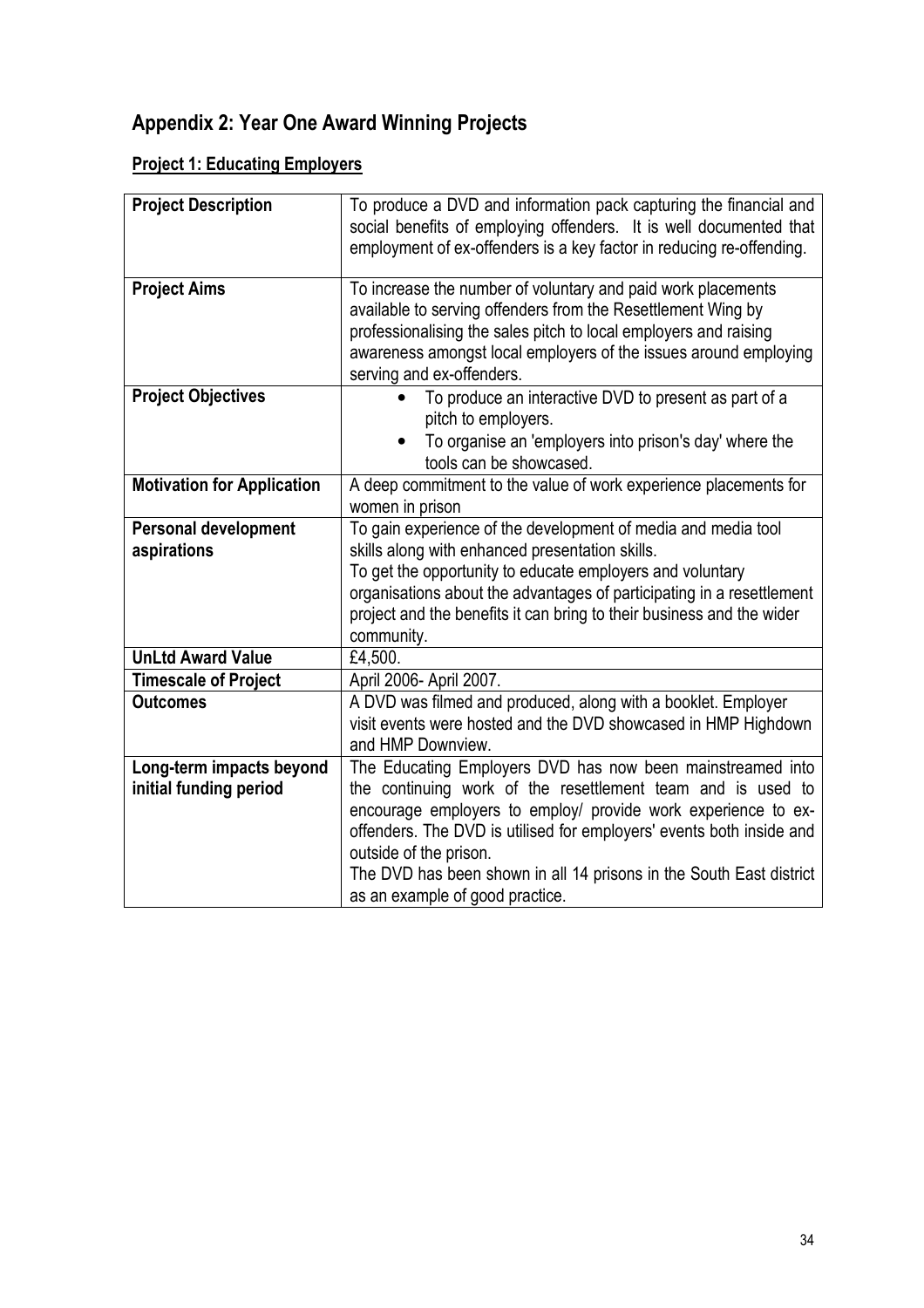## Project 2: Homework Club

| <b>Project Description</b>                         | To improve family visits by setting up an evening homework club for<br>children visiting their fathers in prison.                                                                                                                                                                                                                                                                                    |
|----------------------------------------------------|------------------------------------------------------------------------------------------------------------------------------------------------------------------------------------------------------------------------------------------------------------------------------------------------------------------------------------------------------------------------------------------------------|
| <b>Project Aims</b>                                | To empower fathers in prison to take more interest in their children's<br>educational commitments by providing learning opportunities for<br>children whose fathers are in prison that can facilitate meaningful<br>interaction between fathers in prison and their children.                                                                                                                        |
| <b>Project Objectives</b>                          | Set up an enjoyable and well resourced homework club for<br>children whose fathers are in prison<br>Provide specific learning opportunities for children whose<br>$\bullet$<br>fathers are in prison<br>Provide training/information for fathers in prison on how to<br>$\bullet$<br>support children with their homework                                                                            |
| <b>Motivation for Application</b>                  | Award winner had the idea some time ago but was unable to action<br>it due to the restriction of funding                                                                                                                                                                                                                                                                                             |
| <b>Personal development</b><br>aspirations         | To see the project up and running and the award winner has<br>enjoyed the opportunity to be creative.                                                                                                                                                                                                                                                                                                |
| <b>UnLtd Award Value</b>                           | £3000.                                                                                                                                                                                                                                                                                                                                                                                               |
| <b>Timescale of Project</b>                        | April 2006- April 2007.                                                                                                                                                                                                                                                                                                                                                                              |
| <b>Outcomes</b>                                    | The homework club was set up on a weekly evening basis<br>Attendance has been approximately 12 families a week                                                                                                                                                                                                                                                                                       |
| Long-term impacts beyond<br>initial funding period | The homework club has now been mainstreamed by the<br>$\bullet$<br>prison and will continue for the foreseeable future<br>This project attracted a lot of media attention, receiving<br>$\bullet$<br>coverage on the PM show on Radio 4, had an article on the<br>BBC news website and a article in the Mail on Sunday in<br>November 2007<br>Two other prisons have set up their own homework clubs |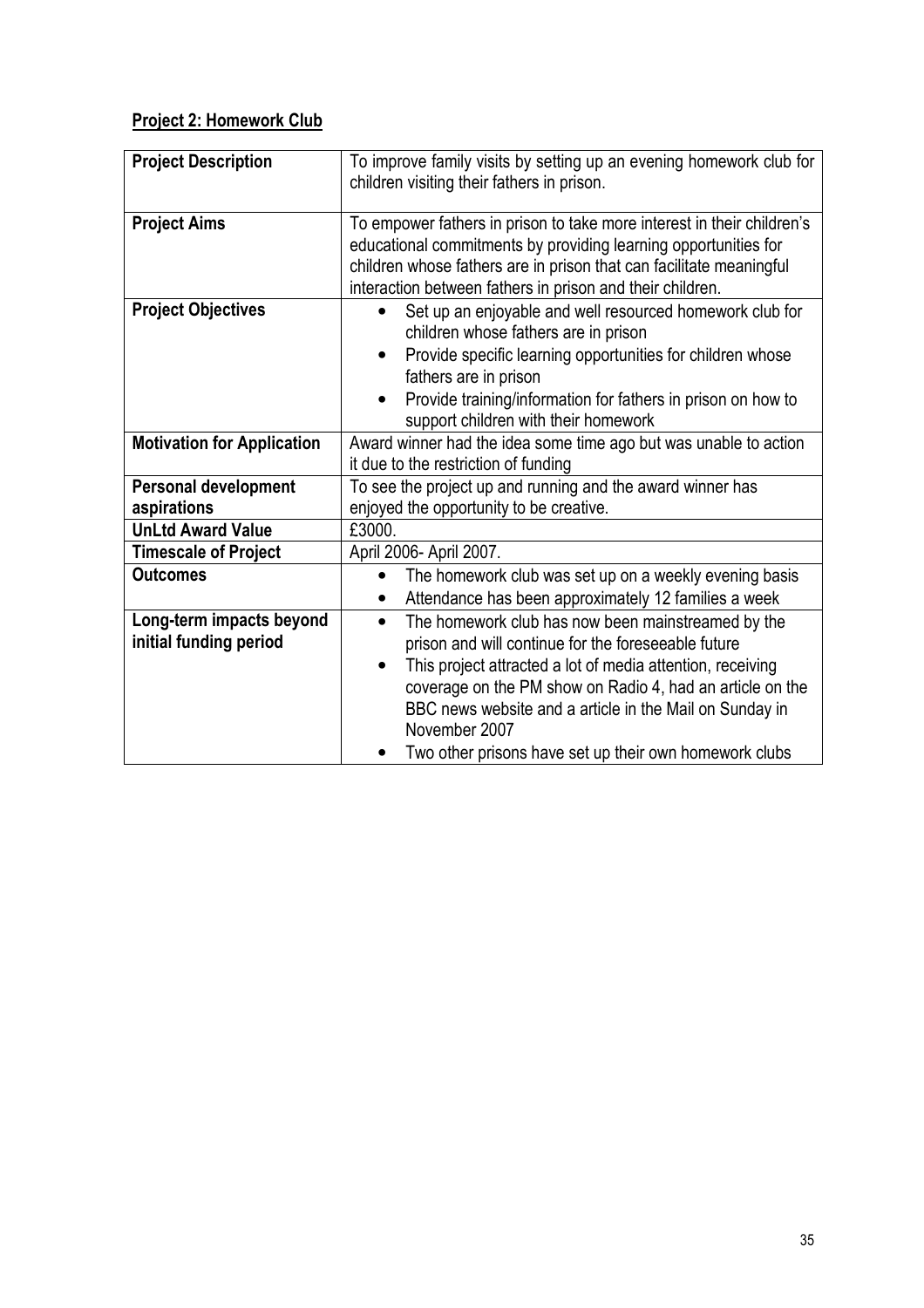## Project 3: Don't Walk Alone

| <b>Project Description</b><br><b>Project Aims</b>  | This project is about providing support to offenders at a vulnerable<br>moment of transition, when they are released. This project aims to<br>train volunteers to assist ex-offenders with their resettlement in the<br>community<br>To ease the transition from prison to the community by having                                                                                                                                                                                                                                                 |
|----------------------------------------------------|----------------------------------------------------------------------------------------------------------------------------------------------------------------------------------------------------------------------------------------------------------------------------------------------------------------------------------------------------------------------------------------------------------------------------------------------------------------------------------------------------------------------------------------------------|
|                                                    | trained volunteers to meet these vulnerable women and see them<br>safely home or at least onto the train.                                                                                                                                                                                                                                                                                                                                                                                                                                          |
| <b>Project Objectives</b>                          | Selection and training suitable volunteers to meet with<br>offenders prior to release, and at the moment of release<br>meet them at the gate and escort them to their destination<br>or mainline station<br>To set up a coherent system of training and support for<br>volunteers                                                                                                                                                                                                                                                                  |
| <b>Motivation for Application</b>                  | Many prisoners on release are far from home and have no idea how<br>to get across London. Their levels of fear and anxiety are high. At<br>the local station drug dealers meet them and they are facing this<br>alone.                                                                                                                                                                                                                                                                                                                             |
| <b>Personal development</b><br>aspirations         | The award winner felt she had learnt how to deliver professional<br>training for volunteers and develop and maintain community links.<br>She felt her project had helped to dispel common misconceptions<br>held by volunteers about ex-offenders and ex-offenders about<br>volunteers. The award winner also gained a sense of achievement in<br>recognizing a need and filling the gap.                                                                                                                                                          |
| <b>UnLtd Award Value</b>                           | £2000                                                                                                                                                                                                                                                                                                                                                                                                                                                                                                                                              |
| <b>Timescale of Project</b>                        | June 2006 to June 2007                                                                                                                                                                                                                                                                                                                                                                                                                                                                                                                             |
| <b>Outcomes</b>                                    | The DVD was shown during the volunteer recruitment<br>process at meetings with a variety of faith groups who came<br>to a training day (40 in total) in a church in the local area<br>11 volunteers were recruited<br>The project was used successfully by a large number of<br>women exiting the prison                                                                                                                                                                                                                                           |
| Long-term impacts beyond<br>initial funding period | The prison has been under-writing the project by paying for<br>the volunteers expenses as the numbers of women<br>requesting the service has risen<br>The award winner is attempting to recruit more volunteers<br>and the Senior Management team have offered the award<br>winner administrative assistance<br>The DVD has been shown in all 14 prisons in the South<br>West District as an example of good practice<br>The award Winner has been approached by the Governor to<br>assist in the setting up of two further projects in the prison |
|                                                    | due to her involvement in the Inside Innovation programme                                                                                                                                                                                                                                                                                                                                                                                                                                                                                          |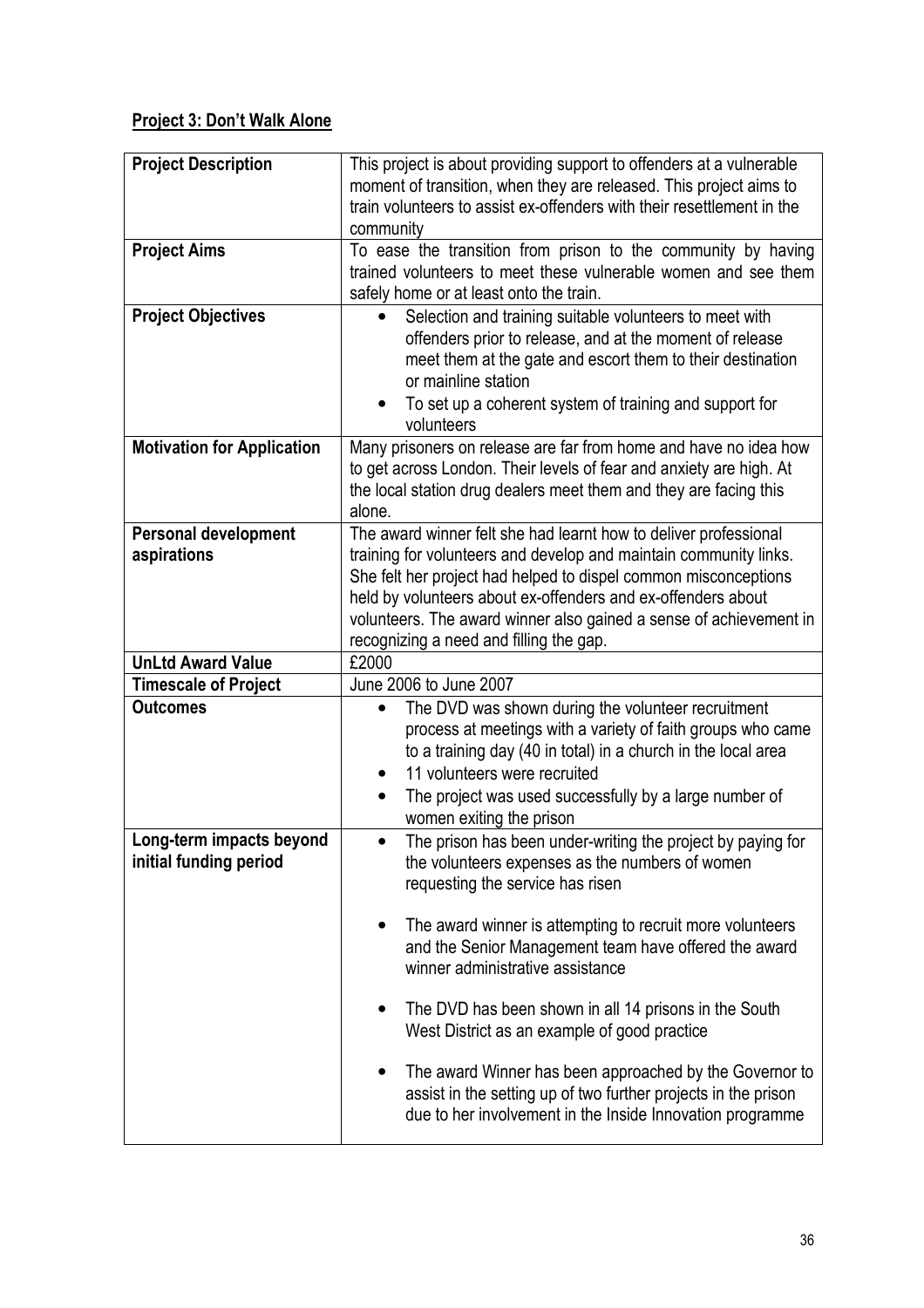## Project 4: Inside Film

| <b>Project Description</b>        | To plan and deliver a series of evening classes for prisoners on the<br>practical and theoretical aspects of filmmaking.                     |
|-----------------------------------|----------------------------------------------------------------------------------------------------------------------------------------------|
|                                   |                                                                                                                                              |
| <b>Project Aims</b>               | The course will facilitate creative expression amongst prisoners and<br>staff as well as enable the development of theoretical and practical |
|                                   | film-making skills, IT skills, team skills and critical thinking.                                                                            |
| <b>Project Objectives</b>         | Facilitate the discussion of script-writing, story boarding and                                                                              |
|                                   | film styles                                                                                                                                  |
|                                   | Enlist the support of professionals to run workshops on<br>animation and sound.                                                              |
|                                   | Participants will produce a diverse range of work including                                                                                  |
|                                   | documentaries, narrative fiction films and animated films                                                                                    |
|                                   | which will be showcased at a mini Film Festival                                                                                              |
| <b>Motivation for Application</b> | To show that film as a medium can excite, inspire and engage                                                                                 |
|                                   | inmates.                                                                                                                                     |
| <b>Personal development</b>       | The award winner felt that she had developed new skills in                                                                                   |
| aspirations                       | animation and gained experience in events management.                                                                                        |
| <b>UnLtd Award Value</b>          | £4,990                                                                                                                                       |
| <b>Timescale of Project</b>       | July 2006 to July 2007                                                                                                                       |
| <b>Outcomes</b>                   | Five groups of inmates each consisting of a core of about<br>$\bullet$<br>3/4 students got involved in the project                           |
|                                   | The project proved that it is possible to produce high quality<br>films on a very small budget.                                              |
|                                   | The inmates involved are able to demonstrate a high level of<br>$\bullet$<br>commitment and creativity.                                      |
|                                   | The success of this project showed that the accepted model<br>of prison education based on accreditation is not the only<br>model.           |
|                                   | Each group came up with a piece of film, which was<br>showcased at a mini-film festival at the prison                                        |
|                                   | Applied for Level 2 UnLtd Award although not successful                                                                                      |
| Long-term impacts beyond          | The project was invited to the Bolivarian University in                                                                                      |
| initial funding period            | Caracas                                                                                                                                      |
|                                   | The films were awarded the Koestler Award.                                                                                                   |
|                                   | The Festival of Resistance, held in Bristol in November<br>2007 showed the film                                                              |
|                                   | Photographs of the project were exhibited at the Marxism<br>2007 Conference held in London in July 2007.                                     |
|                                   | A College of Art and Communications has offered the award                                                                                    |
|                                   | winner training in editing, lighting and camera work                                                                                         |
|                                   | Another local prison has made enquires about running the                                                                                     |
|                                   | course                                                                                                                                       |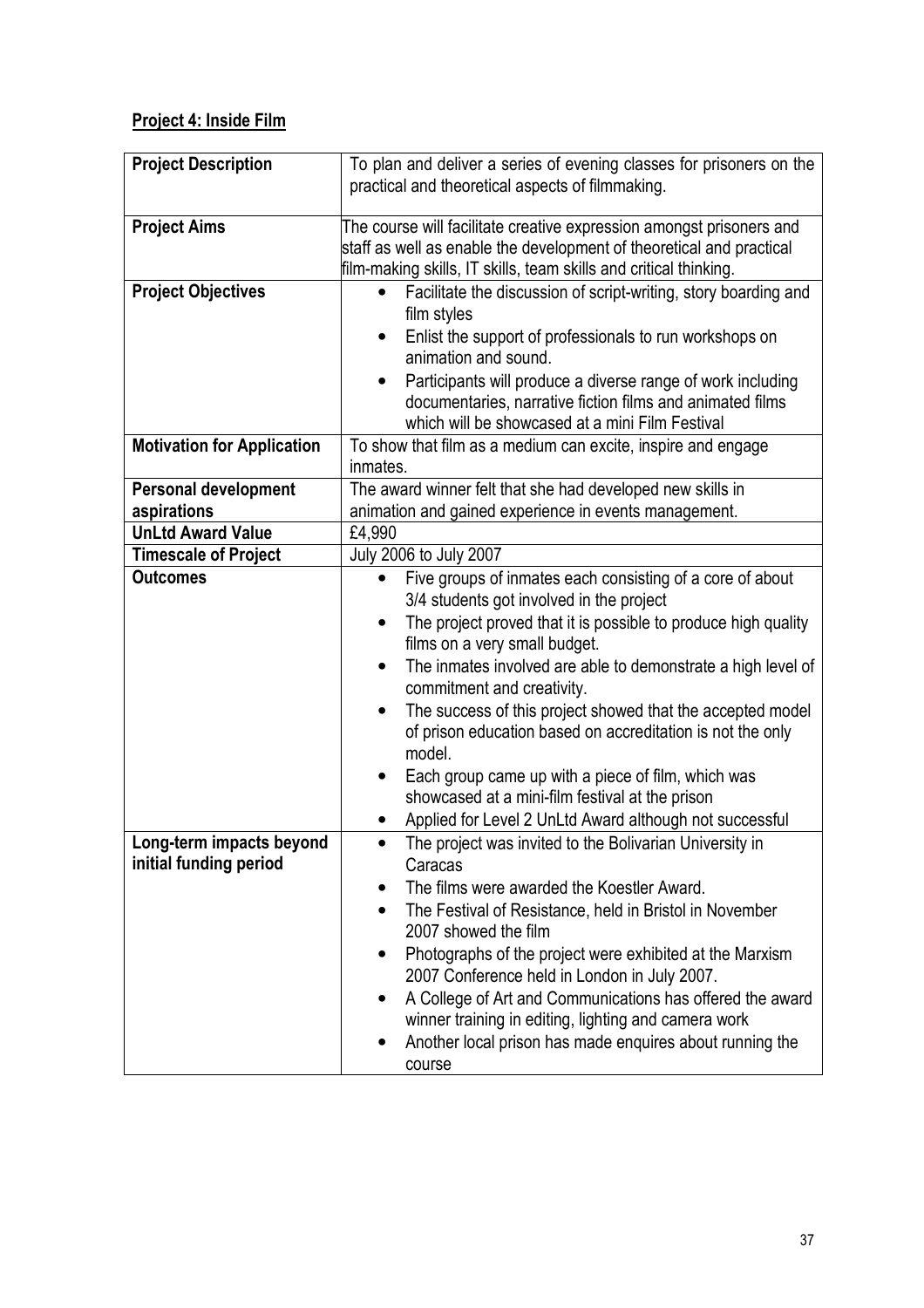## Project 5: Awareness day training for new prison officers

| <b>Project Description</b>                         | To produce a range of interactive training tools, including a DVD, to<br>facilitate a half-day information day for newly recruited prison staff so<br>that they are accurately informed of the realities of working in a<br>prison.                                                                                                                                                                                                                                                                                                                                  |
|----------------------------------------------------|----------------------------------------------------------------------------------------------------------------------------------------------------------------------------------------------------------------------------------------------------------------------------------------------------------------------------------------------------------------------------------------------------------------------------------------------------------------------------------------------------------------------------------------------------------------------|
| <b>Project Aims</b>                                | To effectively inform and prepare new recruits about the realities of<br>working life in the prison environment.                                                                                                                                                                                                                                                                                                                                                                                                                                                     |
| <b>Project Objectives</b>                          | To produce a DVD on 'life inside' for prison staff which will<br>$\bullet$<br>consist of interviews, reconstructions and inside shots of the<br>prison.<br>To hold an Information and Awareness day for new recruits<br>consisting of question and answer sessions, prison tour,<br>presentation of DVD                                                                                                                                                                                                                                                              |
| <b>Motivation for Application</b>                  | Newly recruited staff do not know anything about the prison service.<br>They are trained and then they leave. This is not a good outcome for<br>either the prison or the employee.                                                                                                                                                                                                                                                                                                                                                                                   |
| <b>Personal development</b>                        | The award winner has seen his DVD being used in other prisons                                                                                                                                                                                                                                                                                                                                                                                                                                                                                                        |
| aspirations                                        | and still hopes to see this project go national.                                                                                                                                                                                                                                                                                                                                                                                                                                                                                                                     |
| <b>UnLtd Award Value</b>                           | £4000                                                                                                                                                                                                                                                                                                                                                                                                                                                                                                                                                                |
| <b>Timescale of Project</b>                        | September 2006 to September 2007                                                                                                                                                                                                                                                                                                                                                                                                                                                                                                                                     |
| <b>Outcomes</b>                                    | The award winner collected evaluation data from the first two<br>Information and Awareness raising days, which produced feedback<br>on what trainee staff members thought of the DVD and prison visit:<br>'It gave me a real insight into what prison life is really about'<br>(Trainee prison staff)<br>'It gave me a really good overview of what being a prison                                                                                                                                                                                                   |
|                                                    | officer demands' (Trainee prison staff)<br>'I was really surprised- being a prison officer is not all about<br>security- its also about communication, counselling,<br>understanding and teamwork' (Trainee prison staff)                                                                                                                                                                                                                                                                                                                                            |
| Long-term impacts beyond<br>initial funding period | The session developed by the award winner has been<br>mainstreamed into each new staff member's induction<br>training.<br>The award winner has also had a number of enquiries about<br>the training materials he has developed from other local<br>prisons.<br>HMP Brixton are using the DVD during their staff induction<br>The award winner is currently looking into applying to Inside<br>$\bullet$<br>Innovation for a second time, in order to develop a DVD and<br>awareness raising session for prison staff trainees on<br>cultural awareness for new staff |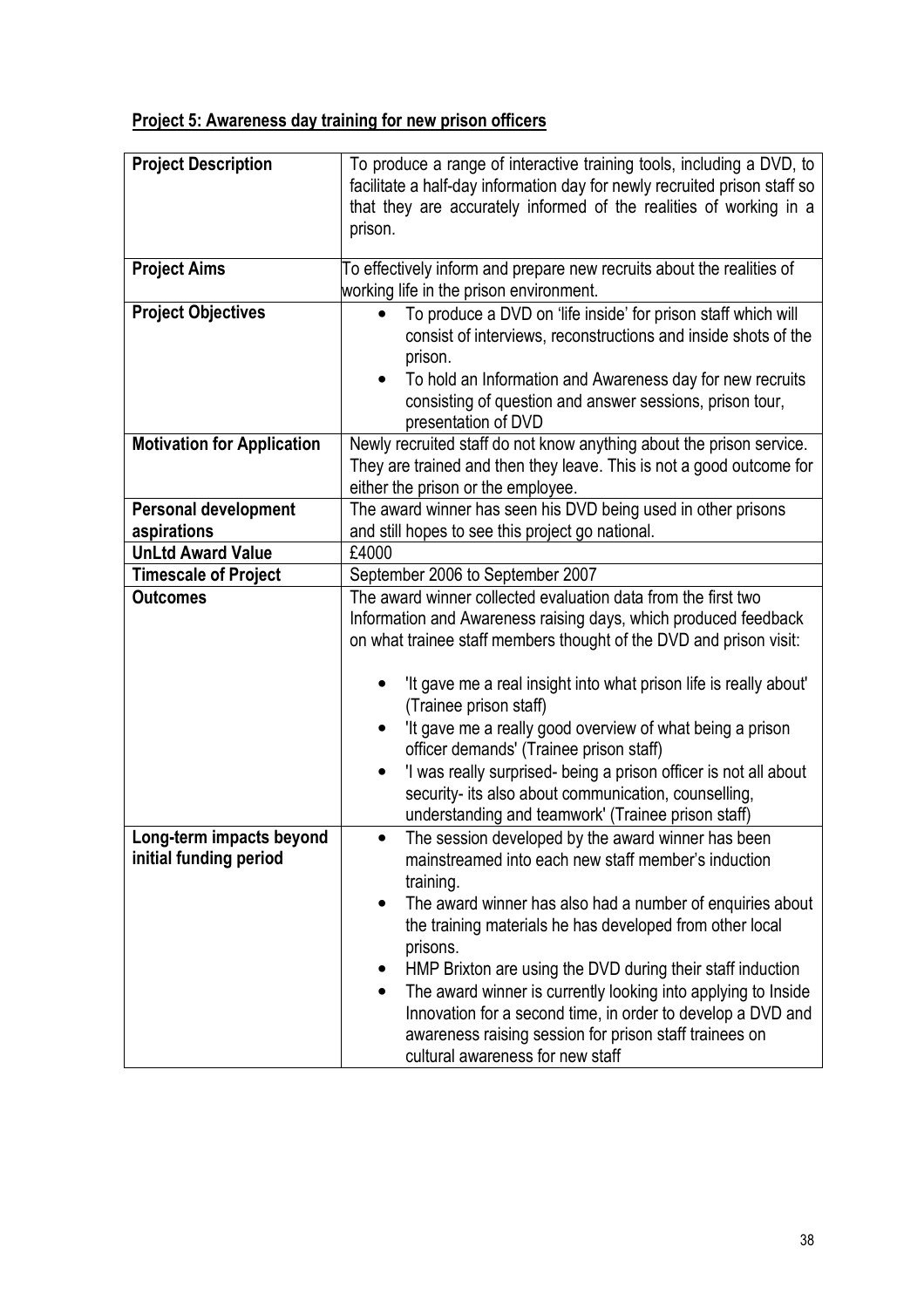## Project 6: Translation Workshop

| <b>Project Description</b>        | To support the translation of prison information into a range of                          |
|-----------------------------------|-------------------------------------------------------------------------------------------|
|                                   | languages.                                                                                |
| <b>Project Aims</b>               | To improve access to information for the prison population, including                     |
|                                   | foreign national prisoners and prisoners with disabilities and to                         |
|                                   | support prisoners working in the translation centre to develop new                        |
|                                   | skills e.g. IT, customer care, business management etc.                                   |
| <b>Project Objectives</b>         | To set up a prisoner translation service for prison information<br>materials              |
|                                   | Provide opportunities for prisoners working in the translation<br>$\bullet$               |
|                                   | workshop to develop transferable skills (IT, customer care,<br>business management)       |
|                                   | To set up a good business model for the translation workshop                              |
|                                   | so it has potential to operate as a self-funded initiative                                |
| <b>Motivation for Application</b> | To address the needs of foreign national prisoners in an inclusive                        |
|                                   | way.                                                                                      |
| <b>Personal development</b>       |                                                                                           |
| aspirations                       |                                                                                           |
| <b>UnLtd Award Value</b>          | £3500                                                                                     |
| <b>Timescale of Project</b>       |                                                                                           |
| <b>Outcomes</b>                   | The translation workshop is up and running<br>$\bullet$                                   |
|                                   |                                                                                           |
|                                   | The team has translated a range of prison information<br>$\bullet$                        |
|                                   | materials from visiting orders to catering menus into a                                   |
|                                   |                                                                                           |
|                                   | number of languages including Spanish, Italian, French,<br>Portuguese, Swedish and German |
|                                   | Foreign national prisoners now have the opportunity to<br>$\bullet$                       |
|                                   | translate prison service signs for the establishment in                                   |
|                                   | question                                                                                  |
|                                   | Senior management have encouraged the mainstreaming of                                    |
|                                   | this project as all set-up costs have been covered by the                                 |
|                                   | UnLtd award                                                                               |
| Long-term impacts beyond          | The award winner has had queries from other local prisons<br>$\bullet$                    |
| initial funding period            | regarding translation of material                                                         |
|                                   | This award winner has expressed an interest in applying to<br>$\bullet$                   |
|                                   | level 2 UnLtd funding to set up an information hub to provide                             |
|                                   | multi-lingual resources on a new wing                                                     |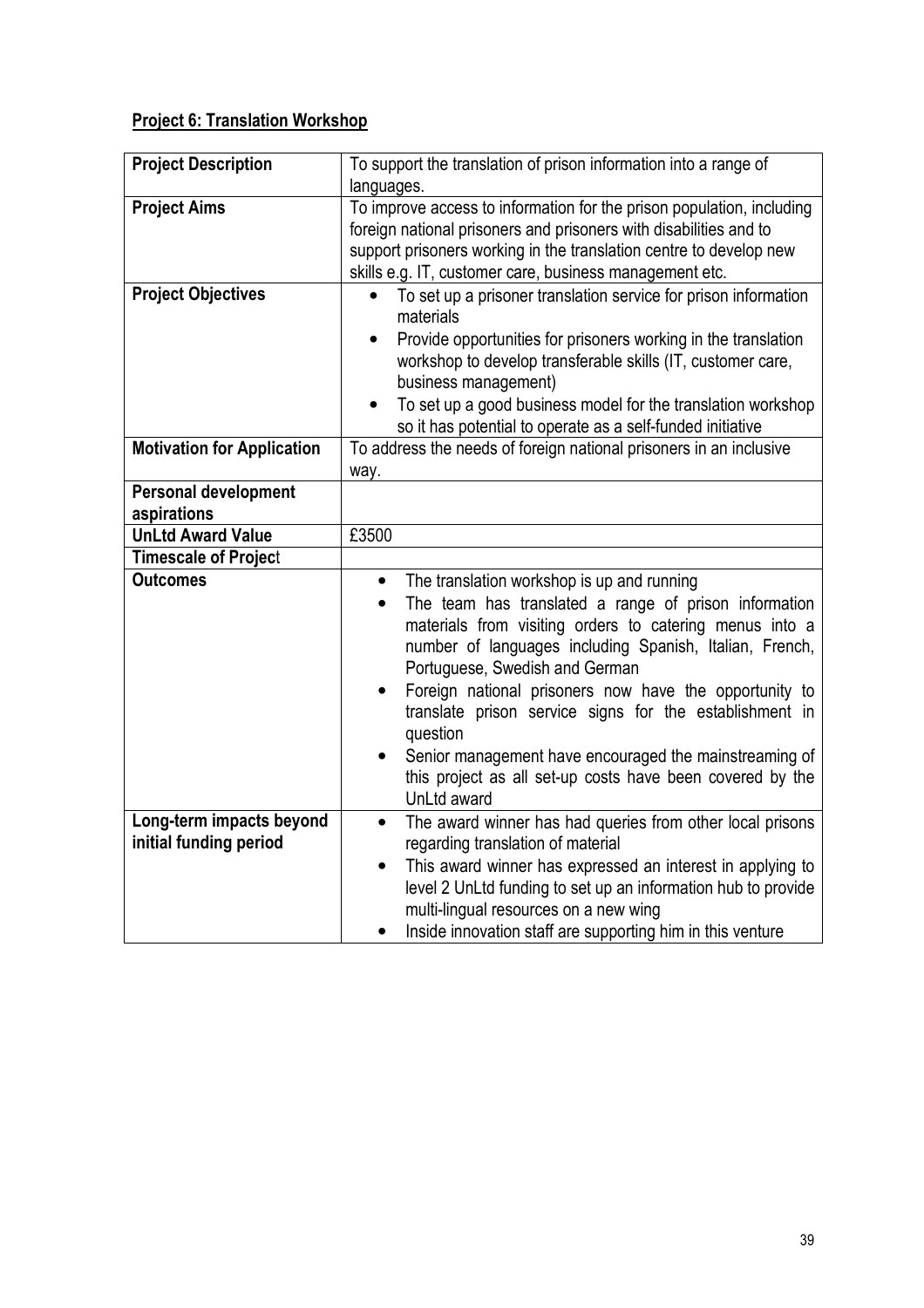## Project 7: WISE (Wandsworth Information Sharing in Education)

| <b>Project Description</b>                         | Design and develop a website which will act as a portal for a range<br>of resources uploaded by teaching staff and available to them in the<br>staffroom.                                                             |
|----------------------------------------------------|-----------------------------------------------------------------------------------------------------------------------------------------------------------------------------------------------------------------------|
| <b>Project Aims</b>                                | To develop a website that will help to reduce the stress and isolation<br>experienced by staff who prepare and research lessons outside of<br>work hours.                                                             |
| <b>Project Objectives</b>                          | Establish an educationally based website with access to<br>$\bullet$<br>wide range of up to date, high quality, relevant work<br>materials/tools<br>Introduce a 'sharing good practice' approach to work              |
| <b>Motivation for Application</b>                  | To develop skills in project management and website design and<br>hopes the website will grow as a shared resource for teaching staff<br>for years to come.                                                           |
| <b>Personal development</b><br>aspirations         | To gain skills in website development and design, project<br>management, budgeting and organisational skills.                                                                                                         |
| <b>UnLtd Award Value</b>                           | £3500                                                                                                                                                                                                                 |
| <b>Timescale of Project</b>                        | October 2006 to October 2007                                                                                                                                                                                          |
| <b>Outcomes</b>                                    | The website was set up successfully<br>$\bullet$<br>This has benefited prisoners as it has improved teaching<br>٠<br>It has benefited staff as they have been able to deliver<br>$\bullet$<br>better quality teaching |
| Long-term impacts beyond<br>initial funding period |                                                                                                                                                                                                                       |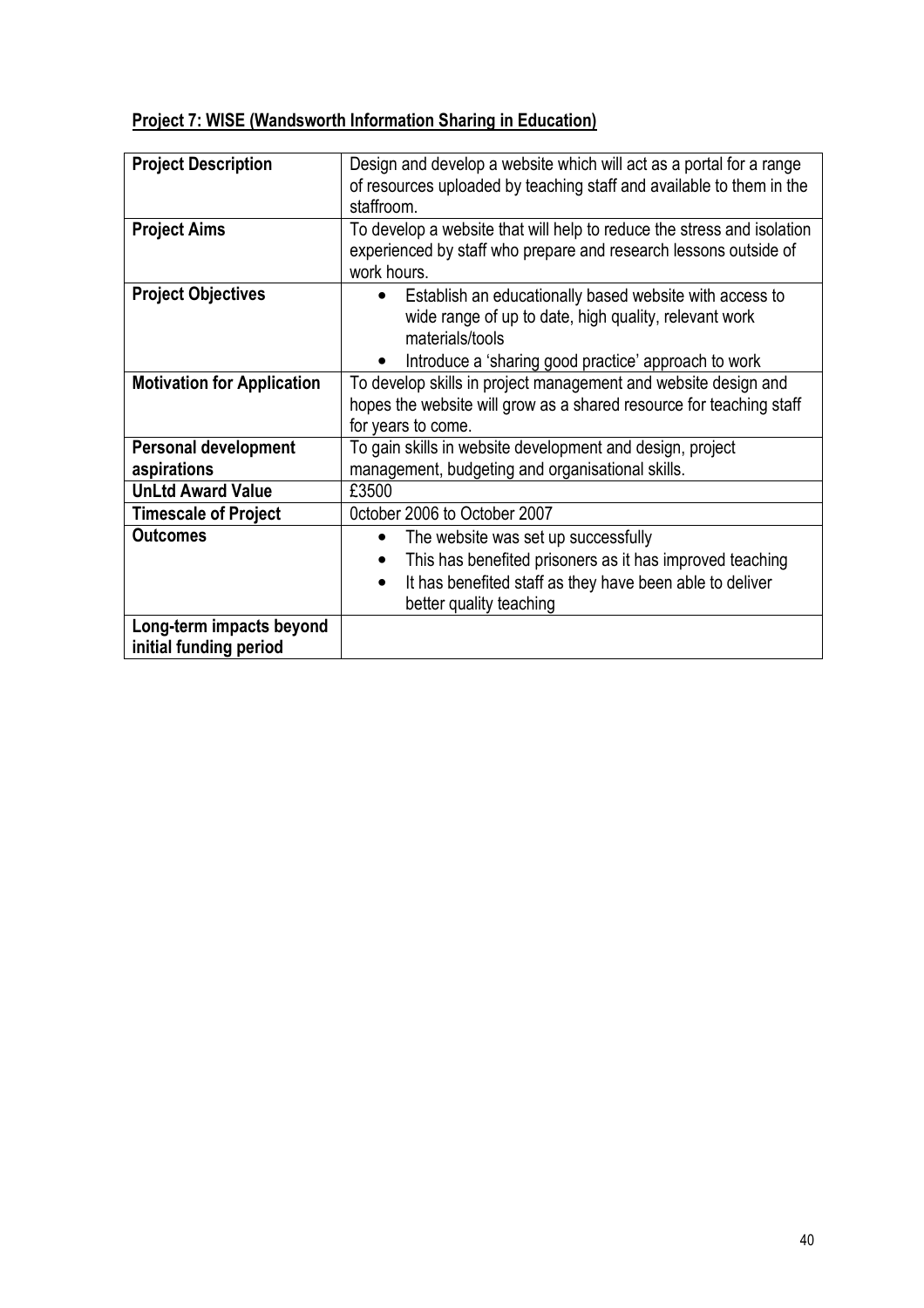## Appendix 3: Year Two Award Winning Projects

## **Project 1: Debating Club**

| <b>Project Description</b>        | To set up a debating club to address a range of topic areas            |
|-----------------------------------|------------------------------------------------------------------------|
|                                   | identified by prisoners.                                               |
| <b>Project Aims</b>               | To provide a forum for prisoners to debate motions chosen by them,     |
|                                   | connecting them to current issues in the public arena and produce      |
|                                   | opportunities for prisoners to develop key life skills.                |
| <b>Project Objectives</b>         | To set up a monthly debating club                                      |
|                                   | To invite key speakers/guests                                          |
| <b>Motivation for Application</b> | To release untapped talent within the prison population by provide a   |
|                                   | structured environment for prisoners to explore controversial issues,  |
|                                   | share ideas and develop critical thinking and public speaking skills.  |
| <b>Personal development</b>       | The opportunity to learn new financial skills. Developing facilitation |
| aspirations                       | skills and learning how to use editing software.                       |
|                                   | To learn about group management, project management, facilitation,     |
|                                   | time management and financial accountability.                          |
| <b>UnLtd Award Value</b>          | £4700                                                                  |
| <b>Timescale of Project</b>       | February 2007 to February 2008                                         |
| <b>Outcomes</b>                   | A Debating Club has occurred every 6 weeks within the                  |
|                                   | prison; attended by approximately 80 prisoners                         |
|                                   | External speakers have attended the debating clubs, such<br>$\bullet$  |
|                                   | as local MP's, the Prison Reform Trust, local libraries and            |
|                                   | local magistrates                                                      |
|                                   | Prisoners have benefited by developing new listening,<br>$\bullet$     |
|                                   | debating and public speaking skills                                    |
|                                   | The prison staff who attend with the prisoners have also               |
|                                   | communicated to the Award winner how much they have                    |
|                                   | enjoyed the clubs                                                      |

## Project 2: The Happiness Book

| <b>Project Description</b>        | To provide creative writing workshops that lead to the publication of<br>a happiness book.                                                                                                           |
|-----------------------------------|------------------------------------------------------------------------------------------------------------------------------------------------------------------------------------------------------|
| <b>Project Aims</b>               | To get prisoners to produce a high-quality publication that explores<br>concepts of happiness that will help transform the lives of both the<br>people who produce the 'book' and those who read it. |
| <b>Project Objectives</b>         | To devise creative writing workshops<br>To explore concepts of happiness<br>$\bullet$<br>To develop work skills in research, writing and design<br>$\bullet$                                         |
|                                   | To disseminate 1500 copies of the publication<br>$\bullet$                                                                                                                                           |
| <b>Motivation for Application</b> | To enable the main prison population to get involved in publication.                                                                                                                                 |
| <b>Personal development</b>       | To gain project management skills.                                                                                                                                                                   |
| aspirations                       |                                                                                                                                                                                                      |
| <b>UnLtd Award Value</b>          | £4700.                                                                                                                                                                                               |
| <b>Timescale of Project</b>       | May 2007- May 2008.                                                                                                                                                                                  |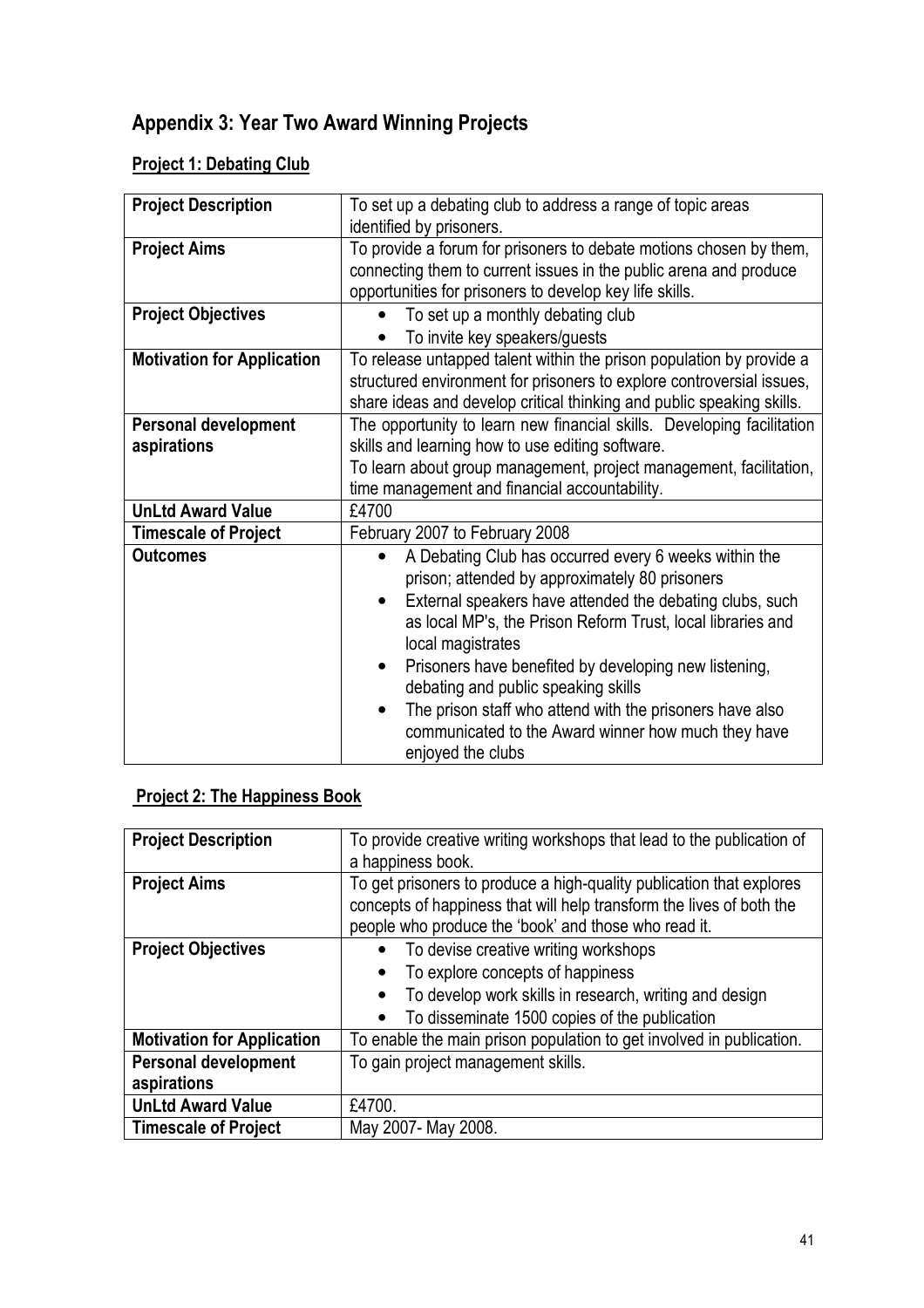## Project 3: Share a Book

| <b>Project Description</b>        | To develop reading groups in prison. Participants will be encouraged      |
|-----------------------------------|---------------------------------------------------------------------------|
|                                   | to return the books so they can be rotated among other reading            |
|                                   | groups                                                                    |
| <b>Project Aims</b>               | To encourage the development of personal skills amongst prisoners:        |
|                                   | discussing, talking, and listening and respecting other opinions and      |
|                                   | to stimulate the establishment of book clubs at other prisons.            |
| <b>Project Objectives</b>         | Establish regular reading group                                           |
|                                   | Invite authors and guest speakers                                         |
|                                   | Introduce the idea of book-recycling                                      |
| <b>Motivation for Application</b> | To ensure prisoners get the opportunity to benefit from reading           |
|                                   | groups and see their confidence grow and share this with other            |
|                                   | prisons.                                                                  |
| <b>Personal development</b>       | To learn project management skills including budgeting, marketing         |
| aspirations                       | and public speaking. To gain more confidence in developing an idea        |
|                                   | into a project and seeing it through.                                     |
| <b>UnLtd Award Value</b>          | £3900.                                                                    |
| <b>Timescale of Project</b>       | July 2007 to July 2008.                                                   |
| <b>Outcomes</b>                   | HMP Holloway and HMP Brixton have already expressed                       |
|                                   | interest in setting up their own reading groups as inmates                |
|                                   | from Wandsworth's book club have put in requests                          |
|                                   | The award winner received a letter from one of their regular<br>$\bullet$ |
|                                   | attendees: 'I never knew you could get so much from                       |
|                                   | bookscan't we have it every week, rather than once a                      |
|                                   | month?' (Book Club Attendee)                                              |
|                                   | (pre-dated award so not an outcome)                                       |

## Project 4: Pottery Project

| <b>Project Description</b>                 | Together to produce a stoneware pot which will be used to decorate<br>outside space in the prison.                                 |
|--------------------------------------------|------------------------------------------------------------------------------------------------------------------------------------|
| <b>Project Aims</b>                        | To inspire and motivate a team of students to enable them to learn<br>new skills and experience of engaging in a tactile workshop. |
| <b>Project Objectives</b>                  | To deliver 10 sessions in stoneware, ceramic and glass<br>$\bullet$<br>workshops                                                   |
| <b>Motivation for Application</b>          | Interest from prisoners to develop new skills in clay work and<br>ceramics.                                                        |
| <b>Personal development</b><br>aspirations | To learn budget management, organisational and facilitation skills.                                                                |
| <b>UnLtd Award Value</b>                   | £3900.                                                                                                                             |
| <b>Timescale of Project</b>                | June 2007 to June 2008.                                                                                                            |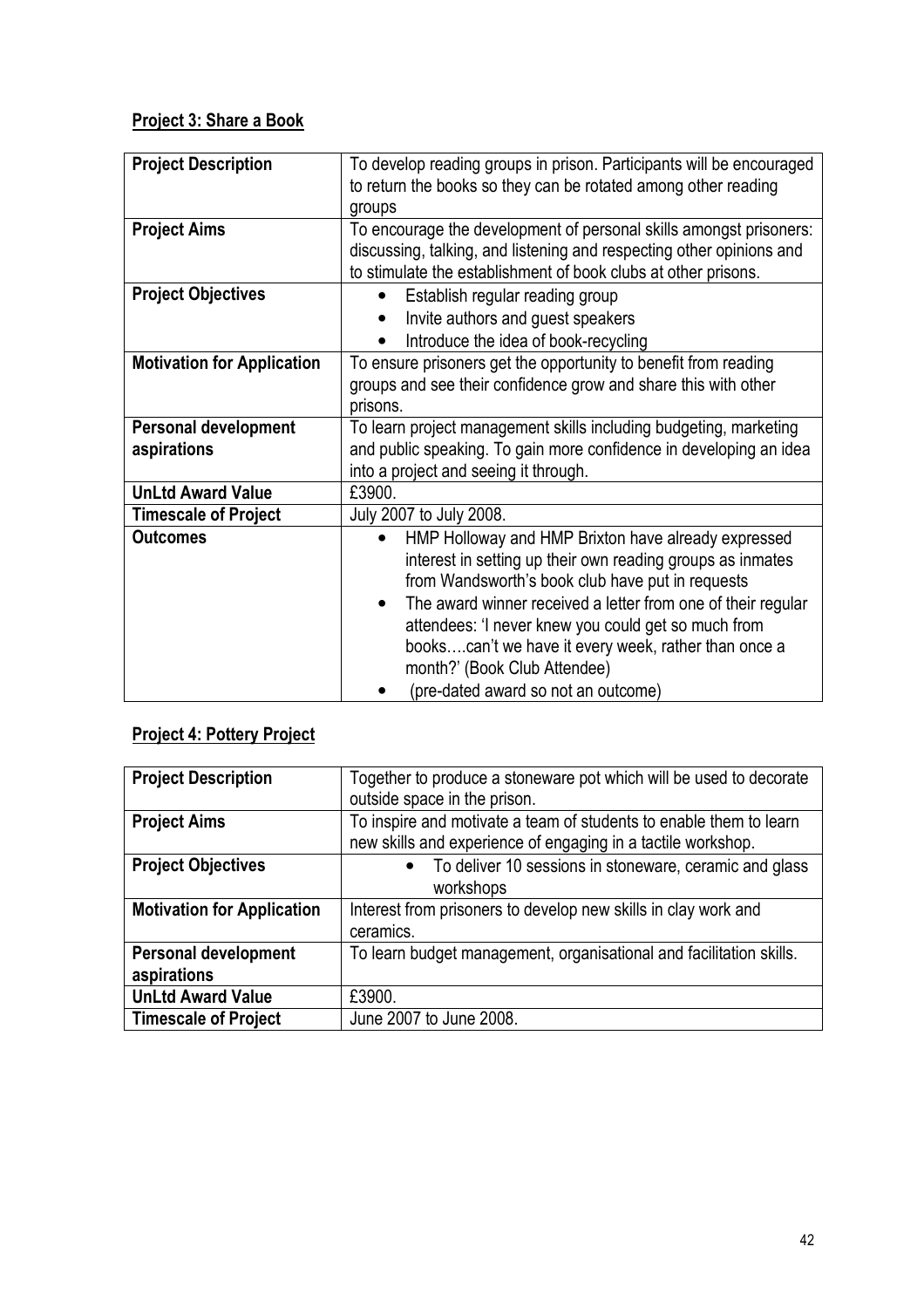## Project 5: Wanno Art Project

| <b>Project Description</b>                 | To support artists to produce work for sale on a website, with profits<br>reinvested in the project.                                                                                                                                                                                                  |
|--------------------------------------------|-------------------------------------------------------------------------------------------------------------------------------------------------------------------------------------------------------------------------------------------------------------------------------------------------------|
| <b>Project Aims</b>                        | To support creativity and channel it to aid resettlement by providing<br>new skills training for inmates.                                                                                                                                                                                             |
| <b>Project Objectives</b>                  | To launch a Governor's Prize for Art and exhibit the entries.<br>The winner will get a £50 voucher<br>To exhibit prize winners work permanently within the prison<br>$\bullet$<br>Design a website which acts as an online forum for voluntary<br>organisations supporting offenders and ex-offenders |
| <b>Motivation for Application</b>          | To encourage creativity in prisoners and to bring the prison<br>recognition for the creative work it carries out.                                                                                                                                                                                     |
| <b>Personal development</b><br>aspirations | To create a financially self-sustaining project that will help offenders<br>to gain successful employment on release and learning how to set<br>up a website.                                                                                                                                         |
| <b>UnLtd Award Value</b>                   | £2970                                                                                                                                                                                                                                                                                                 |
| <b>Timescale of Project</b>                | September 2007 to September 2008                                                                                                                                                                                                                                                                      |

## Project 6: SACRED Exhibition

| <b>Project Description</b>           | To host the British Library exhibition "Sacred" during Diversity Week<br>in the prison.                                                                                                                                                                 |
|--------------------------------------|---------------------------------------------------------------------------------------------------------------------------------------------------------------------------------------------------------------------------------------------------------|
| <b>Project Aims</b>                  | To provide prisoners a glimpse of the scholarship behind the sacred<br>Christian, Muslim and Jewish texts and to build understanding<br>amongst our prisoners of the similar roots of the three major faiths.                                           |
| <b>Project Objectives</b>            | Host a version of the "Sacred" exhibition<br>$\bullet$<br>To invite the British Library to hold a workshop for prisoners<br>$\bullet$<br>on being a guide<br>To set up a prisoner committee to be involved in setting up<br>$\bullet$<br>the exhibition |
| <b>Motivation for Application</b>    | To raise awareness about how major religions come from similar<br>roots. To help inmates focus on the similarities between religions<br>rather than the differences.                                                                                    |
| <b>Personal development</b><br>hopes | To witness prisoners excitement when seeing sacred texts.                                                                                                                                                                                               |
| <b>UnLtd Award Value</b>             | £2,200.                                                                                                                                                                                                                                                 |
| <b>Timescale of Project</b>          | August 2007 to August 2008.                                                                                                                                                                                                                             |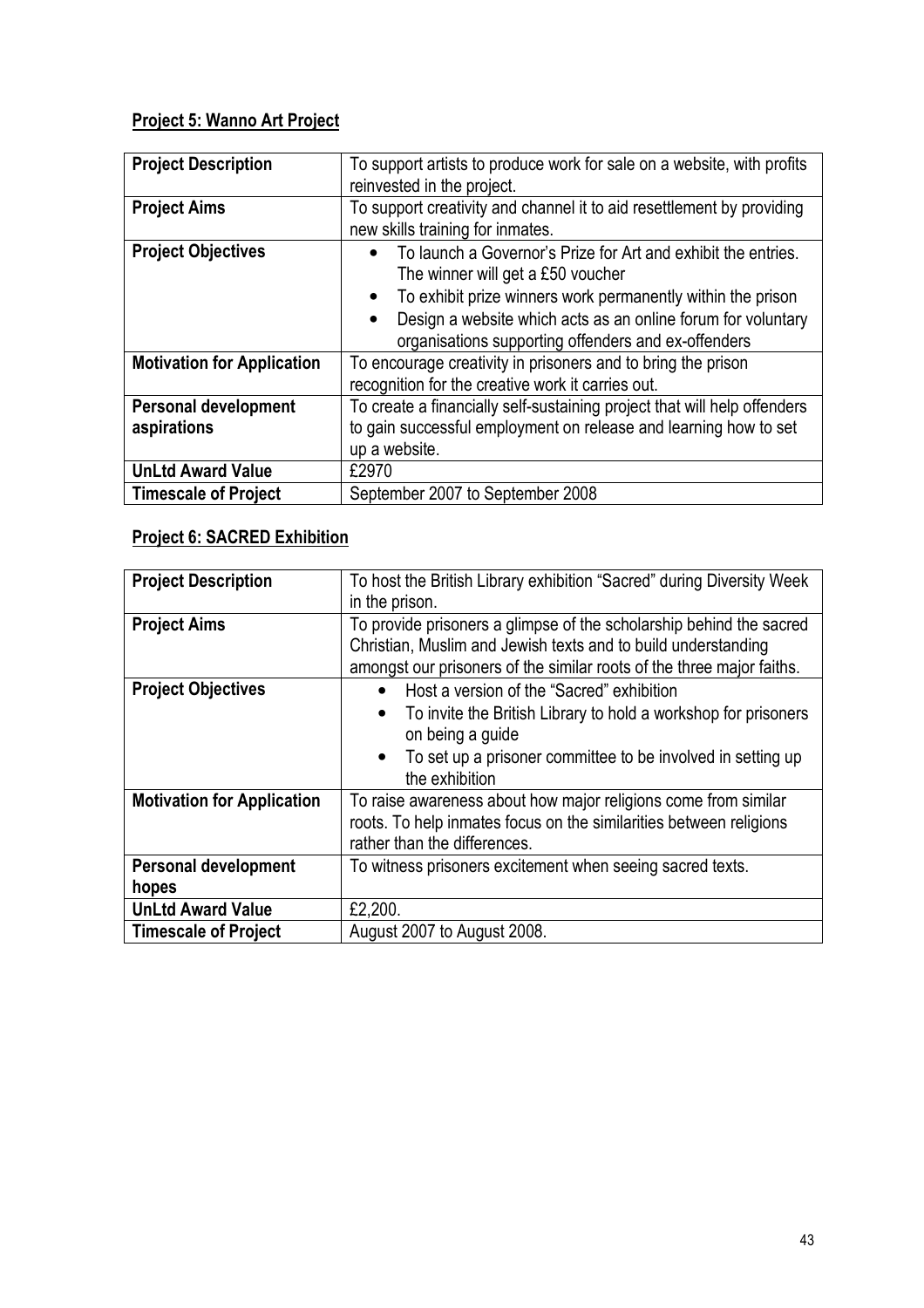## Project 7: Visits DVD

| <b>Project Description</b>        | To produce materials with information on visiting which can be given     |
|-----------------------------------|--------------------------------------------------------------------------|
|                                   | to prisoners during induction, to send to their relatives.               |
| <b>Project Aims</b>               | To produce a multi-lingual DVD for relatives about the visiting          |
|                                   | process.                                                                 |
| <b>Project Objectives</b>         | To develop a DVD that would help explain the visits process<br>$\bullet$ |
|                                   | in an accessible way.                                                    |
|                                   | To play the DVD at the visits centre                                     |
| <b>Motivation for Application</b> | To make it easier for family and friends, particularly of foreign        |
|                                   | national prisoners, to understand the visits process and be              |
|                                   | reassured by the information in the film.                                |
| <b>Personal development</b>       | To get some training in design and managing projects and budgets.        |
| aspirations                       |                                                                          |
| <b>UnLtd Award Value</b>          | £3550.                                                                   |
|                                   |                                                                          |
| <b>Timescale of Project</b>       | October 2007 - October 2008                                              |
|                                   |                                                                          |

## **Project 8: Vision Visits**

| <b>Project Description</b>                 | Prisoners whose relatives are unable to visit frequently are able to<br>record a short DVD film to send to them in place of a visit. |
|--------------------------------------------|--------------------------------------------------------------------------------------------------------------------------------------|
| <b>Project Aim</b>                         | To increase access and enhance communications between<br>prisoners and their families.                                               |
| <b>Project Objectives</b>                  | To enable prisoners to produce a DVD to send to their families in<br>place of a visit.                                               |
| <b>Motivation for Application</b>          | To improve the quality of relationships between those who are<br>serving time in prison and their families.                          |
| <b>Personal development</b><br>aspirations | To learn new I.T skills in editing and develop project management<br>and organisational skills.                                      |
| <b>UnLtd Award Value</b>                   | £3550.                                                                                                                               |
| <b>Timescale of Project</b>                | October 2007 to October 2008.                                                                                                        |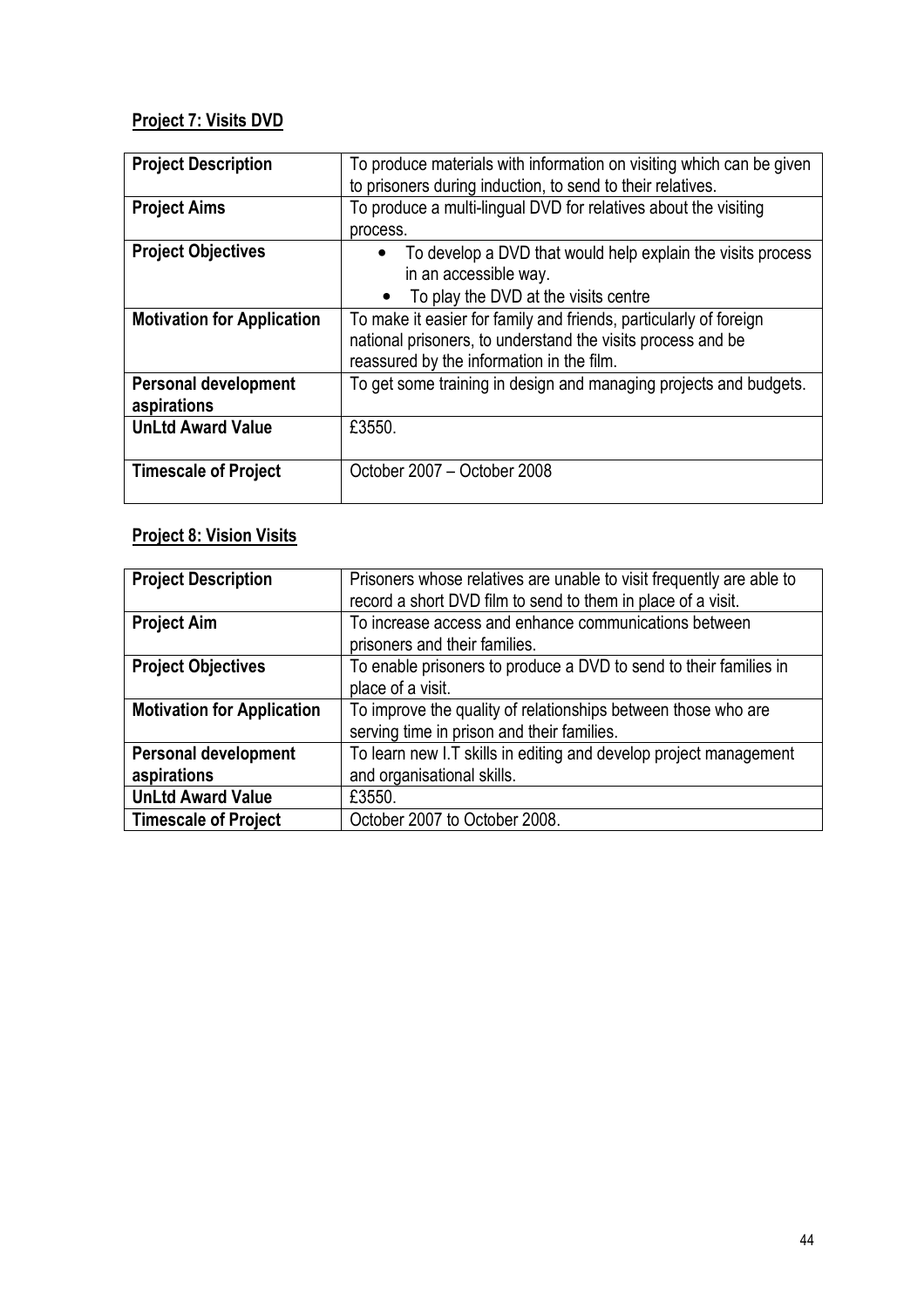## Project 9: Cards and T shirts exhibition

| <b>Project Description</b>        | To produce cards and T-shirts designed by prisoners to be sold in                                                                     |
|-----------------------------------|---------------------------------------------------------------------------------------------------------------------------------------|
|                                   | the visitors centre.                                                                                                                  |
| <b>Project Aims</b>               | To show that the role of education in the criminal justice system can                                                                 |
|                                   | be seen in terms of rehabilitation and to show that art does have a<br>positive effect on the behaviour and attitudes of the inmates. |
| <b>Project Objectives</b>         | To encourage prisoners to come up with their own designs<br>to put on cards and t-shirts                                              |
|                                   | To sell the products through the visitors centre                                                                                      |
|                                   | To put profits back into project to sustain the post-funded<br>$\bullet$<br>period                                                    |
| <b>Motivation for Application</b> | To get inmates to operate more professionally and to see if this<br>project is an effective way of building prisoner self esteem.     |
| <b>Personal development</b>       | To learn new skills and challenge themselves professionally and                                                                       |
| aspirations                       | have the opportunity to use artistic and organizational skills, in terms                                                              |
|                                   | of design, printing and hanging an exhibition.                                                                                        |
| <b>UnLtd Award Value</b>          | £2950.                                                                                                                                |
| <b>Timescale of the Project</b>   | November 2007- November 2008.                                                                                                         |

## Project 10: Body and Soul: Holistic Services

| <b>Project Description</b>                 | Staff, massage facility and chill out room, where prison staff can<br>receive one day massage workshops.                                                       |
|--------------------------------------------|----------------------------------------------------------------------------------------------------------------------------------------------------------------|
| <b>Project Aims</b>                        | The project aims to enhance staff morale, reducing the number of<br>stress-related ailments and contributing to a more harmonious<br>working environment.      |
| <b>Project Objectives</b>                  | • Provide treatments such as Indian Head Massage and<br><b>Head and Shoulders Massage</b><br>Provide hand and foot massages during the lunch hour<br>$\bullet$ |
| <b>Motivation for Application</b>          | The award winner is interested in what triggers stress at work and<br>has first hand experience of working in volatile environments.                           |
| <b>Personal development</b><br>aspirations | To develop negotiation, business, finance and general<br>administration skills.                                                                                |
| <b>UnLtd Award Value</b>                   | £1820.                                                                                                                                                         |
| <b>Timescale of Project</b>                | November 2007-November 2008.                                                                                                                                   |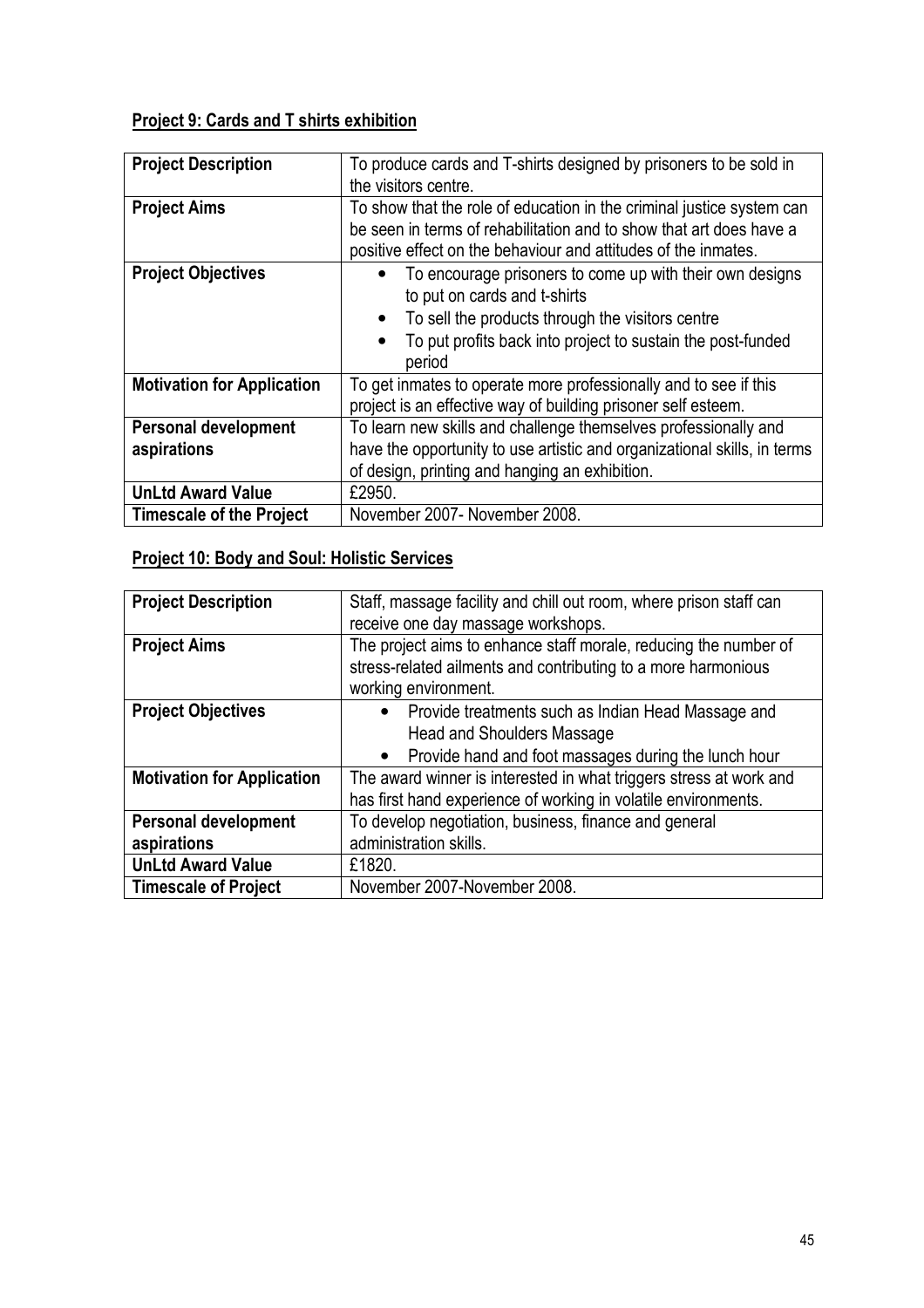## Project 11: Talks for young people

| <b>Project Description</b>        | To take serving prisoners on escorted visits to schools and youth<br>clubs in local communities who have been affected by gun crime, |  |  |  |  |  |  |  |  |  |  |
|-----------------------------------|--------------------------------------------------------------------------------------------------------------------------------------|--|--|--|--|--|--|--|--|--|--|
|                                   |                                                                                                                                      |  |  |  |  |  |  |  |  |  |  |
|                                   | knife crime and 'gang culture'.                                                                                                      |  |  |  |  |  |  |  |  |  |  |
| <b>Project Aims</b>               | To de-glamorize gang culture and challenge gang conflict                                                                             |  |  |  |  |  |  |  |  |  |  |
| <b>Project Objectives</b>         | Locate appropriate inmate to provide an 'authentic' voice                                                                            |  |  |  |  |  |  |  |  |  |  |
|                                   | for the young people to reflect on                                                                                                   |  |  |  |  |  |  |  |  |  |  |
|                                   | Provide alternative role models by inviting police officers/<br>$\bullet$                                                            |  |  |  |  |  |  |  |  |  |  |
|                                   | youth workers to attend                                                                                                              |  |  |  |  |  |  |  |  |  |  |
| <b>Motivation for Application</b> | To equip young people with the information they need to make an                                                                      |  |  |  |  |  |  |  |  |  |  |
|                                   | alternative choice to violent crime.                                                                                                 |  |  |  |  |  |  |  |  |  |  |
| <b>Personal development</b>       | To develop project management skills and network with community                                                                      |  |  |  |  |  |  |  |  |  |  |
| aspirations                       | projects.                                                                                                                            |  |  |  |  |  |  |  |  |  |  |
| <b>UnLtd Award Value</b>          | £2300                                                                                                                                |  |  |  |  |  |  |  |  |  |  |
| <b>Timescale of Project</b>       | December 2007 - December 2008                                                                                                        |  |  |  |  |  |  |  |  |  |  |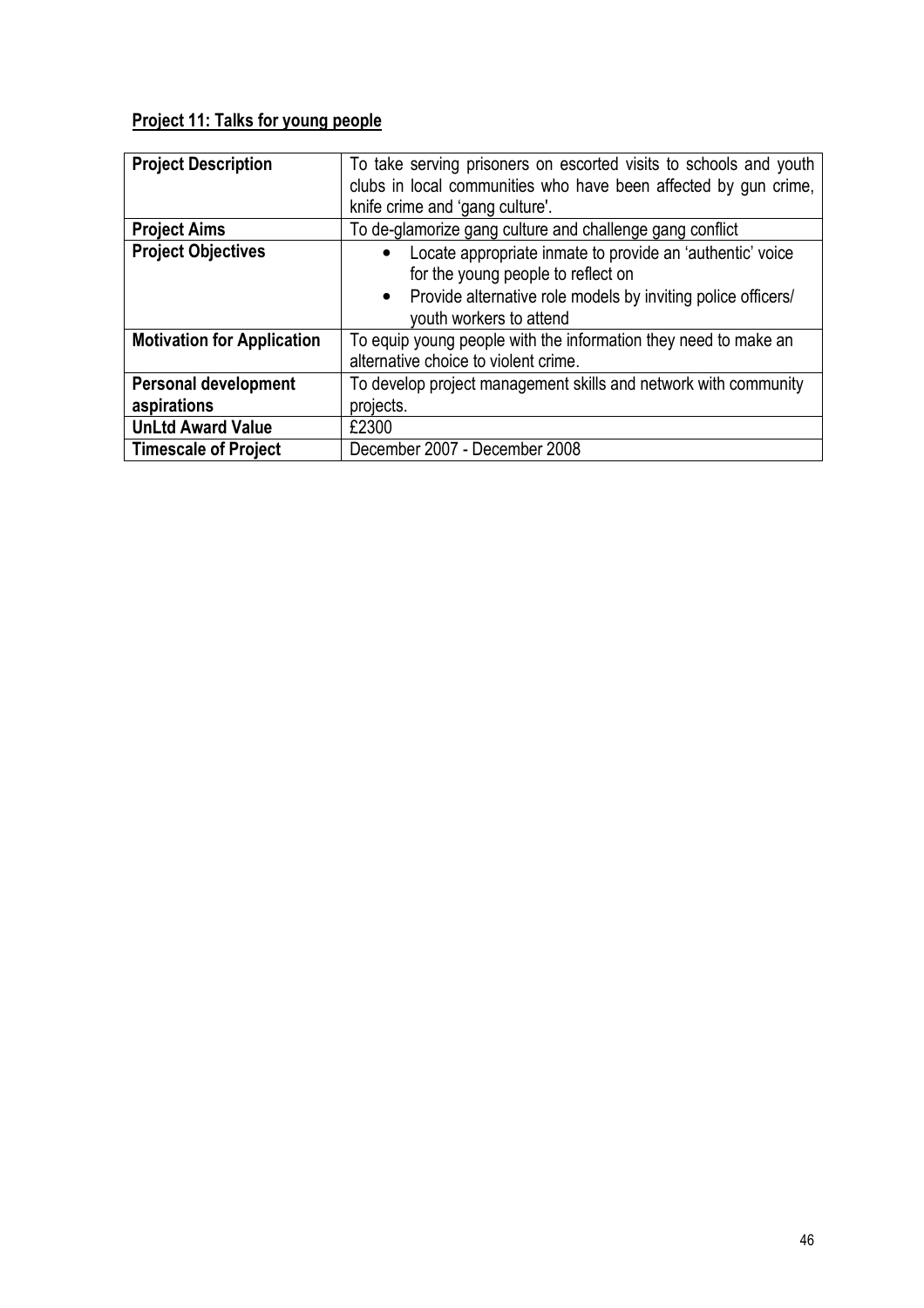## Appendix 4: Award Winner Self-report Scale

## INSIDE INNOVATION EVALUATION Year 2

## Scale (to be completed on entry and exit from project)

Name: Entry date: Exit date:

This scale is to establish the effects on you personally and professionally of being involved in the Inside Innovation Programme. The scale will therefore be completed twice, first early on in your involvement with the Inside Innovation Programme and again at the end of November so we can assess to what extent being involved in the programme has affected you personally and professionally.

Please could you complete the following numbered ratings scale, with 0 signalling 'not at all or none' and 10 meaning 'very, much or extremely'.

## Section 1: Skills and competencies

a) How comfortable do you feel about working in a team?

| $\overline{0}$ | $\overline{1}$                                          | 2                   | $\overline{\mathbf{3}}$ | $\overline{4}$ | 5           | 6 | 7               | 8              | 9 | 10 |  |
|----------------|---------------------------------------------------------|---------------------|-------------------------|----------------|-------------|---|-----------------|----------------|---|----|--|
|                |                                                         |                     |                         |                |             |   |                 |                |   |    |  |
|                | b) How would you rate your project leadership skills?   |                     |                         |                |             |   |                 |                |   |    |  |
| $\theta$       | $\mathbf{1}$                                            | $2 \qquad \qquad 3$ |                         |                | $4\qquad 5$ | 6 | $\overline{7}$  | 8 <sup>8</sup> | 9 | 10 |  |
|                |                                                         |                     |                         |                |             |   |                 |                |   |    |  |
|                | c) How would you rate your spoken communication skills? |                     |                         |                |             |   |                 |                |   |    |  |
| $\theta$       | $\mathbf{1}$                                            |                     | $2 \qquad \qquad 3$     |                | $4\quad 5$  | 6 | $7\overline{ }$ | 8              | 9 | 10 |  |
|                |                                                         |                     |                         |                |             |   |                 |                |   |    |  |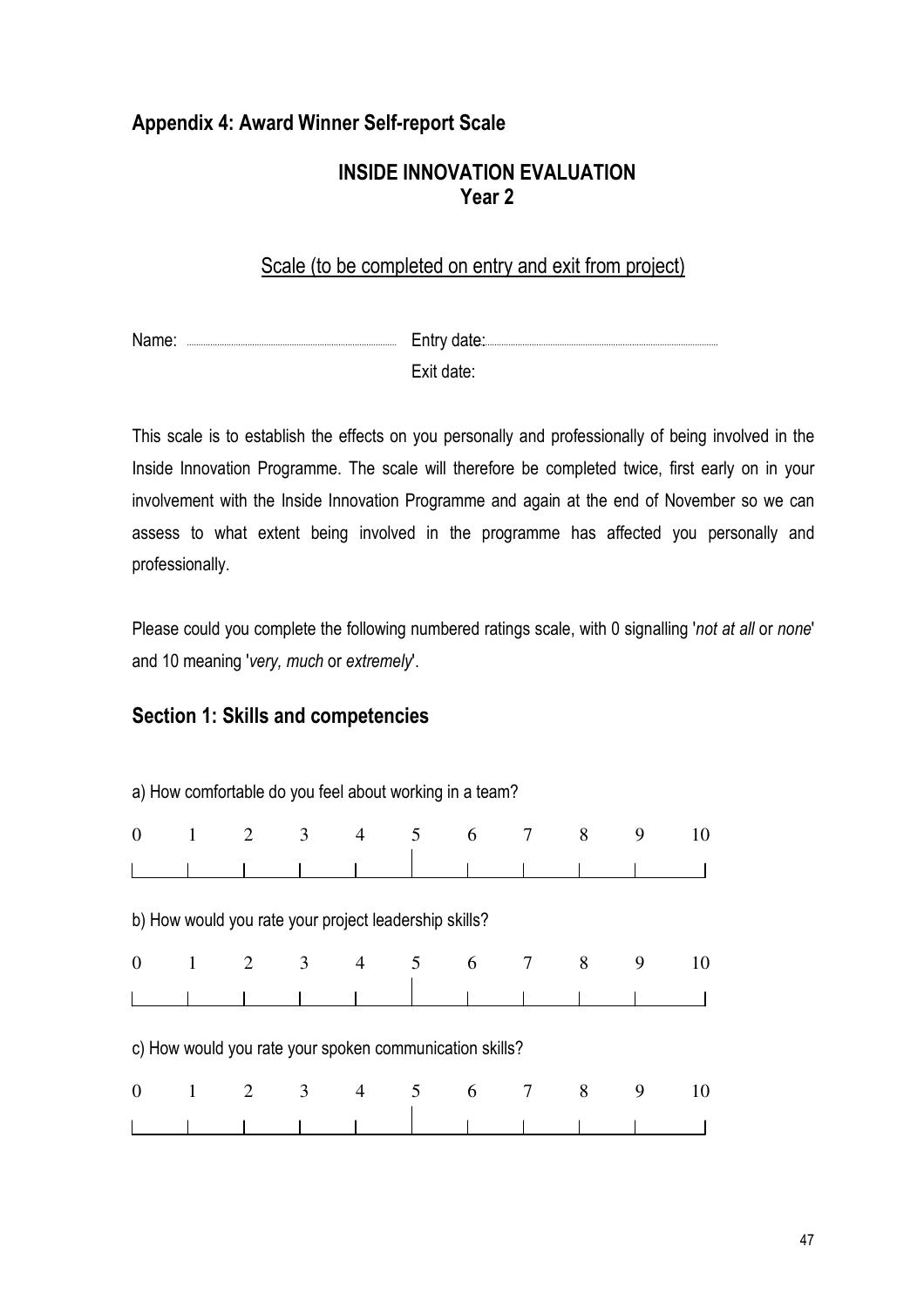|                  |                     |                | d) How would you rate your negotiation skills? |                |                |   |                                                                      |                |   |                                                                                                     |  |
|------------------|---------------------|----------------|------------------------------------------------|----------------|----------------|---|----------------------------------------------------------------------|----------------|---|-----------------------------------------------------------------------------------------------------|--|
| $\boldsymbol{0}$ | $\mathbf{1}$        | $\overline{2}$ | 3                                              | $\overline{4}$ | 5              | 6 | $\tau$                                                               | 8              | 9 | 10                                                                                                  |  |
|                  |                     |                |                                                |                |                |   |                                                                      |                |   |                                                                                                     |  |
|                  |                     |                |                                                |                |                |   |                                                                      |                |   |                                                                                                     |  |
| useful?          |                     |                |                                                |                |                |   |                                                                      |                |   | e) How would you rate your ability to persuade/ convince others that your ideas are workable and    |  |
| $\boldsymbol{0}$ | $\mathbf{1}$        | 2              | 3                                              | $\overline{4}$ | 5              | 6 | $\tau$                                                               | 8              | 9 | 10                                                                                                  |  |
|                  |                     |                |                                                |                |                |   |                                                                      |                |   |                                                                                                     |  |
|                  |                     |                |                                                |                |                |   | f) How would you rate your public speaking/ presentation skills?     |                |   |                                                                                                     |  |
| $\boldsymbol{0}$ | $\mathbf{1}$        | $\overline{2}$ | 3                                              | $\overline{4}$ | 5              | 6 | 7                                                                    | 8              | 9 | 10                                                                                                  |  |
|                  |                     |                |                                                |                |                |   |                                                                      |                |   |                                                                                                     |  |
|                  |                     |                |                                                |                |                |   | g) How would you rate your ability to produce a business plan?       |                |   |                                                                                                     |  |
| $\boldsymbol{0}$ | $\mathbf{1}$        | $\overline{2}$ | 3                                              | $\overline{4}$ | 5              | 6 | 7                                                                    | 8              | 9 | 10                                                                                                  |  |
|                  |                     |                |                                                |                |                |   |                                                                      |                |   |                                                                                                     |  |
|                  |                     |                |                                                |                |                |   | h) How would you rate your ability to put together a project budget? |                |   |                                                                                                     |  |
| $\boldsymbol{0}$ | $\mathbf{1}$        | $\overline{2}$ | 3                                              | $\overline{4}$ | 5              | 6 | 7                                                                    | 8              | 9 | 10                                                                                                  |  |
|                  |                     |                |                                                |                |                |   |                                                                      |                |   |                                                                                                     |  |
|                  |                     |                | <b>Section 2: Motivation at work</b>           |                |                |   |                                                                      |                |   |                                                                                                     |  |
|                  |                     |                |                                                |                |                |   | a) How proud of your own work-based-achievements are you?            |                |   |                                                                                                     |  |
| $\boldsymbol{0}$ | $\mathbf{1}$        | 2              | $\mathfrak{Z}$                                 | $\overline{4}$ | 5              | 6 | $\tau$                                                               | 8              | 9 | 10                                                                                                  |  |
|                  |                     |                |                                                |                |                |   |                                                                      |                |   |                                                                                                     |  |
|                  | the last two years? |                |                                                |                |                |   |                                                                      |                |   | b) To what extent do you feel you have been provided with opportunities for career progression over |  |
| $\boldsymbol{0}$ | $\mathbf{1}$        | 2              | 3 <sup>7</sup>                                 | $\overline{4}$ | 5 <sup>5</sup> | 6 | $\tau$                                                               | 8 <sup>8</sup> | 9 | 10                                                                                                  |  |
|                  |                     |                |                                                |                |                |   |                                                                      |                |   |                                                                                                     |  |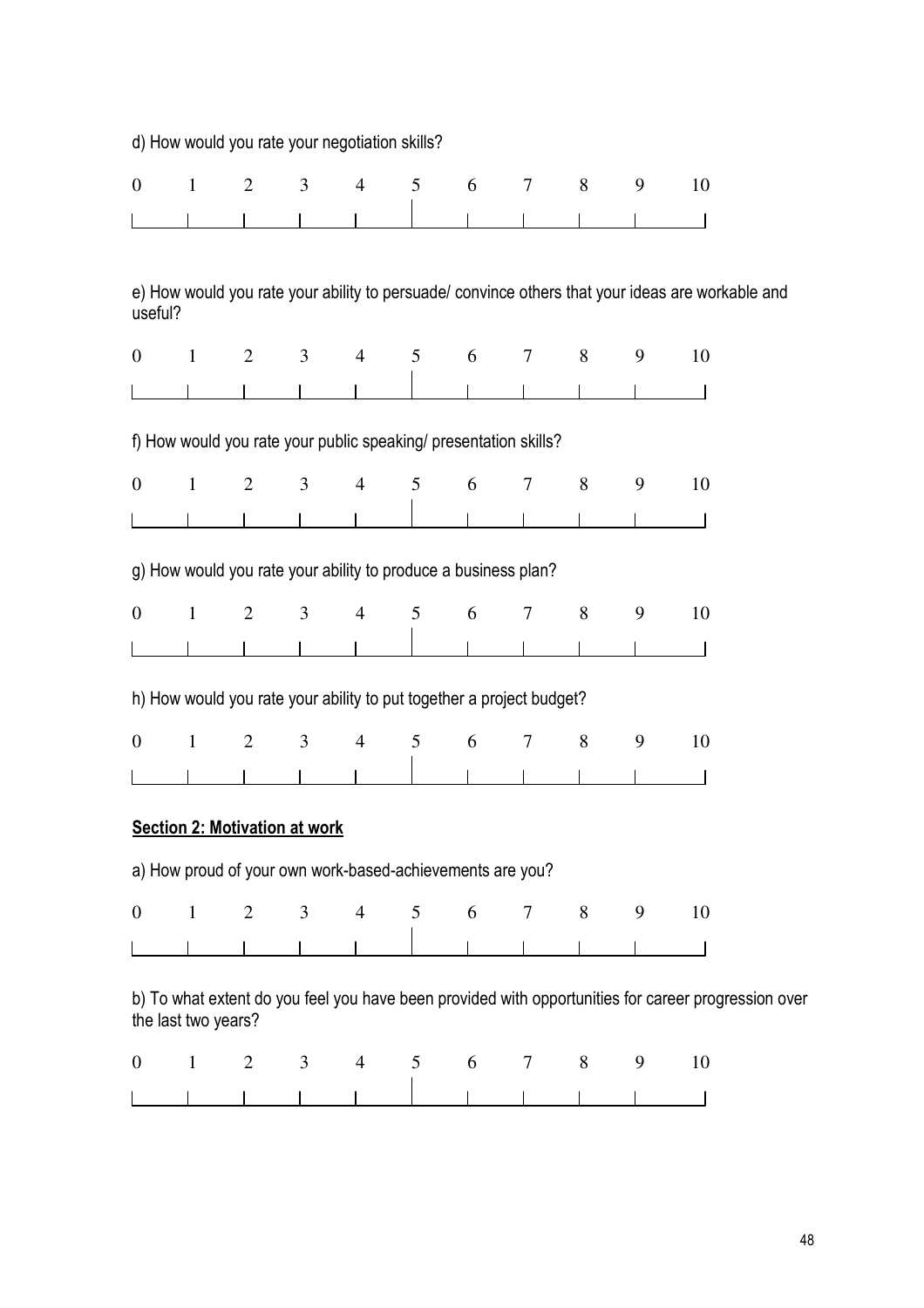|                  |              | c) How organised a person do you feel you are?        |                |                |   |   |                |   |   |                                                                                               |  |
|------------------|--------------|-------------------------------------------------------|----------------|----------------|---|---|----------------|---|---|-----------------------------------------------------------------------------------------------|--|
| $\boldsymbol{0}$ | $\mathbf{1}$ | $\overline{2}$                                        | 3              | $\overline{4}$ | 5 | 6 | 7              | 8 | 9 | 10                                                                                            |  |
|                  |              |                                                       |                |                |   |   |                |   |   |                                                                                               |  |
|                  |              | d) How would you rate your time-management skills?    |                |                |   |   |                |   |   |                                                                                               |  |
| $\boldsymbol{0}$ | $\mathbf{1}$ | $\overline{2}$                                        | 3              | $\overline{4}$ | 5 | 6 | $\overline{7}$ | 8 | 9 | 10                                                                                            |  |
|                  |              |                                                       |                |                |   |   |                |   |   |                                                                                               |  |
|                  | completion?  |                                                       |                |                |   |   |                |   |   | e) If you have an essential task to perform, how would you rate your capacity to organise its |  |
| $\boldsymbol{0}$ | $\mathbf{1}$ | $\overline{2}$                                        | 3 <sup>7</sup> | $\overline{4}$ | 5 | 6 | $\tau$         | 8 | 9 | 10                                                                                            |  |
|                  |              |                                                       |                |                |   |   |                |   |   |                                                                                               |  |
|                  |              | f) How confident a person do you feel you are?        |                |                |   |   |                |   |   |                                                                                               |  |
| $\overline{0}$   | $\mathbf{1}$ | $\overline{2}$                                        | 3              | $\overline{4}$ | 5 | 6 | $\overline{7}$ | 8 | 9 | 10                                                                                            |  |
|                  |              |                                                       |                |                |   |   |                |   |   |                                                                                               |  |
|                  |              | g) How valued do you feel in the workplace currently? |                |                |   |   |                |   |   |                                                                                               |  |
| $\boldsymbol{0}$ | $\mathbf{1}$ | $\mathfrak{2}$                                        | 3              | $\overline{4}$ | 5 | 6 | 7              | 8 | 9 | 10                                                                                            |  |
|                  |              |                                                       |                |                |   |   |                |   |   |                                                                                               |  |

Thank you very much for completing this scale.

You will be contacted again at the end of November, by Kathy Wilkinson who works for Sheffield Hallam University who are conducting the Evaluation, to book a time in which to re-visit the scale and see if you feel any differently about these issues after being involved with the Inside Innovation programme.